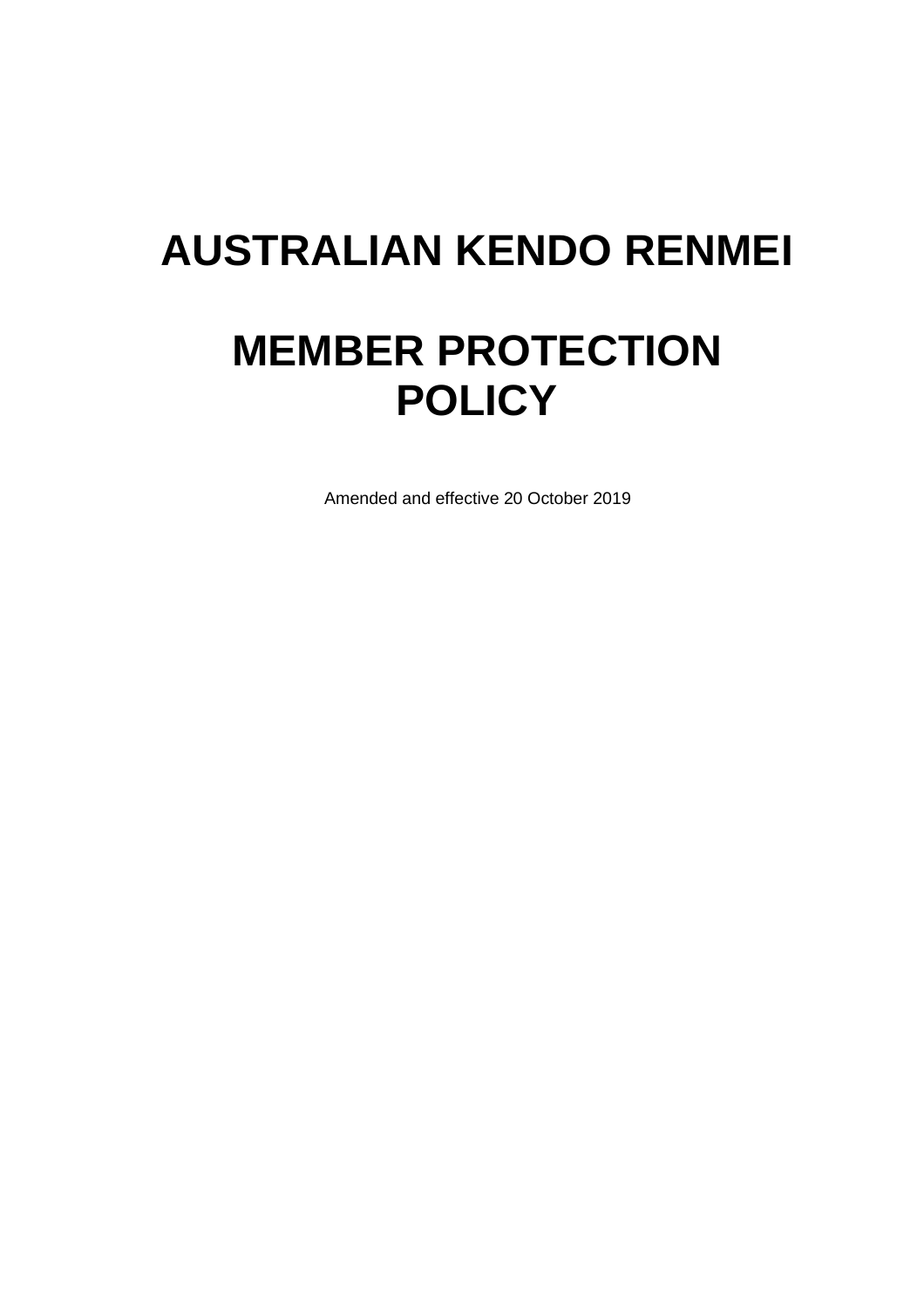## **CONTENTS**

## **PART A – AUSTRALIAN KENDO RENMEI MEMBER PROTECTION POLICY**

- 1. Introduction
- 2. Purpose of this policy
- 3. Who is bound by this policy?
- 4. Organisational responsibilities
- 5. Individual responsibilities
- 6. Position statements
	- 6.1 Child protection
	- 6.2 Taking of images of children
	- 6.3 Anti-discrimination and harassment
	- 6.4 Sexual relationships
	- 6.5 Pregnancy
	- 6.6 Gender identity
	- 6.9 Cyber bullying
	- 6.10 Social networking sites
- 7. Complaints procedures
	- 7.1 Handling complaints
	- 7.2 Vexatious complaints and victimisation
	- 7.3 Mediation
	- 7.4 Tribunals
- 8. What is a breach of this policy?
- 9. Disciplinary measures
	- 9.1 Individuals
	- 9.2 Organisations
	- 9.3 Factors to consider
- 10. Dictionary of terms

## **PART B – ATTACHMENTS: CODES OF BEHAVIOUR**

## **PART C – ATTACHMENTS: EMPLOYMENT SCREENING/WORKING WITH CHILDREN CHECK REQUIREMENTS**

- C1. Employment screening requirements
- C2. Member Protection Declaration
- C3. Working with Children Check requirements

## **PART D – ATTACHMENTS: COMPLAINT HANDLING PROCEDURES**

- D1. Complaints procedure
- D2. Mediation
- D3. Investigation procedure
- D4. Tribunal procedures

# **PART E – ATTACHMENTS: REPORTING REQUIREMENTS AND DOCUMENTS**<br>F1. Record

- Record of informal complaint
- E2. Record of formal complaint
- E3. Procedure for handling allegations of child abuse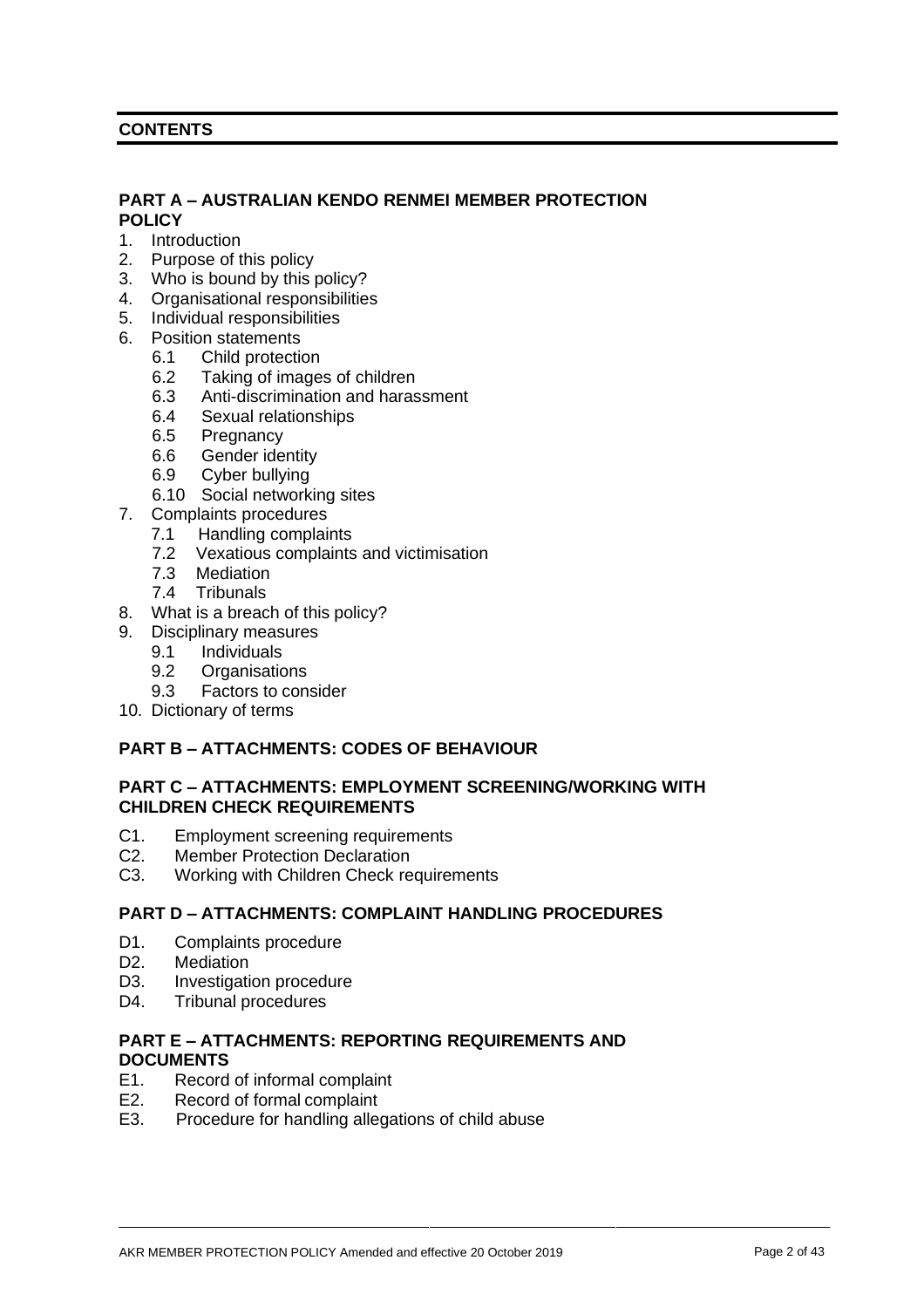## *Preface*

- *The Australian Kendo Renmei Incorporated seeks to prevent all forms of harassment, discrimination and abuse and to promote positive behaviour and values*
- *that inappropriate or unlawful behaviour will not be tolerated by the AKR*
- *this policy sets out codes of behaviour with which everyone associated with the AKR is expected to abide*
- *that disciplinary action will be taken against individuals if there is a breach of thepolicy.*

*Australian Kendo Renmei 20 October 2019*

## **Review history of Australian Kendo Renmei Member Protection Policy**

| <b>Version</b> | Date reviewed   | Date endorsed   | <b>Content reviewed/purpose</b>            |
|----------------|-----------------|-----------------|--------------------------------------------|
| <b>One</b>     | One Created     | October 2006    | Endorsed at AKR National Council meeting.  |
|                | August 2006     |                 |                                            |
| Two            | 6 August 2015   | 12 August 2015  | To align with National Standard            |
| <b>Three</b>   | 11 October 2019 | 20 October 2019 | To align with Australian Sports Commission |
|                |                 |                 | MPP template Version 9.1 (April 2016)      |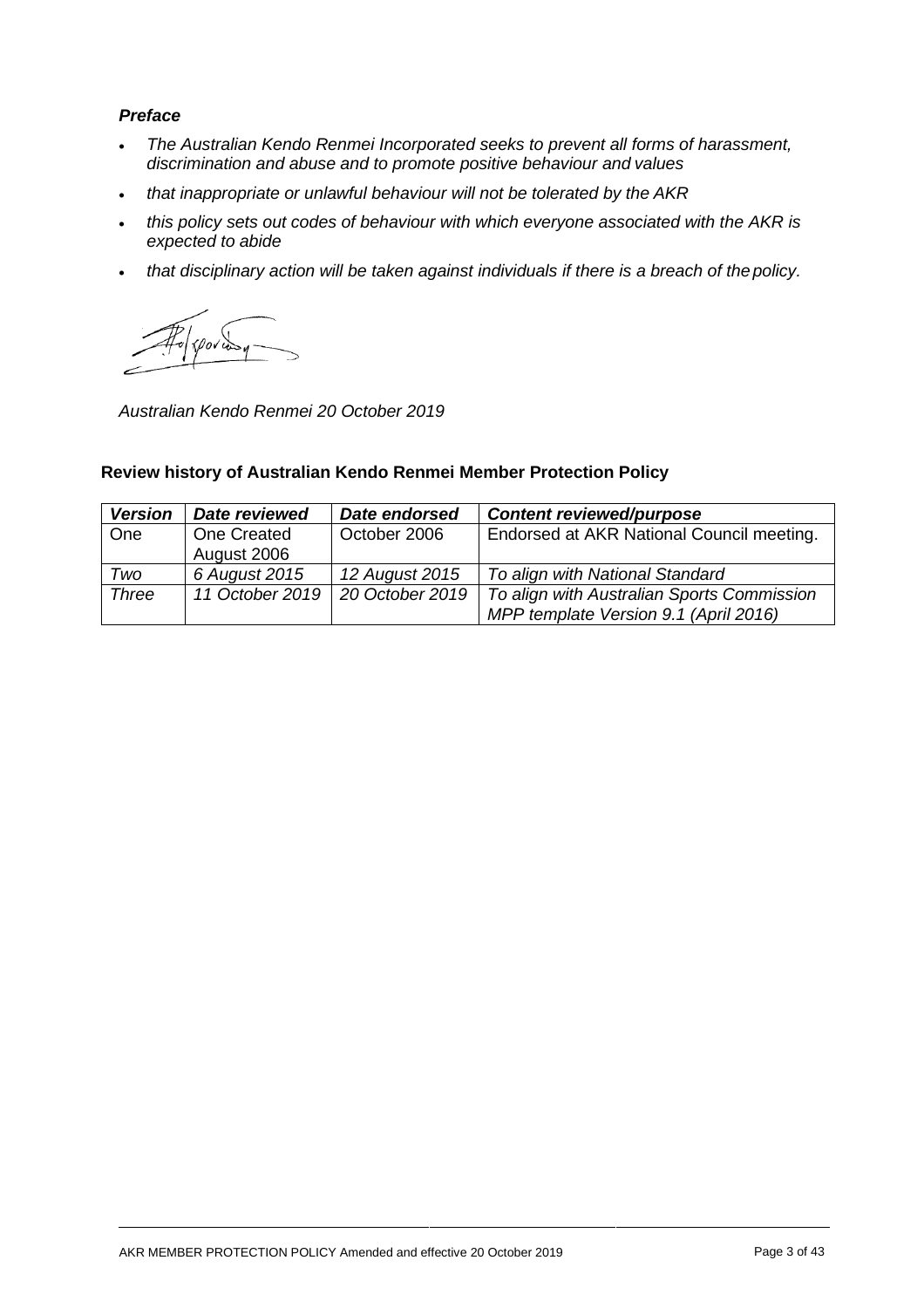## **PART A: NATIONAL MEMBER PROTECTION POLICY**

#### **1. Introduction**

- The AKR is the peak body in Australia representing the arts of Kendo, Iaido and Jodo. It exists to provide governance, education and promotion of the arts as well as supporting its affiliates and being the interface between the arts, the International Kendo Federation and the public.
- Our goal is to conduct ourselves professionally and with dignity. We value respect and humility and seek to promote continuous character development and ethical behaviour among our members.
- We aim to provide opportunities for members to excel in the arts through the provision of quality instruction, safe training environments and transparent processes.

## **2. Purpose of this policy**

This *Member Protection Policy* aims to assist the AKR ("our", "us" or "we") to uphold its core values and create a safe, fair and inclusive environment for everyone associated with our sport. It sets out our commitment to ensure that every person bound by the policy is treated with respect and dignity and protected from discrimination, harassment and abuse. It also seeks to ensure that everyone involved in our sport is aware of their key legal and ethical rights and responsibilities, as well as the standards of behaviour expected of them.

The attachments to this policy describe the practical steps we will take to eliminate discrimination, harassment, child abuse and other forms of inappropriate behaviour from our sport. As part of this commitment, the policy allows the AKR to take disciplinary action against any person or organisation bound by this policy if they breach the policy.

This policy has been endorsed by the National Council of the Australian Kendo Renmei and has been incorporated into our Manual of Documents. The policy starts on 20 October 2019 and will operate until replaced.

The current policy and its attachments can be obtained from our website at: *[www.kendoaustralia.asn.au\]](http://www.kendoaustralia.asn.au/)*.

## **3 Who is bound by this policy**

This policy applies to as all persons who are involved with the activities of the AKR, whether they are in a paid or unpaid/voluntary capacity and including:

- **3.1** persons appointed or elected to boards, committees and sub-committees
- **3.2** employees of the AKR;
- **3.3** members of the AKR;
- **3.4** support personnel, including managers, physiotherapists, psychologists, masseurs, sport trainers and others;
- **3.5** coaches and assistant coaches;
- **3.6** athletes;
- **3.7** referees, umpires and other officials;
- **3.8** members, including life members of the AKR;
- **3.9** athletes, coaches, officials and other personnel participating in events and activities, including camps and training sessions, held or sanctioned by the AKR; and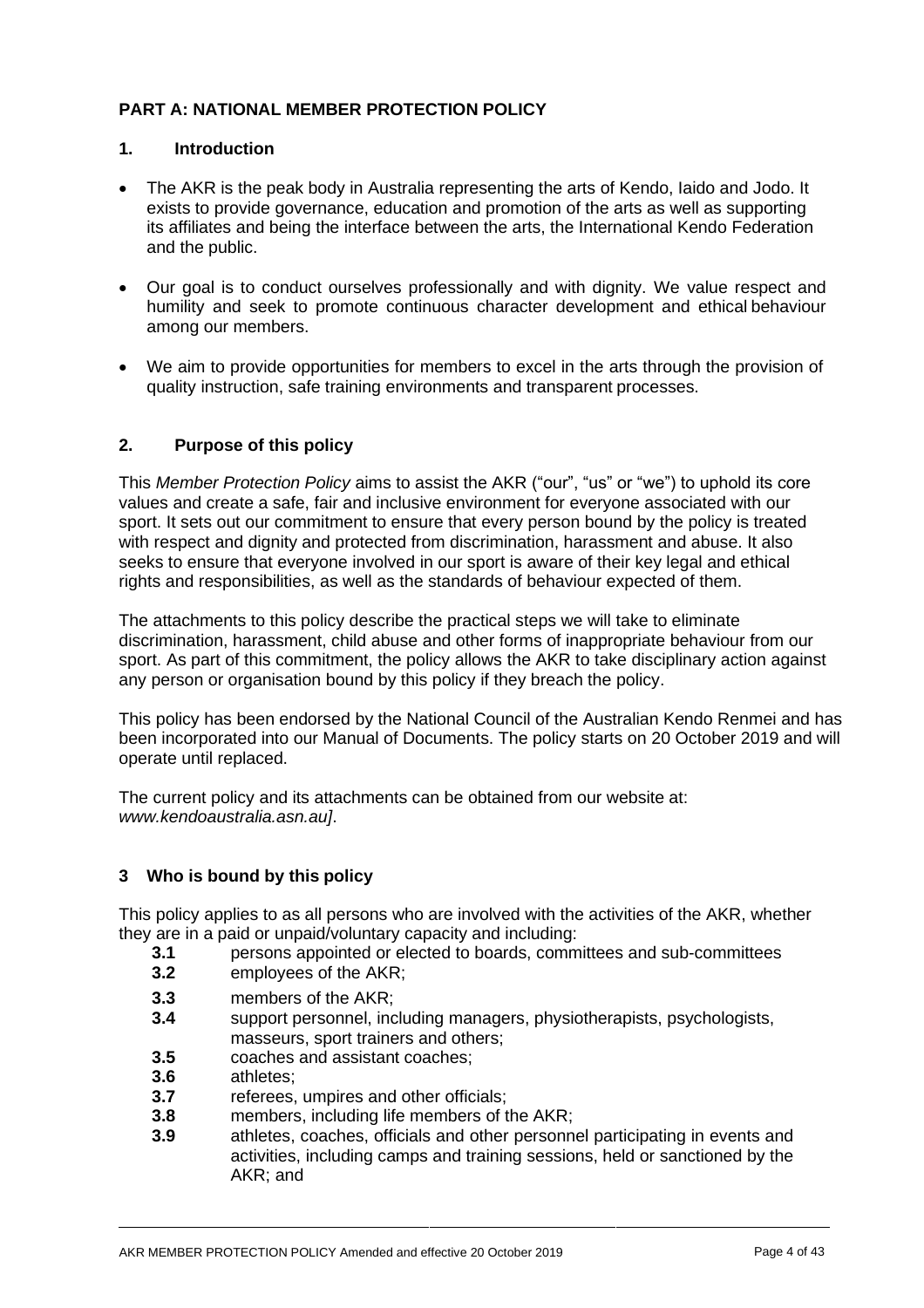*This policy will continue to apply to a person even after he or she has stopped their association or employment with the AKR, if disciplinary action against that person has commenced.*

It is also intended this policy will apply to:

*3.10 affiliated state or territory* associations *and clubs.*

## **4. Organisational responsibilities**

The AKR and *affiliated state or territory* associations and *affiliated clubs.* must:

- **4.1** adopt, implement and comply with this policy
- **4.2** ensure that this policy is enforceable
- **4.3** publish, distribute and promote this policy and the consequences of any breaches of the policy
- **4.4** promote and model appropriate standards of behaviour at all times
- **4.5** deal with any complaints made under this policy in an appropriate manner<br>**4.6** deal with any breaches of this policy in an appropriate manner
- **4.6** deal with any breaches of this policy in an appropriate manner<br>**4.7** recognise and enforce any penalty imposed under this policy
- recognise and enforce any penalty imposed under this policy
- **4.8** ensure that a copy of this policy is available or accessible to all people and organisations to whom this policy applies
- **4.9** use appropriately trained people to receive and manage complaints and allegations of inappropriate behavior
- **4.10** monitor and review this policy at least annually.

#### **5. Individual responsibilities**

Individuals bound by this policy must:

- **5.1** make themselves aware of the contents of this policy;
- **5.2** comply with all relevant provisions of the policy, including any codes of conduct and the steps for making a complaint or reporting possible child abuse set out in this policy;
- **5.3** consent to the screening requirements set out in this policy, and any state/territory Working with Children Checks if the person holds or applies for a role that involves regular unsupervised contact with a child or young person under the age of 18 or where otherwise required by law;
- **5.4** place the safety and welfare of children above other considerations;
- **5.5** be accountable for their behaviour: and,
- **5.6** comply with any decisions and/or disciplinary measures imposed under this policy.

#### **6. Position statements**

#### **6.1 Child protection**

The AKR is committed to the safety and well-being of all children and young people who participate in our sport or access our services. We support the rights of the child and will act at all times to ensure that a child-safe environment is maintained.

We acknowledge the valuable contribution made by our members and volunteers and we encourage their active participation in providing a safe, fair and inclusive environment for all participants.

#### **6.1.1 Identify and analyse risk of harm**

We will develop and implement a risk management strategy, including a review of our existing child protection practices, to determine how child-safe our organisation is and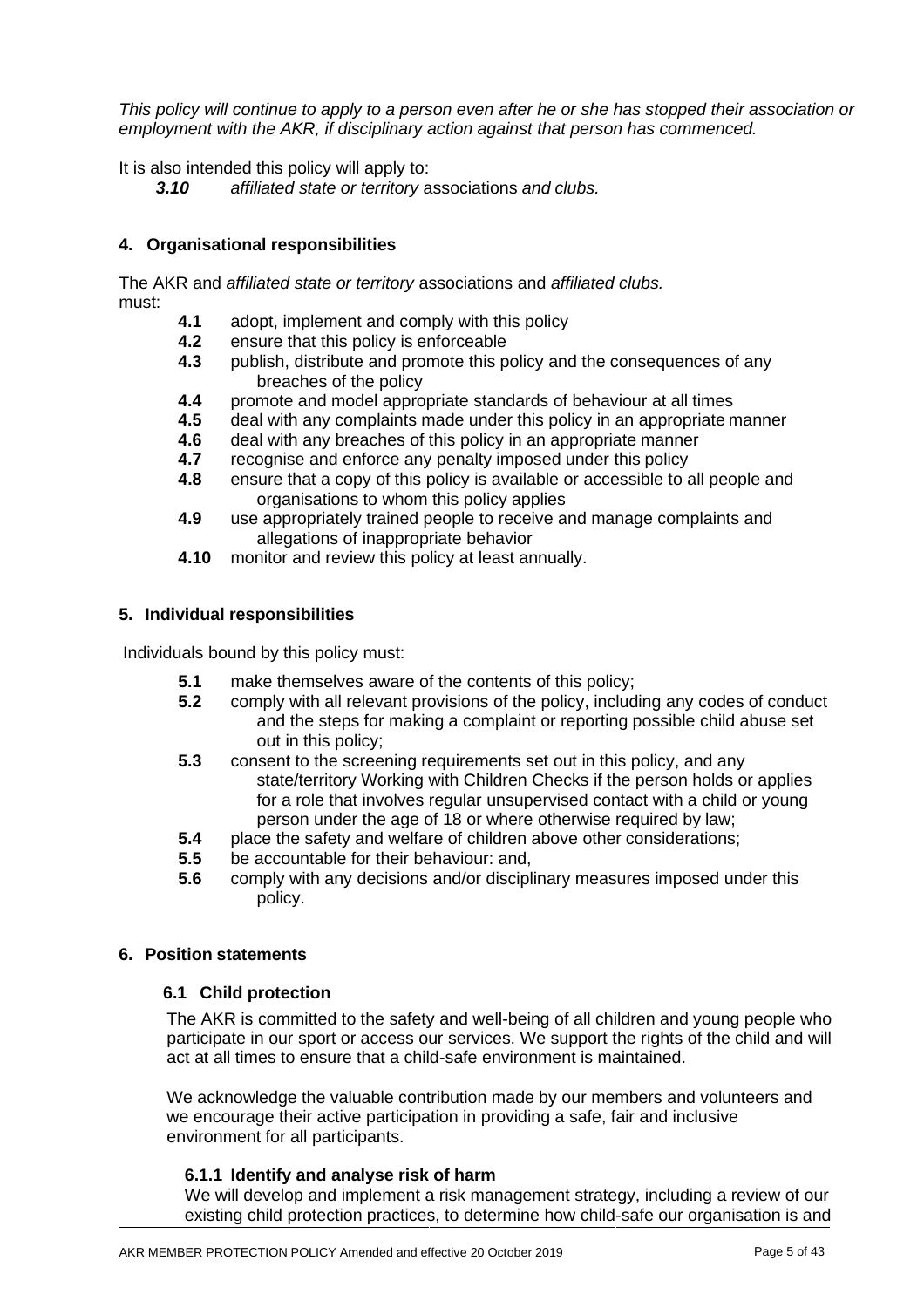to identify any additional steps we can take to minimise and prevent the risk of harm to children because of the actions of an employee, volunteer or another person.

#### **6.1.2 Develop codes of behaviour**

We will develop and promote a code of behaviour that sets out the conduct we expect of adults when they deal and interact with children involved in our sport, especially those in our care. We will also implement a code of behaviour to promote appropriate conduct between children.

These codes will clearly describe professional boundaries, ethical behaviour and unacceptable behavior. (Refer to the attachments in Part B of this policy.)

#### **6.1.3 Choose suitable employees and volunteers**

We will take all reasonable steps to ensure that our organisation engages suitable and appropriate people to work with children, especially those in positions that involve regular unsupervised contact with children. This will include using a range of screening measures.

We will ensure that Working with Children Checks are conducted for all employees and volunteers who work unsupervised with children, where an assessment is required by law. If a criminal history report is obtained as part of their screening process, we will handle this information confidentially and in accordance with the relevant legal requirements. (Refer to the attachments in Part C of this policy.)

#### **6.1.4 Support, train, supervise and enhance performance**

We will ensure that all our employees and volunteers who work with children have ongoing supervision, support and training. Our goal is to develop their skills and capacity and to enhance their performance so we can maintain a child-safe environment in our sport.

#### **6.1.5: Empower and promote the participation of children**

We will encourage children and young people to be involved in developing and maintaining a child-safe environment for our sport.

#### **6.1.6: Report and respond appropriately to suspected abuse and neglect**

We will ensure that all our employees and volunteers are able to identify and respond appropriately to children at risk of harm and that they are aware of their responsibilities under state laws to make a report if they suspect on reasonable grounds that a child has been, or is being, abused or neglected. (Refer to the attachments in Part E of this policy.)

Further, if any person believes that another person or organisation bound by this policy is acting inappropriately towards a child, or is in breach of this policy, he or she may make an internal complaint to us. (Refer to the attachments in Part D of this policy.)

## **6.2 Taking images of children**

Images of children can be used inappropriately or illegally. The AKR requires that individuals and associations, wherever possible, obtain permission from a child's parent/guardian before taking an image that may identify a child that is not their own. They should also make sure the parent/guardian understands how the image will be used.

To respect people's privacy, we do not allow camera phones, videos and cameras to be used inside changing areas, showers and toilets which we control or are used in connection with our sport.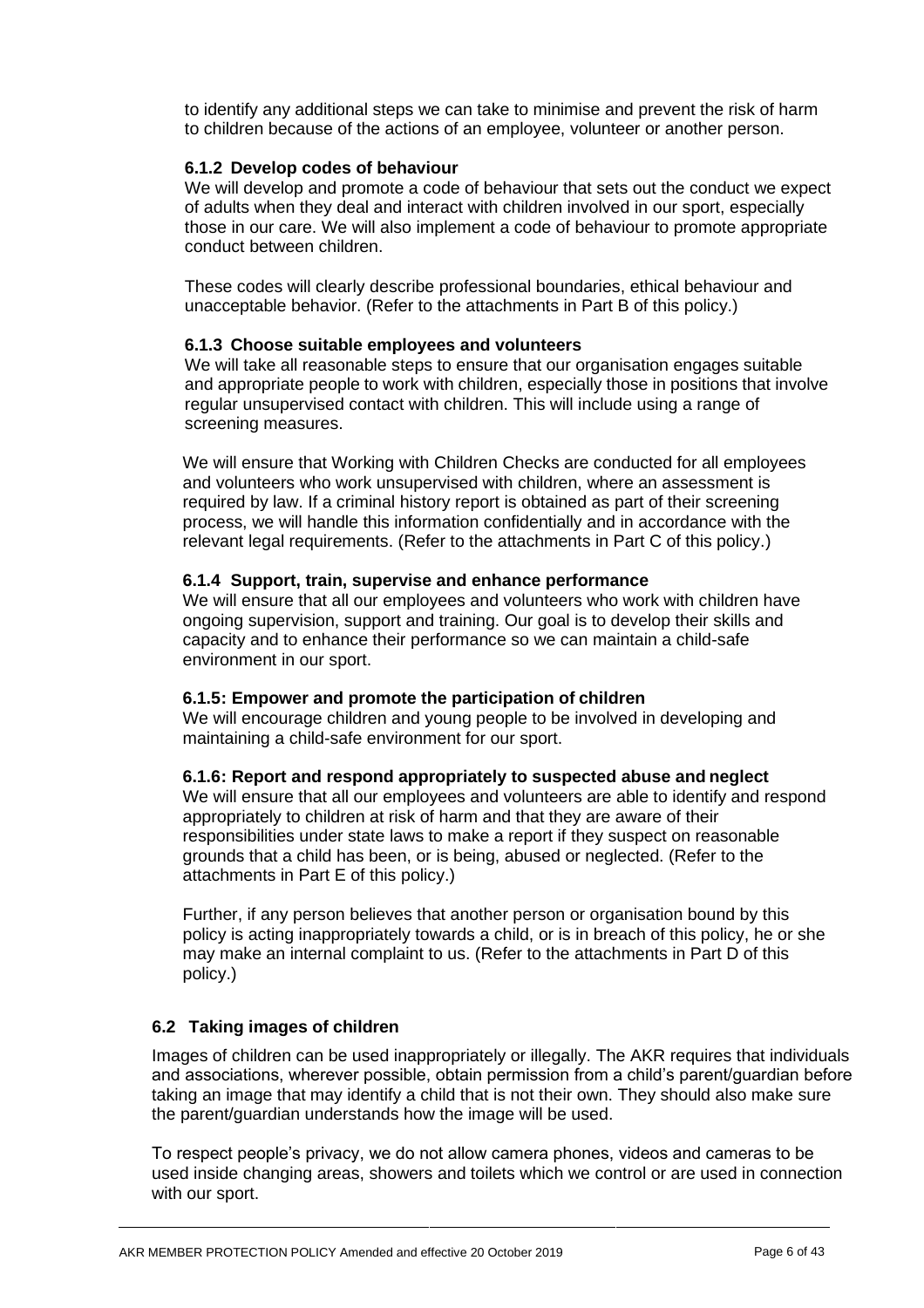When using a photo of a child, we will not name or identify the child or publish personal information, such as residential address, email address or telephone number, without the consent of the child's parent/guardian. We will not provide information about a child's hobbies, interests, school or the like, as this can be used by paedophiles or other persons to "groom" a child.

We will only use images of children that are relevant to our sport and we will ensure that they are suitably clothed in a manner that promotes participation in the sport. We will seek permission from the parents/guardians of the children before using the images. We require our member associations and clubs to do likewise.

## **6.3 Anti-discrimination and harassment**

The AKR is committed to providing an environment in which people are treated fairly and equitably and that is, as far as practicable, free from all forms of discrimination and harassment.

We recognise that people may not be able to enjoy themselves or perform at their best if they are treated unfairly, discriminated against or harassed.

#### **6.3.1 Discrimination**

Unlawful discrimination involves the less favourable treatment of a person on the basis of one or more of the personal characteristics protected by state or federal antidiscrimination laws.

The personal characteristics protected by anti-discrimination laws include attributes such as race, age, disability, gender and race. The full list of protected personal characteristics is in the "Definitions" set out in the Dictionary of Terms.

Discrimination can be either direct or indirect.

- **Direct** discrimination occurs if a person treats, or proposes to treat, a person with a protected personal characteristic unfavourably because of that personal characteristic.
- **Indirect** discrimination occurs if a person imposes, or proposes to impose, a requirement, condition or practice that will disadvantage a person with a protected personal characteristic and that requirement, condition or practice is not reasonable.

For the purposes of determining discrimination, the offender's awareness and motive are irrelevant.

## **6.3.2 Harassment**

Harassment is any unwelcome conduct, verbal or physical, that intimidates, offends or humiliates another person and which happens because a person has a certain personal characteristic protected by State or Federal anti-discrimination legislation.

The offensive behaviour does not have to take place a number of times, a single incident can constitute harassment.

Sexual harassment is one type of harassment. Sexual harassment is unwelcome conduct, remarks or innuendo of a sexual nature. It covers a wide range of behaviours and can be verbal, written, visual or physical. Sexual harassment is not limited to members of the opposite sex.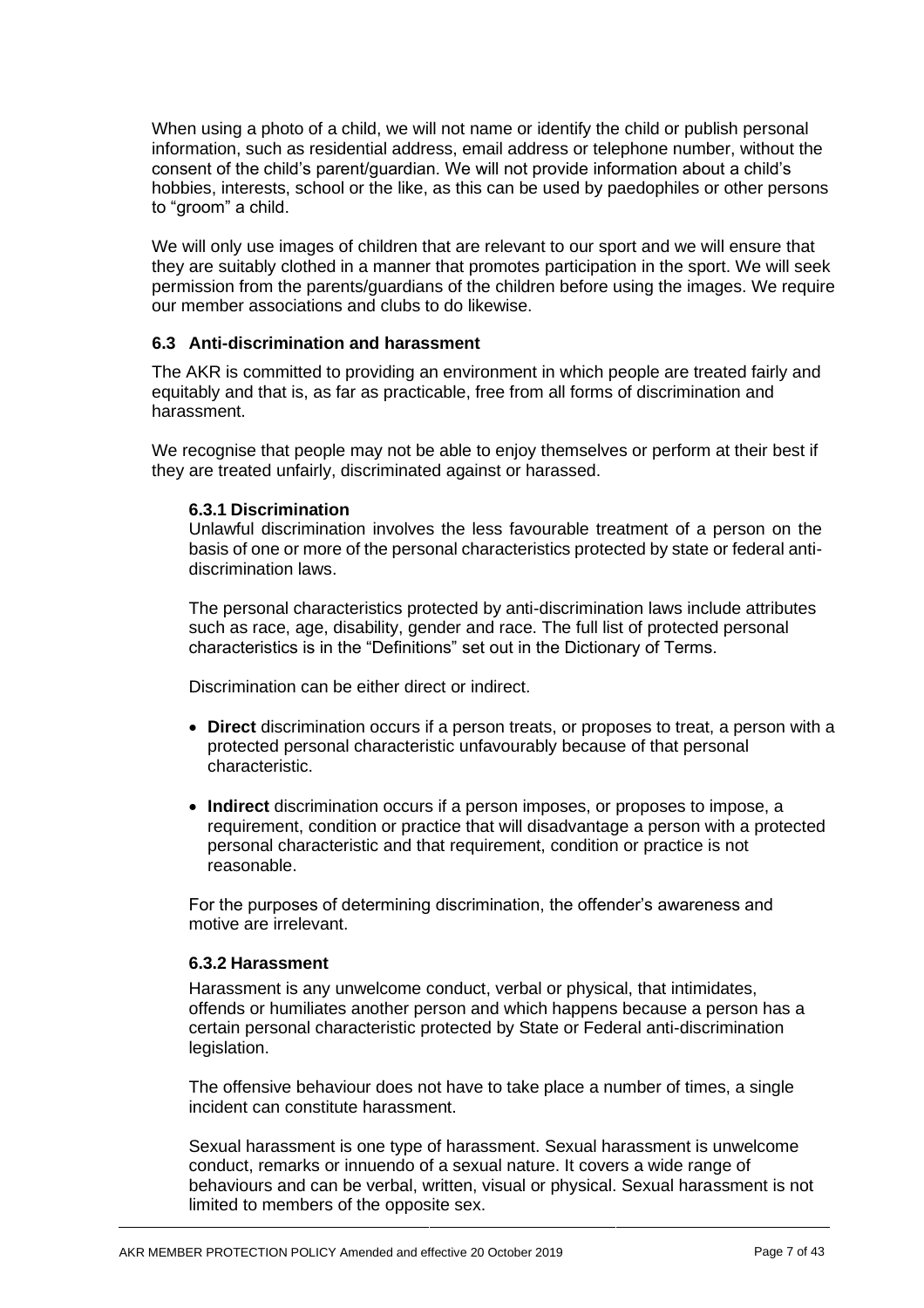## **6.3.3 Prohibition against discrimination and harassment**

We prohibit all forms of harassment and discrimination based on the personal characteristics listed in the "Definitions" set out in the Dictionary of Terms in *clause 10*.

Any person who believes they are being, or have been, harassed or discriminated against by another person or organisation bound by this policy is encouraged to raise their concerns with us. A person may make an internal complaint, and in some circumstances, they may also be able to make a complaint to an external organisation. (Refer to the attachments in Part D of this policy.)

## **6.4 Intimate relationships**

The AKR understands that consensual intimate relationships (including, but not limited to sexual relationships) between coaches or officials and adult athletes may take place legally. However, this policy will help ensure that the expectations of coaches or officials are clear and, to ensure that if an intimate relationship does exist or develop between a coach or official and an adult athlete, that relationship will be managed in an appropriate manner.

The AKR recognises that many members of the AKR and its affiliated bodies meet their partners at Kendo training. The AKR recognises that if both the coach and the athlete are adults and each has consented to the relationship that the relationship may not be in breach of the sexual relationships policy.

The law is always the minimum standard for behaviour within the AKR and therefore sex with a child is a criminal offence.

Coaches and officials are required to conduct themselves in a professional and appropriate manner in all interactions with athletes. In particular, they must ensure that they treat athletes in a respectful and fair manner, and that they do not engage in sexual harassment, bullying, favoritism or exploitation.

We recommend that if an athlete attempts to initiate an intimate relationship with a coach or official, the coach or official should discourage the athlete's approach and explain to the athlete why such a relationship is not appropriate.

If a consensual intimate relationship does exist or develop between an adult athlete and a coach or official, the coach or official is expected to ensure that the relationship is appropriate and that it does not compromise impartiality, professional standards or the relationship of trust the coach or official has with the athlete and/or other athletes.

In assessing the appropriateness of an intimate relationship between a coach or official and an adult athlete, relevant factors include, but are not limited to:

- the relative age and social maturity of the athlete;
- any potential vulnerability of the athlete;
- any financial and/or emotional dependence of the athlete on the coach or official;
- the ability of the coach or official to influence the progress, outcomes or progression of the athlete's performance and/or career;
- the extent of power imbalance between the athlete and coach or official; and the likelihood of the relationship having an adverse impact on the athlete and/or other athletes.

It will often be difficult for a coach or official involved in an intimate relationship with an adult athlete to make an objective assessment of its appropriateness and accordingly they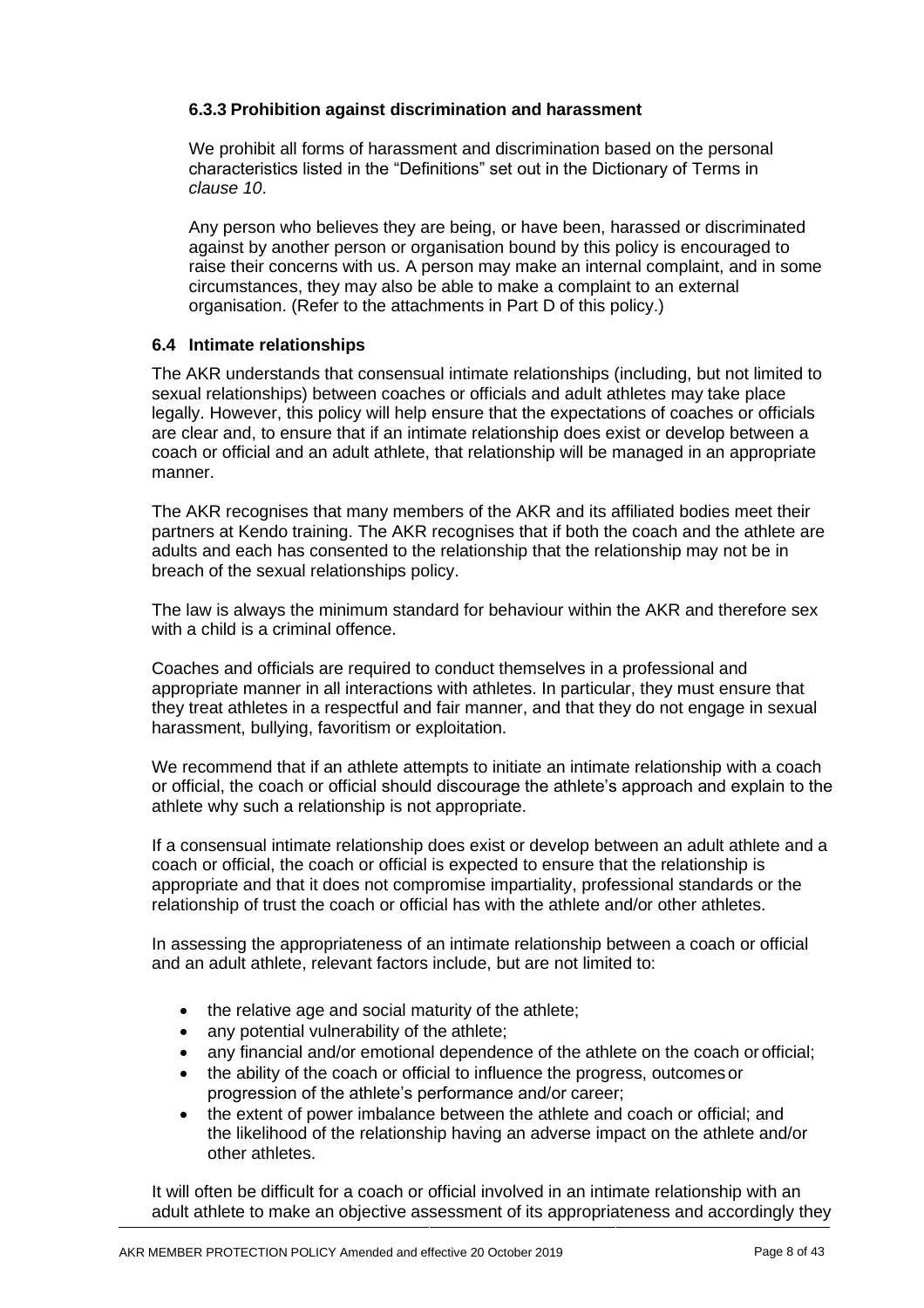are encouraged to seek advice from *the Member Protection Officer,* to ensure that they have not involved themselves in inappropriate or unprofessional conduct.

If it is determined that an intimate relationship between a coach or official and an adult athlete is inappropriate or unprofessional we may take disciplinary action against the coach or official up to and including dismissal. Action may also be taken to stop the coaching relationship with the athlete. This could include a request for resignation or dismissal from coaching duties.

If a coach, official or athlete believes they are being, or have been, harassed they are encouraged to seek information and support from *the Member Protection Officer*. Our complaints procedure is outlined in Part D of this policy.

## **6.5 Pregnancy**

The AKR is committed to treating pregnant women fairly and to removing any unreasonable barriers to their full participation in our sport. We will not tolerate any discrimination or harassment against pregnant women.

The AKR will take reasonable care to ensure the continuing safety, health and wellbeing of pregnant women. We will advise pregnant women that there may be risks involved with their continuing participation in sport, and we will encourage them to obtain medical advice about those risks. Pregnant women should be aware that their own health and wellbeing, and that of their unborn child, is of utmost importance in their decision-making about the extent they choose to participate in our sport.

We encourage all pregnant women to talk with their medical advisers, make themselves aware of the facts about pregnancy in sport and ensure that they make informed decisions about their participation in our sport. Pregnant women should make these decisions themselves, in consultation with their medical advisers and in discussion with *their local club or dojo.*

We will only require pregnant women to sign a disclaimer in relation to their participation in our sport whilst they are pregnant if all other participants are required to sign one in similar circumstances. We will not require women to undertake a pregnancy test.

If a pregnant woman believes she is being, or has been, harassed or discriminated against by another person or organisation bound by this Policy, she may make a complaint. (Refer to the attachments in Part D of this policy.)

#### **6.6 Gender identity**

Gender identity means the gender-related identity, appearance or mannerisms or other gender-related characteristics of a person. This includes the way people express or present their gender and recognises that a person's gender identity may be an identity

other than male or female. Some terms used to describe a person's gender identity include trans, transgender and gender diverse.

#### **6.6.1 Gender identity discrimination and harassment**

Federal, state and territory anti-discrimination laws provide protection from discrimination against people on the basis of their gender identity. (See definition in Dictionary of terms).

The AKR is committed to providing a safe, fair and inclusive sporting environment all where people can contribute and participate. We will not tolerate any unlawful discrimination or harassment of a person because of their gender identity.

All persons, regardless of gender identity, are entitled to be treated fairly and with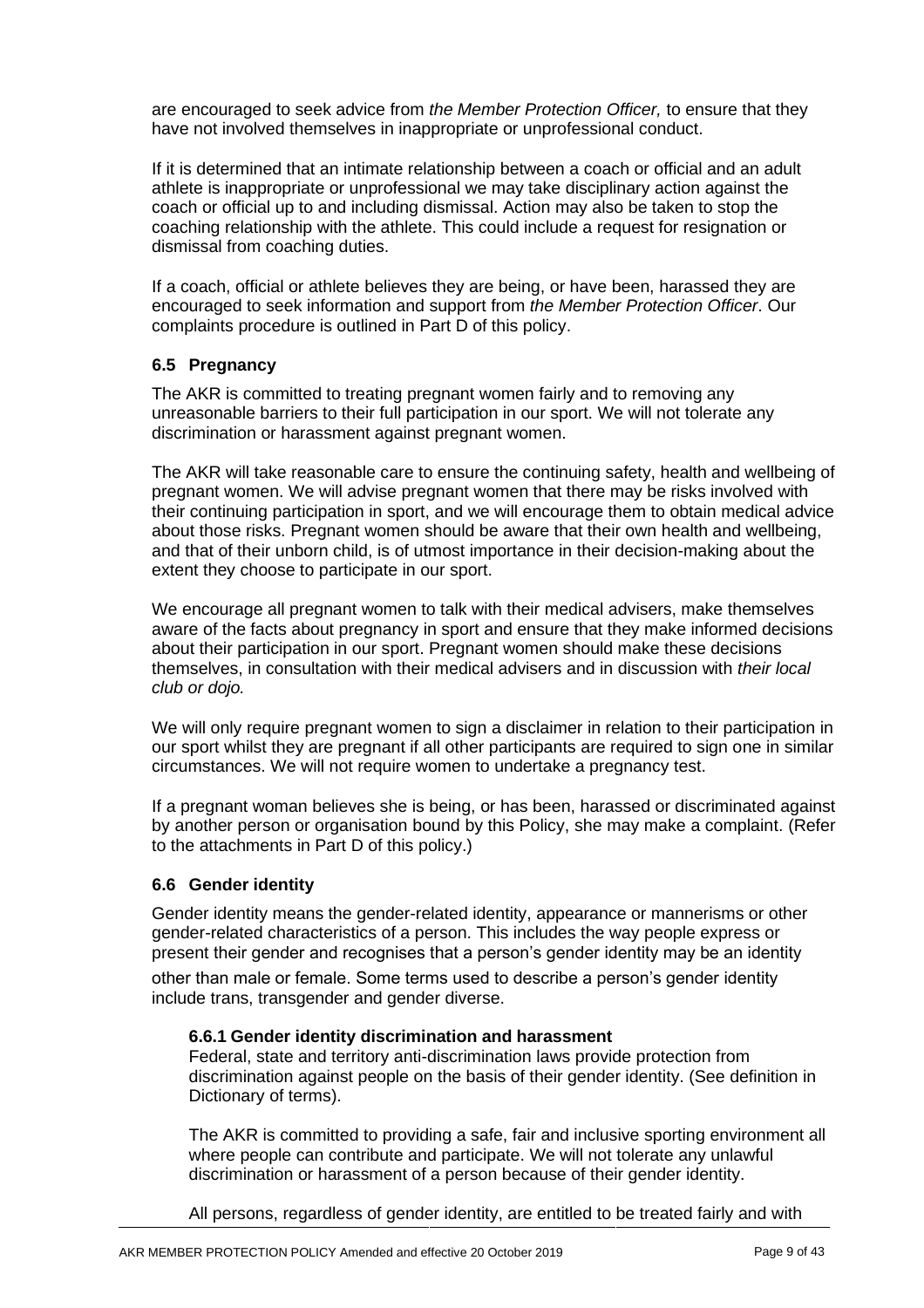dignity and respect at all times. We will not tolerate any unlawful discrimination or harassment of a person because of their gender identity. This includes discrimination or harassment of a person who is transgender or transsexual, who is assumed to be transgender or transsexual or has an association with someone who has or is assumed to be transgender or transsexual. (Refer to the attachments in Part D of this policy.)

We expect all people bound by this policy to act with sensitivity when a person is undergoing gender transition/affirmation.

If any person believes that they are being, or have been, harassed or discriminated against by another person or organisation bound by this policy because of their gender identity, they may make a complaint.

#### **6.6.2 Participation in sport**

The AKR recognises that excluding people from participating in sporting events and activities because of their gender identity may have significant implications for their health, wellbeing and involvement in community life. We are committed to l supporting participation in our sport on the basis of the gender with which a person identifies.

If issues of performance advantage arise, we will consider whether the established discrimination exceptions for participation in sport are relevant in the circumstances. Discrimination is unlawful unless an exception applies.

Drug testing procedures and prohibitions also apply to people who identify as transgender. A person receiving treatment involving a Prohibited Substance or Method, as described on the World Anti-Doping Agency's Prohibited List, should apply for a standard Therapeutic Use Exemption.

#### **6.6.3. Intersex status**

Federal anti-discrimination law, and some state and territory anti-discrimination laws, provide protection from discrimination against a person on the basis of their intersex status. (See Dictionary of terms).

The AKR is committed to providing a safe, fair and inclusive sporting environment where all people can contribute and participate. We will not tolerate any unlawful discrimination or harassment of a person because of their intersex status.

## **6.7 Responsible service and consumption of alcohol**

The AKR is committed to conducting sporting and social events in a manner that promotes the responsible service and consumption of alcohol. We also recommend that state associations and member clubs follow strict guidelines regarding the service and consumption of alcohol.

In general, our policy is that:

- alcohol should not be available or consumed at sporting events involving children and young people under the age of 18;
- alcohol-free social events be provided for young people and families;
- food and low-alcohol and non-alcoholic drinks be available at events we hold or endorse where alcohol is served;
- a staff member is present at events we hold or endorse where alcohol is served to ensure appropriate practices in respect of the consumption of alcohol are followed;
- safe transport options be promoted as part of any event we hold or endorse where alcohol is served.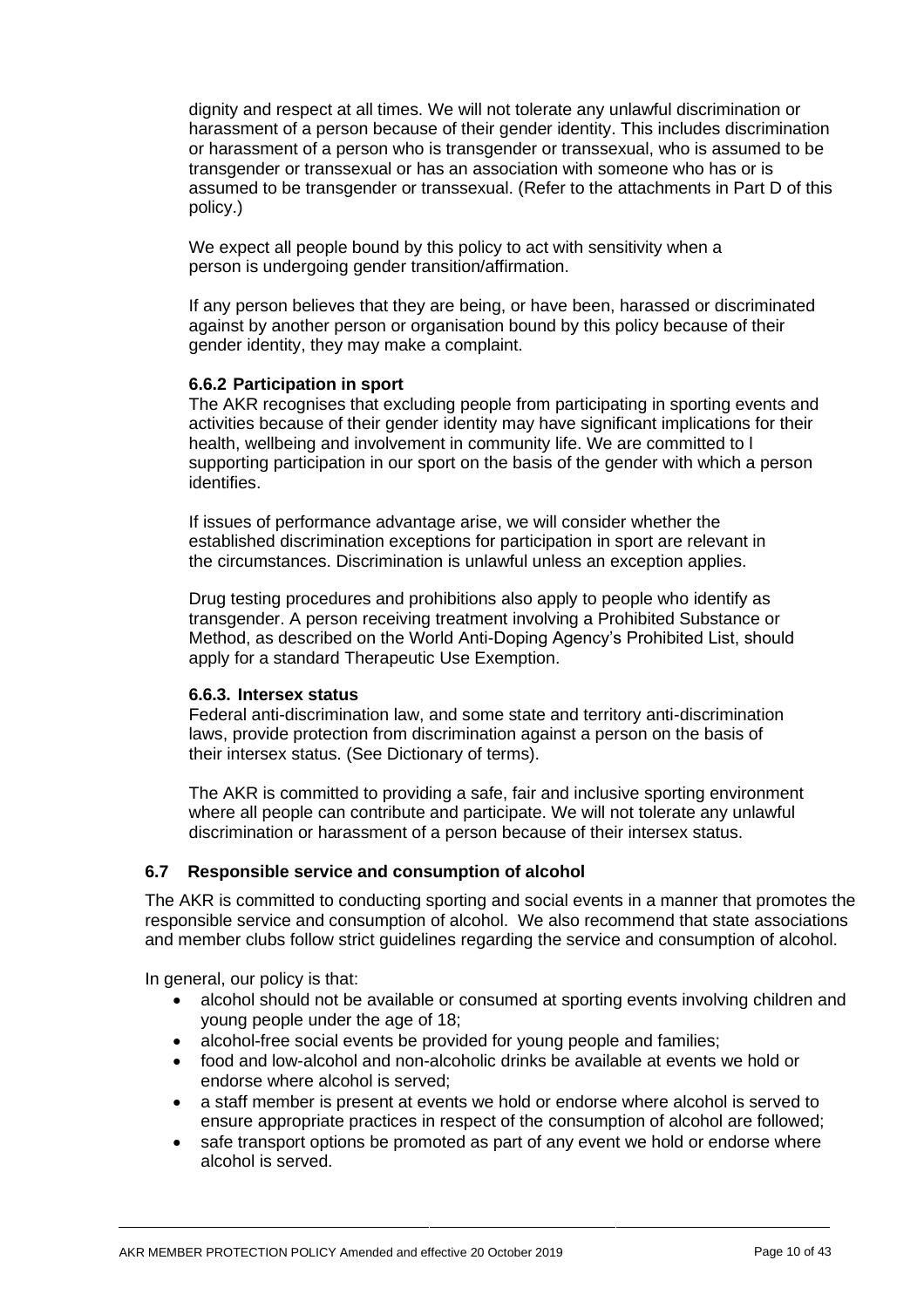## **6.8 Smoke-free environment**

The AKR is committed to providing a safe and healthy environment at all sporting and social events that we hold or endorse.

In general, our policy is that:

• no smoking shall occur at or near sporting events involving children and young people under the age of 18. This policy shall apply to coaches, players, trainers, officials and volunteers; • social events shall be smoke-free, with smoking permitted at designated outdoor smoking areas; and

• coaches, officials, trainers, volunteers and players will refrain from smoking while they are involved in an official capacity in our sport, both on and off the field.

## **6.9 Bullying**

The AKR is committed to providing an environment that is free from bullying. We understand that bullying has the potential to result in significant negative consequences for an individual's health and wellbeing, and we regard bullying in all forms as unacceptable in our sport.

Bullying is characterised by repeated, unreasonable behaviour directed at a person, or group of persons, that creates a risk to health and safety. Bullying behaviour is that which a reasonable person in the circumstances would expect to victimise, humiliate, undermine, threaten, degrade, offend or intimidate a person. Bullying behaviour can include actions of an individual or a group.

Whilst generally characterised by repeated behaviours, one-off instances can amount to bullying.

The following types of behaviour, where repeated or occurring as part of a pattern of behaviour, would be considered bullying:

- verbal abuse including shouting, swearing, teasing, making belittling remarks or persistent unjustified criticism;
- excluding or isolating a group or person;
- spreading malicious rumours; or
- psychological harassment such as intimidation.

Bullying includes cyber-bulling which occurs through the use of technology. New technologies and communication tools, such as smart phones and social networking websites, have greatly increased the potential for people to be bullied though unwanted and inappropriate comments. The AKR will not tolerate abusive, discriminatory, intimidating or offensive statements being made online. Frustration at a referee, teammate, coach or sporting body should never be communicated on social networking websites. These issues should instead be addressed – in a written or verbal statement or a complaint – to the relevant controlling club, league or peak sporting body.

If any person believes they are being, or have been, bullied by another person or organisation bound by this policy, he or she may make a complaint. (Refer to the attachments in Part D of this policy.)

#### **6.10 Social networking**

The AKR acknowledges the enormous value of social networking to promote our sport and celebrate the achievements and success of the people involved in our sport.

Social networking refers to any interactive website or technology that enables people to communicate and/or share content via the internet. This includes social networking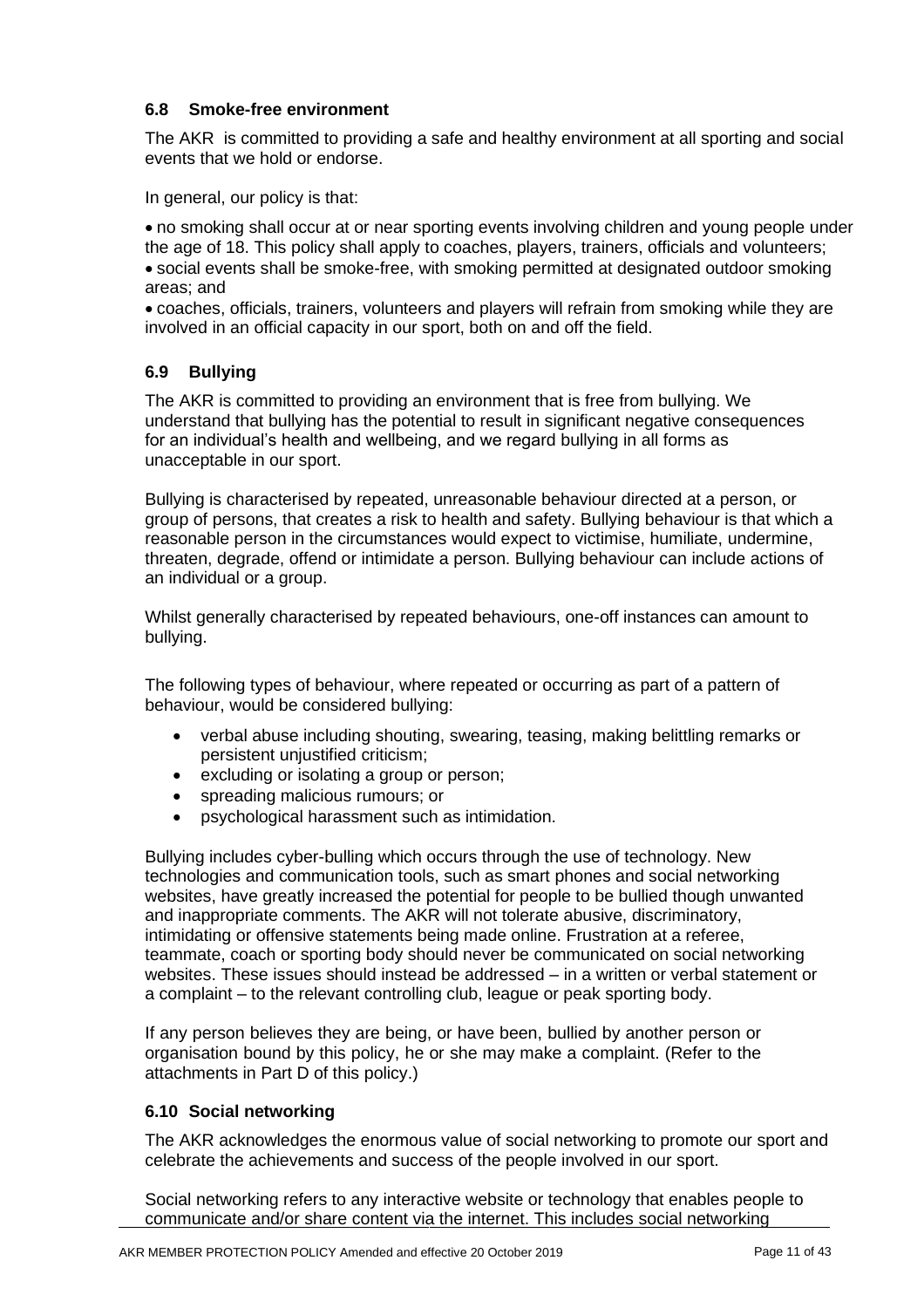websites such as Facebook and Twitter.

We expect all people bound by this policy to conduct themselves appropriately when using social networking sites to share information related to our sport.

In particular, social media activity including, but not limited to, postings, blogs, status updates, and tweets:

- must not contain material which is, or has the potential to be, offensive, aggressive, defamatory, threatening, discriminatory, obscene, profane, harassing, embarrassing, intimidating, sexually explicit, bullying, hateful, racist, sexist or otherwise inappropriate;
- must not contain material which is inaccurate, misleading or fraudulent;
- must not contain material which is in breach of laws, court orders, undertakings or contracts;
- should respect and maintain the privacy of others; and
- should promote the sport in a positive way.

## **7. Complaints procedures**

#### **7.1 Handling complaints**

The AKR aims to provide a simple, confidential and trustworthy procedure for resolving complaints based on the principles of procedural fairness.

Any person (a complainant) may report a complaint about a person, people or organisation bound by this policy (respondent) if they feel they have been discriminated against, harassed, bullied or there has been any other breach of this policy.

In the first instance, complaints should be reported to the *Member Protection Officer* or AKR President.

If a complaint relates to behaviour or an incident that occurred at the:

- state level, or involves people operating at the state level, then the complaint should be reported to and handled by the relevant state association in the first instance
- club level, or involves people operating at the club level, then the complaint should be reported to and handled by the relevant club in the first instance.

Only matters that relate to, or which occurred at, the national level, as well as serious cases referred from the state and club level, should be dealt with by the AKR.

A complaint may be handled informally or formally. The complainant may indicate his or her preferred option and the *Member Protection Officer* or AKR President should consider whether that is an appropriate way to handle the particular complaint. For example, the law may require that the complaint/allegation be reported to an appropriate authority.

All complaints will be dealt with promptly, seriously, sensitively and confidentially. Our procedures for handling and resolving complaints are outlined in Attachment *D1*.

Individuals and organisations may also seek to have their complaint handled by an external agency under anti-discrimination, child protection, criminal or other relevant legislation.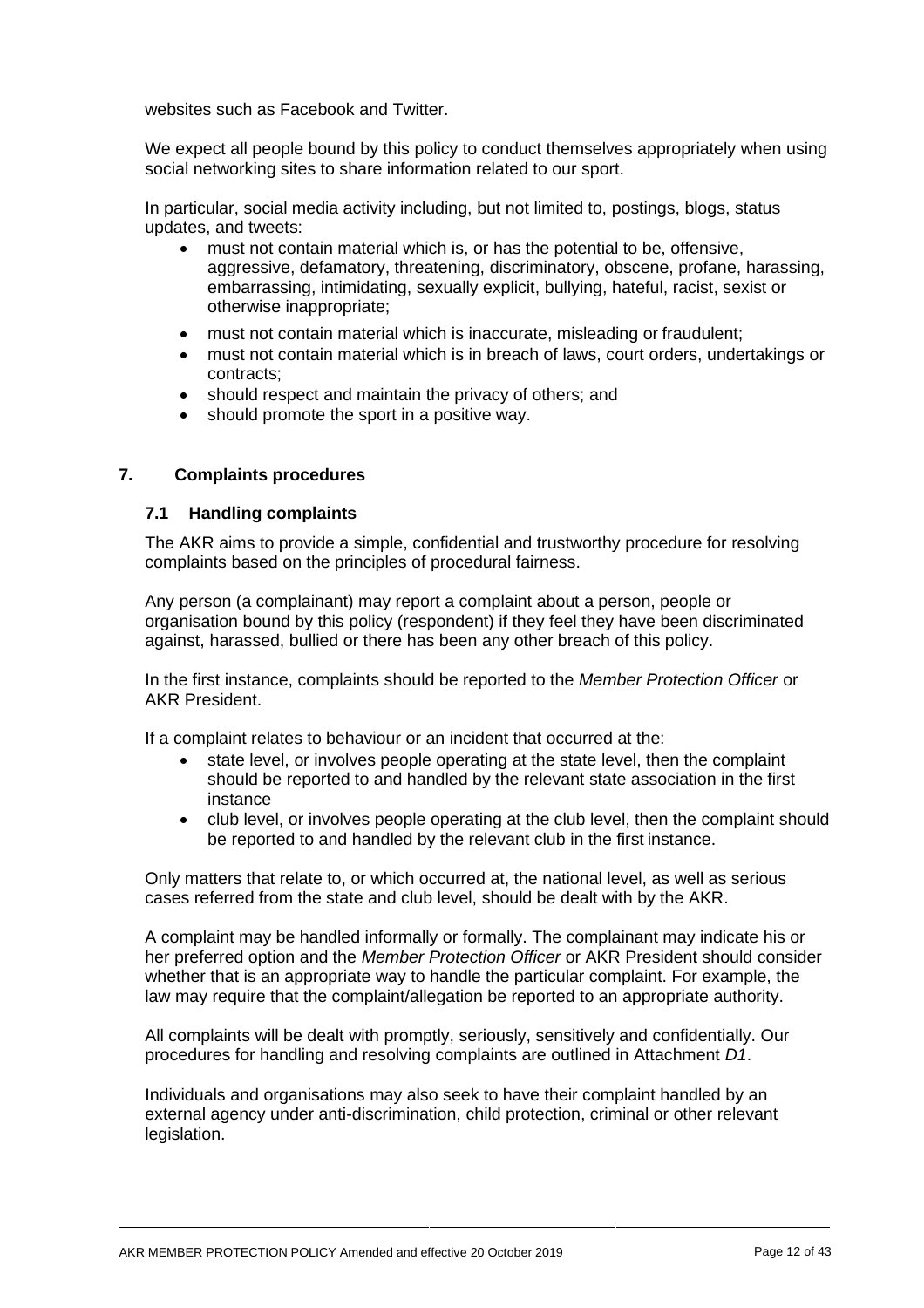## **7.2 Improper complaints and victimisation**

The AKR aims to ensure that our complaints procedure has integrity and is free of unfair repercussions or victimisation against any person making a complaint.

We will take all necessary steps to make sure that people involved in a complaint are not victimised. Disciplinary measures may be undertaken in respect of a person who harasses or victimises another person for making a complaint or supporting another person's complaint.

If at any point in the complaint handling process the *Member Protection Officer* or AKR President considers that a complainant has knowingly made an untrue complaint, or the complaint is malicious or inappropriately intended to cause distress to the respondent, the matter may be referred in writing to the relevant state association or an investigating committee or Tribunal for review and appropriate action, including possible disciplinary action against the complainant.

## **7.3 Mediation**

The AKR aims to resolve complaints quickly and fairly. Complaints may be resolved by agreement between the people involved with no need for disciplinary action.

Mediation is a confidential process that allows those involved in a complaint to discuss the issues or incident in question and come up with mutually agreed solutions. It may occur before or after the investigation of a complaint.

If a complainant wishes to resolve the complaint with the help of a mediator, the *Member Protection Information Officer* or AKR President will, in consultation with the complainant, arrange for an independent mediator where possible. We will not allow lawyers to participate in the mediation process.

More information on the mediation process is outlined in Attachment *[D2]*.

## **7.4 Tribunals**

In accordance with this AKR policy, a Tribunal may be convened to hear a proceeding:

- referred to it by the *Member Protection Officer* or AKR President
- referred to it or escalated by a state association because of the serious natureof the complaint, because it was unable to be resolved at the state level or because the policy of the state association directs it to be
- for an alleged breach of this policy.

Our Tribunal procedure is outlined in Attachment *D4*.

A respondent may lodge an appeal to the Appeal Tribunal in respect of a Tribunal decision. The decision of the Appeal Tribunal is final and binding on the people involved. Our appeals process is outlined in Attachment *D4*.

Every organisation bound by this policy will recognise and enforce any decision of a Tribunal or Appeal Tribunal under this policy.

## **8. What is a breach of this policy?**

It is a breach of this policy for any person or organisation bound by this policy to do anything contrary to this policy, including but not limited to:

- **8.1** breaching the codes of behaviour (see Part B of this policy);
- **8.2** bringing kendo, the AKR or affiliated associations and clubs into disrepute, or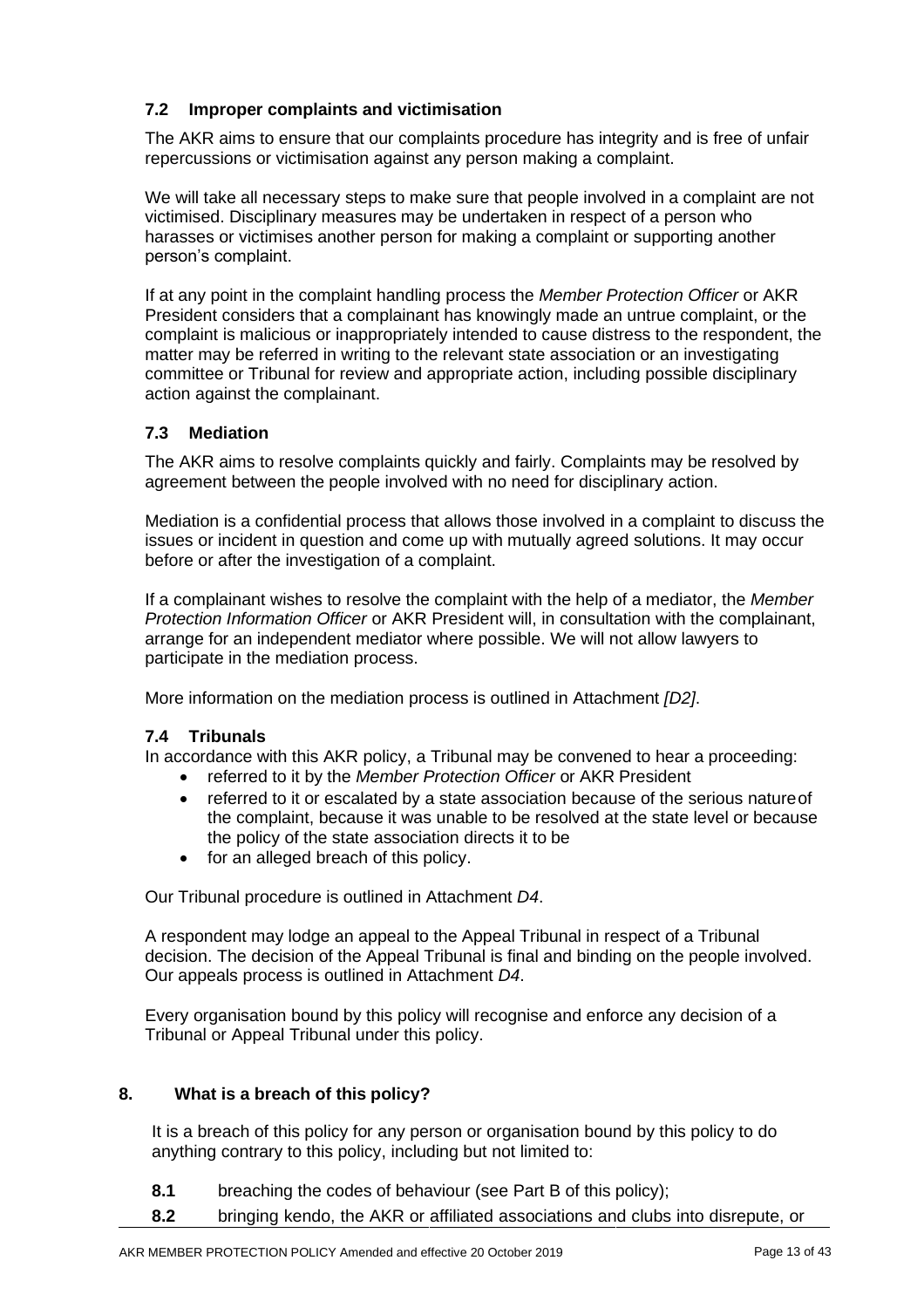acting in a manner likely to bring the kendo, the AKR or affiliated associations and clubs into

- **8.3** failing to follow the AKR policies (including this policy) and our procedures for the protection, safety and well-being of children;
- **8.4** discriminating against, harassing or bullying (including cyber-bullying) any person;
- **8.5** victimising another person for making or supporting a complaint;
- **8.6** engaging in an inappropriate intimate relationship with a person that he or she supervises, or has influence, authority or power over;
- **8.7** verbally or physically assaulting another person, intimidating another person or creating a hostile environment within the sport;
- **8.8** disclosing to any unauthorised person or organisation any AKR information that is of a private, confidential or privileged nature;
- **8.9** making a complaint that they know to be untrue, vexatious, malicious orimproper;
- **8.10** failing to comply with a penalty imposed after a finding that the individual or organisation has breached this policy; and
- **8.11** failing to comply with a direction given to the individual or organisation as part of a disciplinary process.

## **9. Disciplinary measures**

The AKR may impose disciplinary measures on an individual or organisation for a breach of this policy.

Any disciplinary measure imposed will be:

- fair and reasonable;
- applied consistent with any contractual and employment rules and requirements;
- be based on the evidence and information presented and the seriousness of the breach; and
- be determined in accordance with our constituent documents, by-laws, this policy and/or the rules of the sport.

## **9.1 Individual**

Subject to contractual and employment requirements, if a finding is made by a Tribunal that an individual has breached this policy, one or more of the following forms of discipline may be imposed.

- **9.1.1** a direction that the individual make a verbal and/or written apology;<br>**9.1.2** a written warning:
- **9.1.2** a written warning;
- **9.1.3** a direction that the individual attend counselling to address their behaviour;
- **9.1.4** a direction that the individual attend training courses to assist their understanding of relevant issues;
- **9.1.5** a withdrawal of any awards, scholarships, placings, records, achievements bestowed in any tournaments, activities or events held or sanctioned by the AKR;
- **9.1.6** a demotion or transfer of the individual to another location, role or activity;
- **9.1.7** a suspension of the individual's membership or participation or engagement in a role or activity;
- **9.1.8** termination of the individual's membership, appointment or engagement;
- **9.1.9** a recommendation that an affiliated association terminate the individual's membership, appointment or engagement;
- **9.1.10** in the case of a coach or official, a direction that the relevant organisation deregister the accreditation of the coach or official for a period of time or permanently;
- **9.1.11** a fine;
- **9.1.12** any other form of discipline that the investigating committee or Tribunal considers appropriate.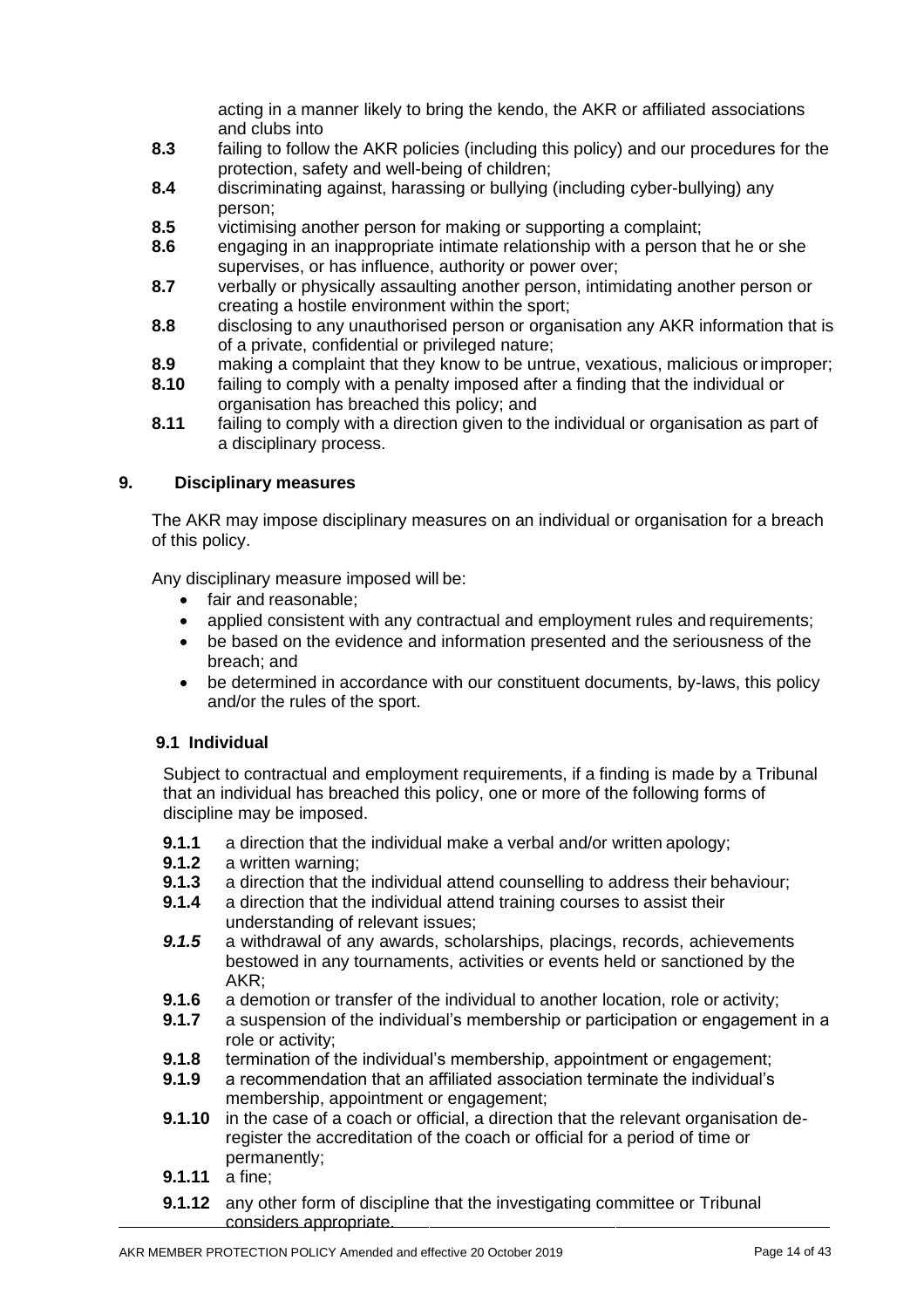## **9.2 Organisation**

If a finding is made that an affiliated association of the AKR has breached its own or this Member Protection Policy*,* one or more of the following forms of discipline may be imposed by the investigating committee or Tribunal.

- **9.2.1** a written warning;
- **9.2.2** a fine;<br>**9.2.3** a direct
- **9.2.3** a direction that any rights, privileges and benefits provided to that organisation by the national body or other peak association be suspended for a specified period;
- **9.2.4** a direction that any funding granted or given to it by the AKR cease from a specified date;
- **9.2.5** a direction that the AKR cease to sanction events held by or under the auspices of that organisation;
- **9.2.6** a recommendation to the AKR that its membership of the AKR be suspended or terminated in accordance with the relevant constitution or rules;
- **9.2.7** any other form of discipline that the national body or peak organisation considers reasonable and appropriate.

## **9.3 Factors to consider**

The form of discipline to be imposed on an individual or organisation will depend on factors, such as:

- the nature and seriousness of the breach
- if the person knew, or should have known, that the behaviour was a breach of the policy
- the person's level of contrition
- the effect of the proposed disciplinary measures on the person, includingany personal, professional or financial consequences
- if there have been any relevant prior warnings or disciplinary action
- the ability to enforce disciplinary measures if the person is a parent orspectator (even if they are bound by the policy)
- any other mitigating circumstances.

## **10. Dictionary of terms**

A dictionary of terms as used in this policy and its attachments is attached.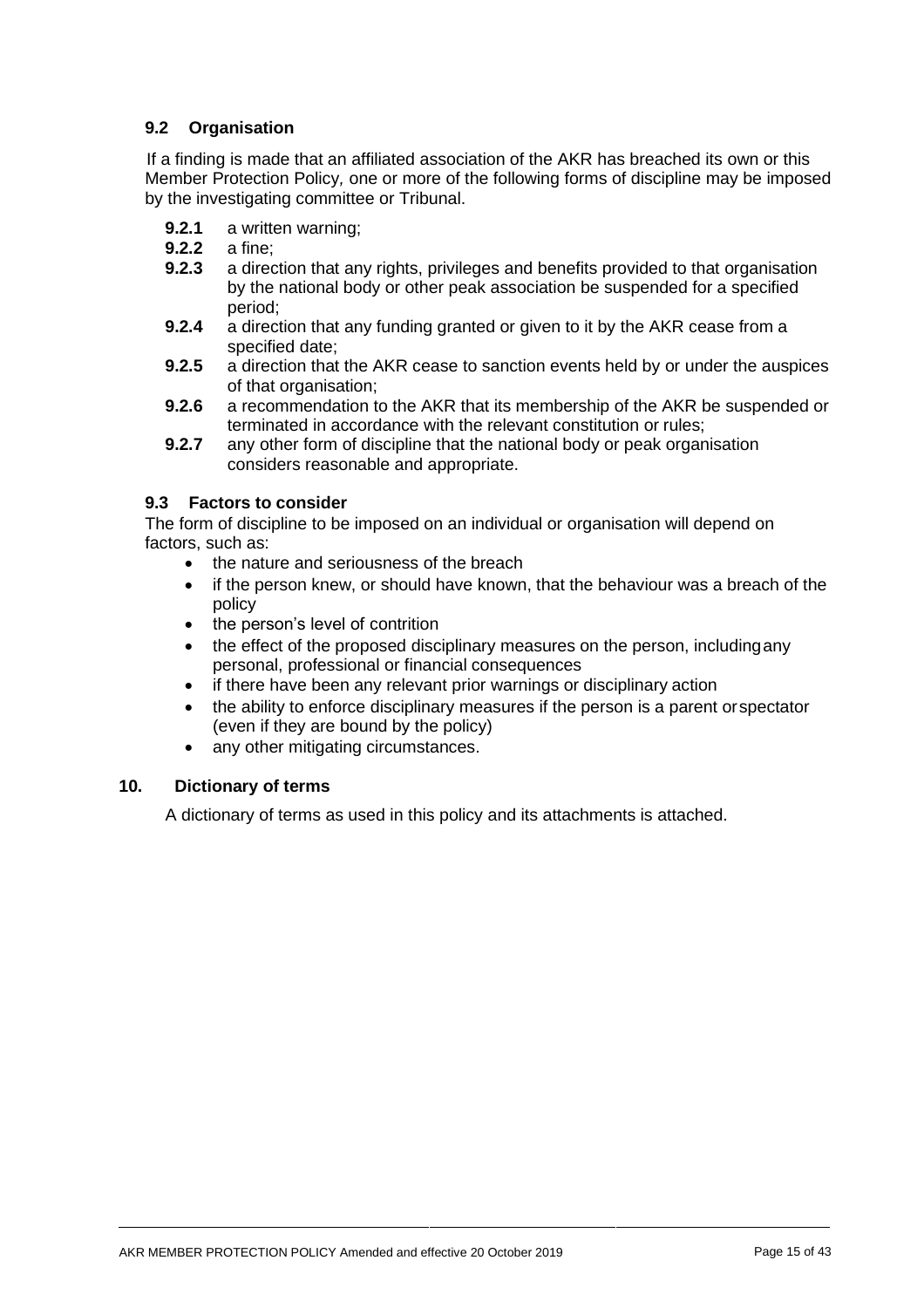## **PART B**: **CODES OF BEHAVIOUR**

We seek to provide a safe, fair and inclusive environment for everyone involved in our organisation and in our sport.

To achieve this, we require certain standards of behavior by players/athletes, coaches, officials, administrators, parents/guardians (of child participants) and spectators.

Our codes of behaviour are underpinned by the following core values.

- To act within the rules and spirit of our sport.
- To display respect and courtesy towards everyone involved in our sport and prevent discrimination and harassment.
- To prioritise the safety and well-being of children and young people involved in our sport.
- To encourage and support opportunities for participation in all aspects of our sport.
- All AKR accredited instructors are required to read and sign a Codeof Behaviour Agreement.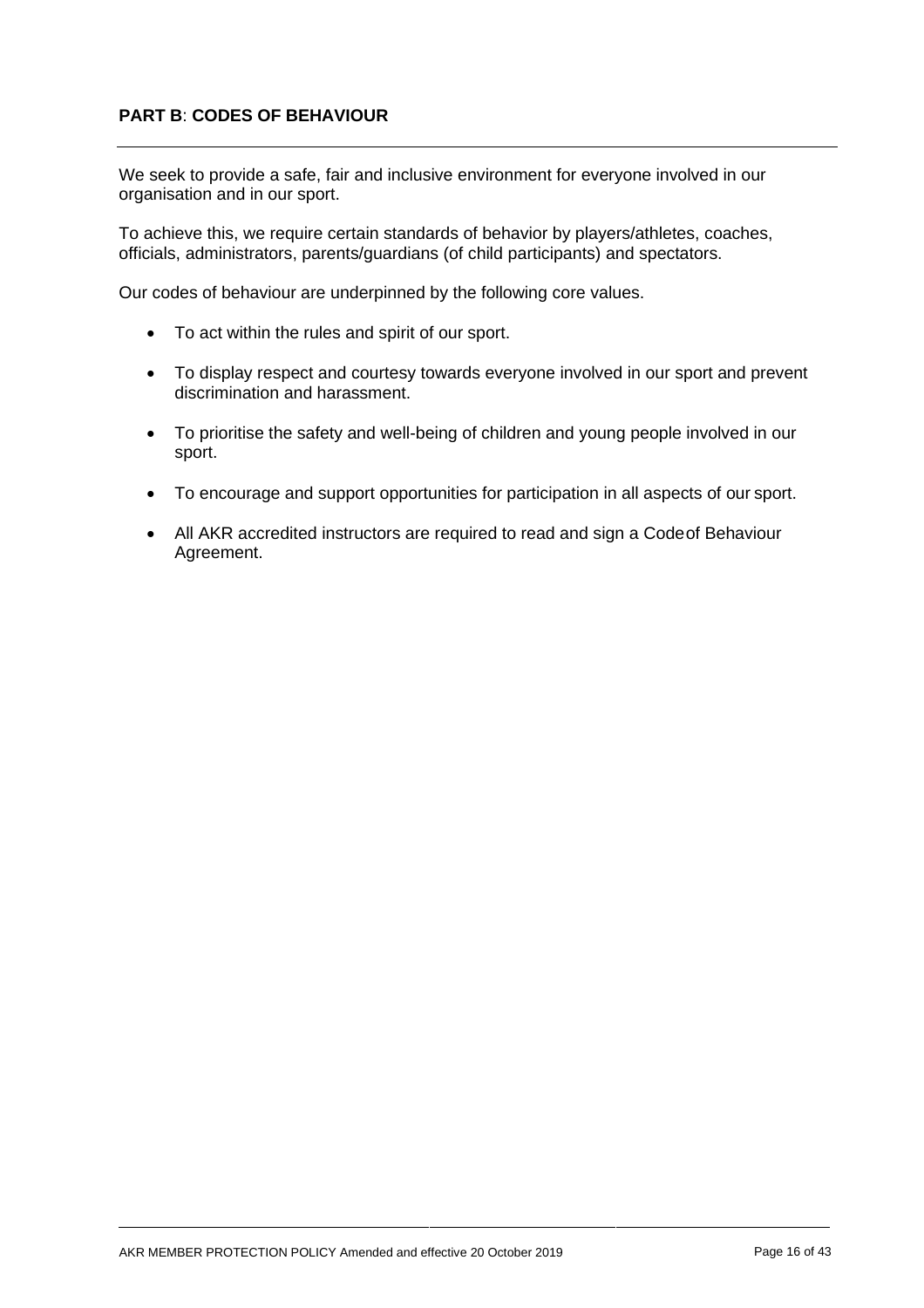## **PART C: EMPLOYMENT SCREENING / WORKING WITH CHILDREN CHECK REQUIREMENTS**

We are committed to providing a safe environment for children. As part of this, we will do our utmost to ensure that instructors, coaches, umpires and volunteers do not pose a risk to children.

Employment screening and Working with Children Checks can involve criminal history checks, signed declarations, referee checks and other appropriate checks that assess a person's suitability to work with children and young people.

Working with Children Checks can involve criminal history checks, signed declarations, referee checks and other appropriate checks that assess a person's suitability to work with children and young people.

Working with Children Check laws are currently in place in New South Wales, Queensland, Western Australia, Victoria, the Northern Territory, the Australian Capital Territory, Tasmania and South Australia.

The AKR, including our state associations and clubs, will meet the requirements of the relevant state or territory Working with Children Check laws.

Individuals travelling with children and young people to another state or territory in a workrelated capacity must comply with the screening requirements of that particular state or territory.

## **ATTACHMENTS**

- Attachment C1: Employee screening requirements
- Attachment C2: Member Protection Declaration
- Attachment C3: Working with Children Check requirements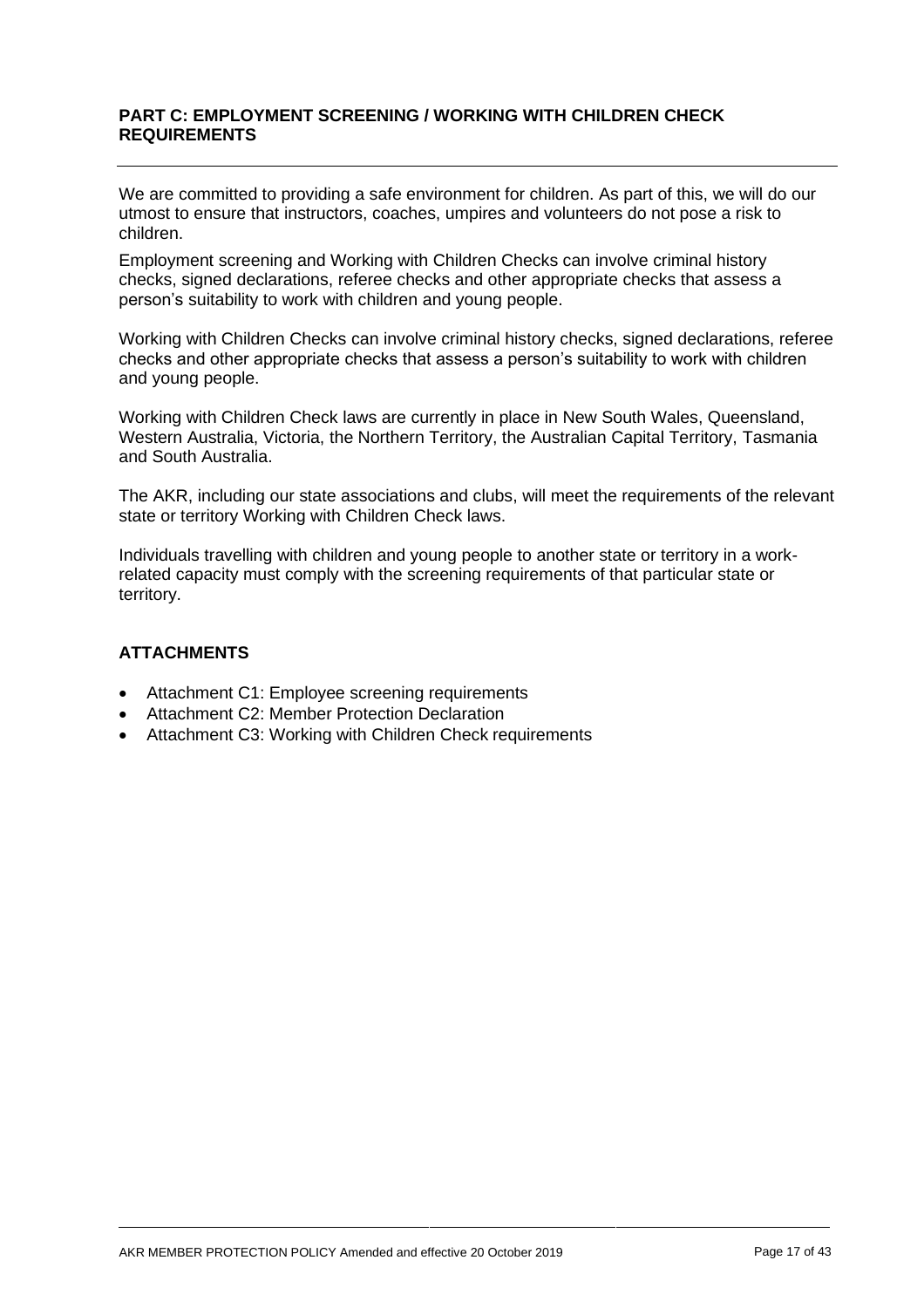## **PART D: COMPLAINT HANDLING PROCEDURES**

We will deal with all complaints in a fair, timely and transparent manner. All complaints will be treated seriously.

We will provide individuals with an informal and informal process to resolve the matter, along with access to an external complaint handling body, based on the nature of the complaint and our rules and regulations.

We also provide an appeals process for those matters.

We will maintain confidentiality where possible and as provided in this policy and seek to ensure that no one is victimised for making, supporting or providing information about a complaint.

#### **ATTACHMENTS**

- Attachment D1: Complaints procedure
- Attachment D2. Mediation
- Attachment D3. Investigation procedure
- Attachment D4. Tribunal procedure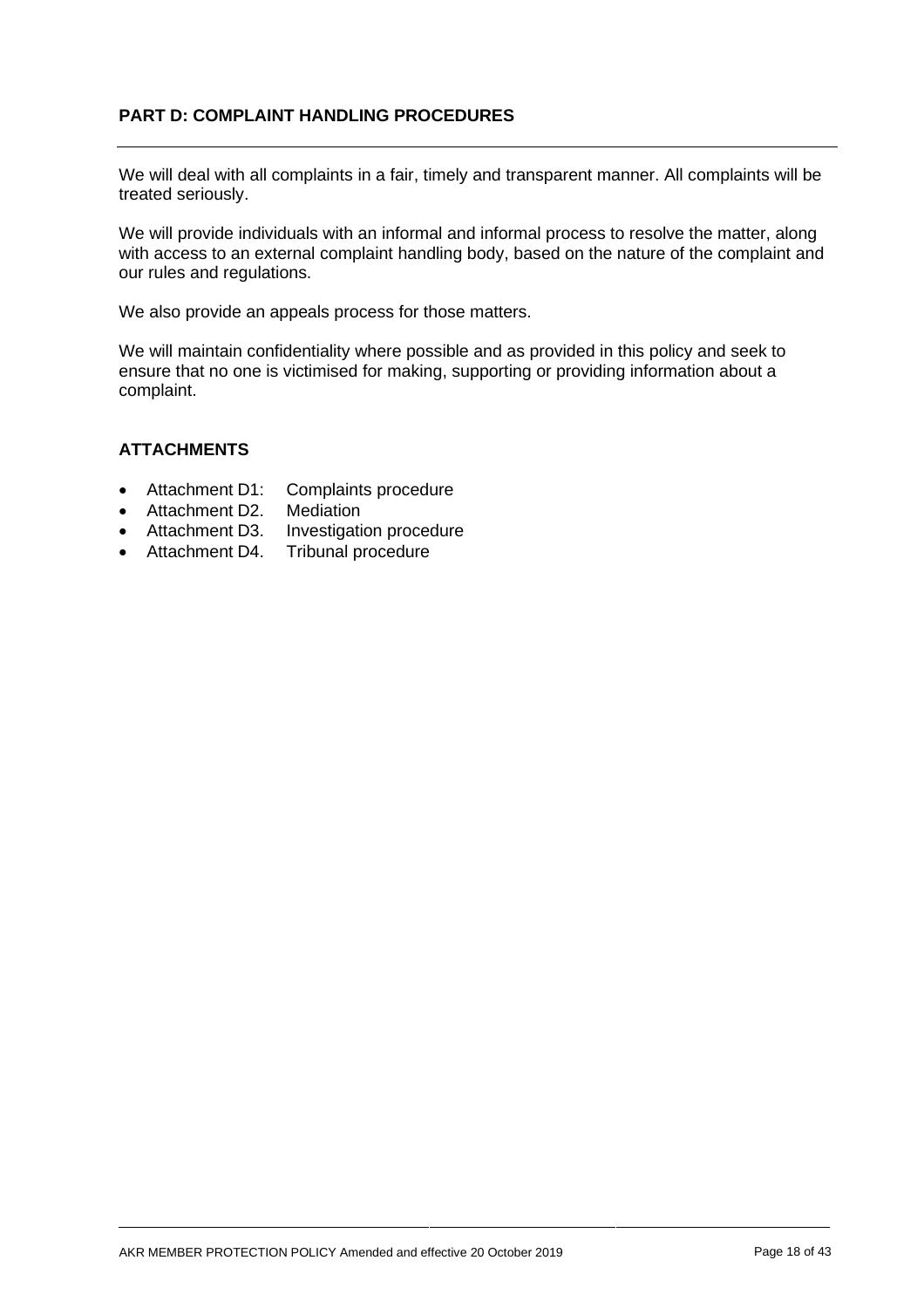## **PART E: REPORTING REQUIREMENTS AND DOCUMENTS/FORMS**

We will ensure that all the complaints we receive, both formal and informal, are properly documented. This includes recording how the complaint was resolved and the outcome of the complaint.

This information, and any additional records and notes, will be treated confidentially (subject to disclosure required by law or permitted under this policy) and stored in a secure place.

We will treat any allegation of child abuse or neglect promptly, seriously and with a high degree of sensitivity.

We will ensure that everyone who works with our organisation in a paid or unpaid capacity understands how to appropriately receive and record allegations of child abuse and neglect and how to report those allegations to the relevant authorities in their state or territory.

#### **ATTACHMENTS**

- Attachment E1: Record of informal complaint
- Attachment E2: Record of formal complaint
- Attachment E3: Handling an allegation of child abuse
- Attachment E4: Confidential record of child abuse allegation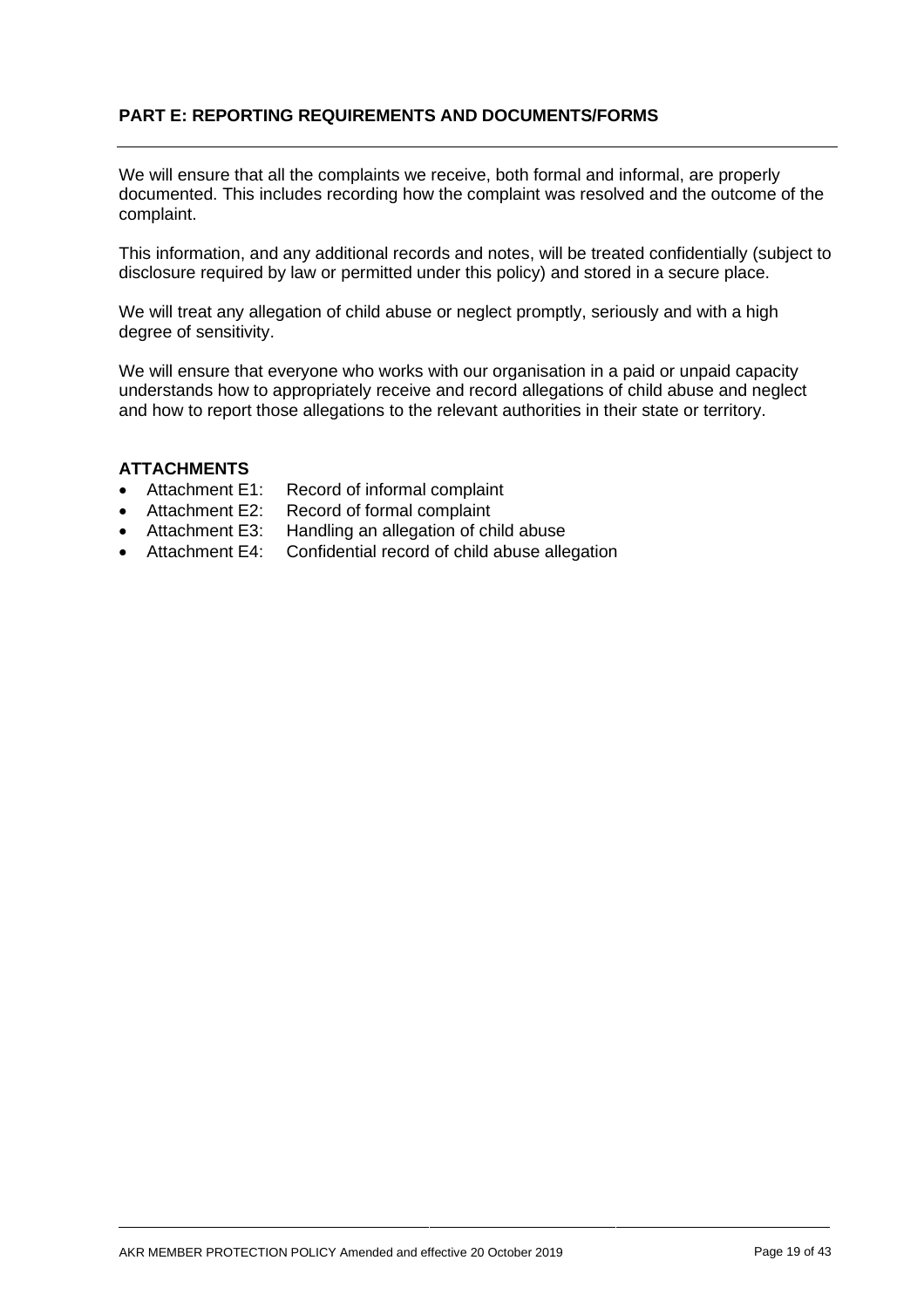## **Dictionary of terms**

This Dictionary sets out the meaning of words used in this policy and its attachments, without limiting the ordinary and natural meaning of the words. Further detail or definitions that are specific to different states and territories can be sourced from the relevant child protection authorities or equal opportunity and anti-discrimination commissions.

**Abuse** is the violation of an individual's human or civil rights through the act or actions of another person or persons. Types of abuse include physical abuse, psychological or emotional abuse, sexual abuse, constraints and restrictive practices, financial abuse, legal or civil abuse and systemic abuse.

**Affiliated club** means a club or dojo that is registered with an affiliated state or territory association that itself is affiliated with the AKR or whose members are also members of an affiliated state or territory association that is affiliated with the AKR.

**Child** means a person who is under the age of 18.

**Child abuse** involves conduct which puts a child at risk of harm and may include:

- **physical abuse**, which occurs when a child has suffered, or is at risk of suffering, nonaccidental physical trauma or injury. This may include, but is not limited to, hitting, shaking or other physical harm; giving a child alcohol or drugs; or training that exceeds the child's development or maturity.
- **sexual abuse**, which occurs when an adult, other child, or adolescent uses their power or authority to involve a child in a sexual activity or any other inappropriate conduct of a sexual nature (e.g. sexual intercourse, masturbation, oral sex, pornography, including child pornography, or inappropriate touching or conversations).
- **emotional abuse**, which occurs when a child's social, emotional, cognitive or intellectual development is impaired or threatened. Emotional abuse can include, but is not limited to, emotional deprivation due to persistent rejection or criticism, hostility, teasing/bullying, humiliation, taunting, sarcasm, yelling, name-calling or placing unrealistic expectations on a child.
- **neglect**, which occurs when a child's basic necessities of life are not met andtheir health and development are affected. Basic needs include food, water, shelter, adequate clothing, personal hygiene, timely provision of medical treatment and adequate supervision.

**Complaint** means a complaint made under clause *[7]* of this policy

**Complainant** means the person making a complaint.

**Complaint handler/manager** means the person appointed under this policy to investigate a complaint.

**Discrimination** occurs when someone is treated (or is proposed to be treated) unfairly or less favourably than another person in the same or similar circumstances because of one of the personal characteristics covered by anti-discrimination laws. This is known as direct discrimination. Indirect discrimination occurs when there is (or is proposed) an unreasonable requirement, condition or practice that seems to treat everyone equally, but which has or is likely to have the effect of disadvantaging persons with a personal characteristic covered by anti-discrimination laws.

In Australia, it is against the law to discriminate against someone because of:

- age
- sex or gender
- gender identity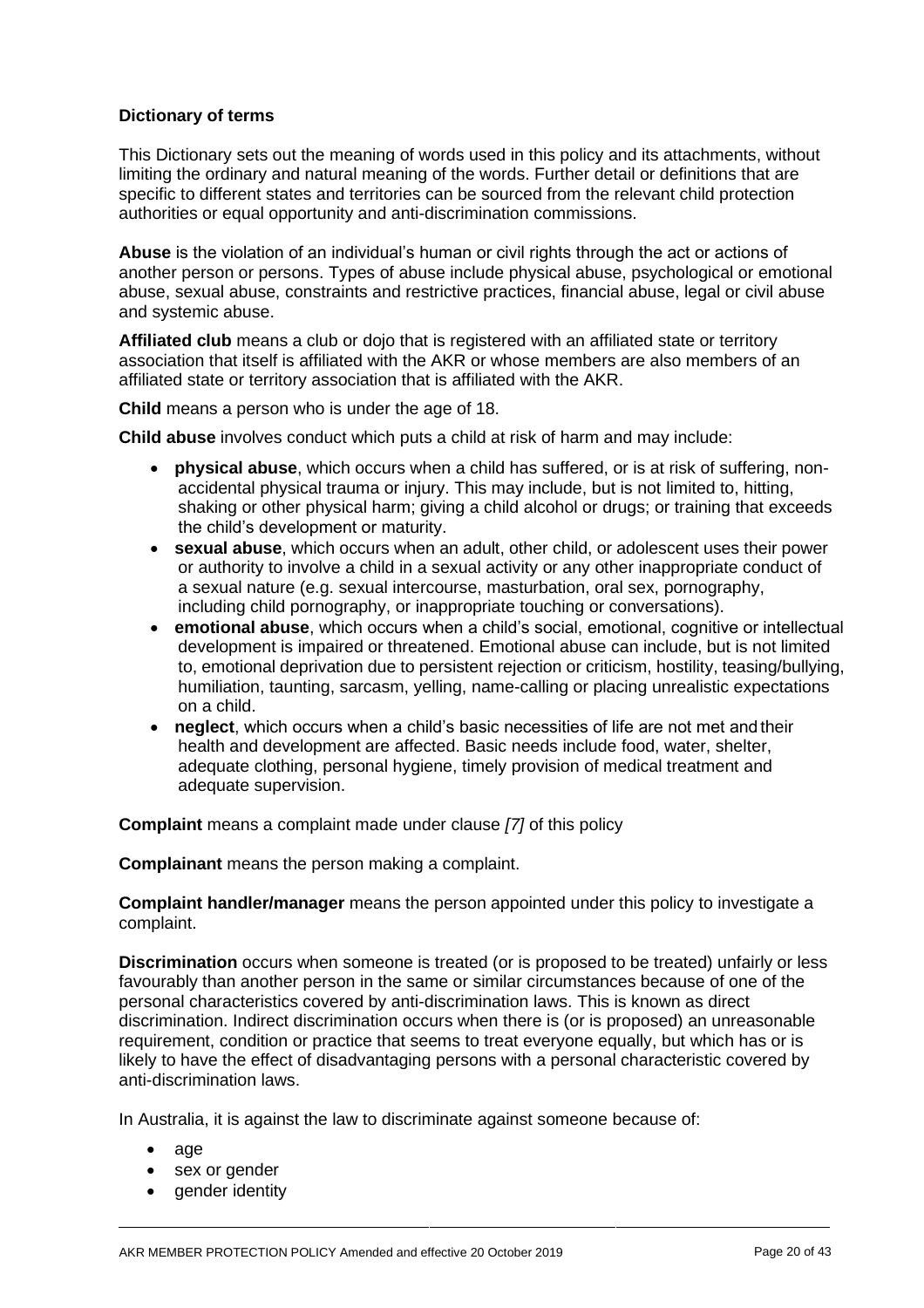- intersex status
- race, colour, descent, national or ethnic origin, nationality, ethno-religious origin, immigration
- disability, mental and physical impairment
- family/carer responsibilities, status as a parent or carer
- marital status
- pregnancy, potential pregnancy, breastfeeding
- sexual orientation and gender identity
- physical features
- irrelevant medical record
- irrelevant criminal record, spent convictions
- political beliefs or activities
- religion, religious beliefs or activities
- national extraction or social origin
- lawful sexual activity
- profession, trade, occupation or calling
- member of association or organisation of employees or employers, industrialactivity, trade union activity
- defence service
- personal association with someone who has, or is assumed to have, any of the above characteristics

Examples of discrimination are available on the Play by the Rules website: [www.playbytherules.net.au/legal-stuff/discrimination](http://www.playbytherules.net.au/legal-stuff/discrimination)

Some exceptions to state, territory and federal anti-discrimination law apply, including exceptions for sporting activities, such as:

- holding a competitive sporting activity for a specific age or age group (e.g. only those who are under the age of 15 years);
- excluding people on the basis of their 'excluding people on the basis of their sex and/or gender identity status from participation in a competitive sporting activity where the strength, stamina or physique of competitors is relevant to the specific activity (note that this does not apply to activity by children who are under the age of 12 years); and
- not selecting a participant if the person's disability means he or she is not reasonably capable of performing the actions reasonably required for that particular sporting activity.

**Harassment** is any type of unwelcome behaviour which has the effect of offending, humiliating or intimidating the person harassed. Unlawful harassment can be based on any of the personal characteristics covered by anti-discrimination law, such as a person's race, sex, pregnancy, marital status or sexual orientation (see the list under "Discrimination").

Public acts of racial hatred which are reasonably likely to offend, insult, humiliate or intimidate are also prohibited. This applies to spectators, participants or any other person who engages in such an act in public. Some states and territories also prohibit public acts that vilify people on other grounds such as homosexuality, gender identity, HIV/AIDS, religion and disability (see also "Vilification").

**Member** means a Junior Affiliate Member or an Ordinary Affiliate Member or a Life Member, as described in the AKR Rules (Constitution).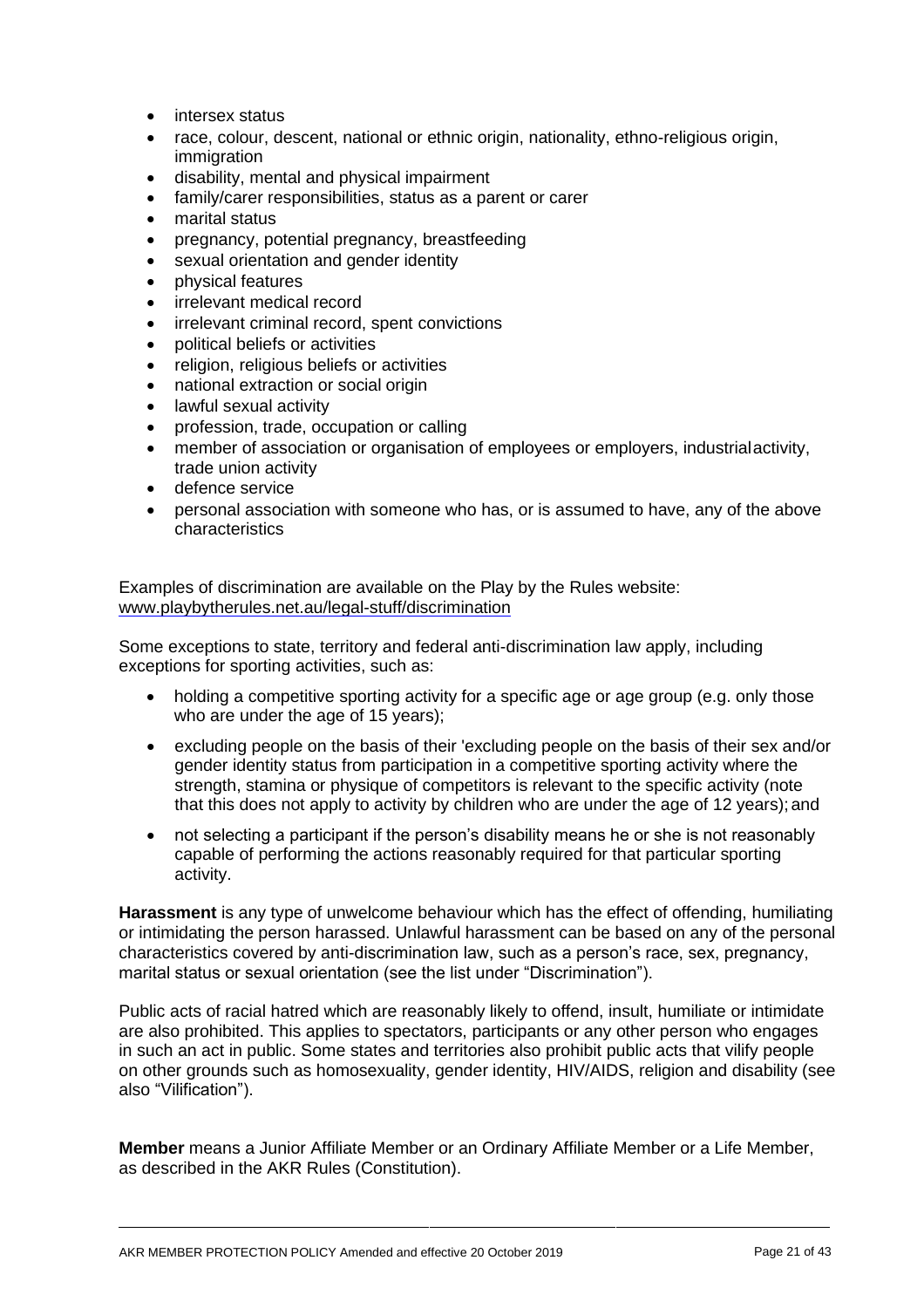**MPO or Member Protection Officer** means a person appointed by us to be the first point of contact for a person reporting an issue or a complaint under, or a breach of, this policy.

#### **Procedural fairness** requires that:

- the respondent knows the full details of what is being said against him or her and they have the opportunity to respond;
- no person may judge their own case; and
- the decision-maker(s) must be unbiased, fair and just.

**Police check** means a national criminal history record check conducted as a pre-employment, pre-engagement or current employment background check on a person.

**Policy, policy and this policy** means this Member Protection Policy.

**Respondent** means the person whose behaviour is the subject of thecomplaint.

**Role-specific codes of conduct (or behaviour)** means standards of conduct required of people holding certain roles in our organisation (e.g. coaches, officials, umpires).

**Sexual harassment** means unwelcome behaviour of a sexual nature which could reasonably be expected to make a person feel humiliated, intimidated or offended. Sexual harassment can take many different forms and may include unwelcome physical contact, verbal comments, jokes, propositions, displays of pornographic or offensive material or other behaviour that creates a sexually hostile environment. Sexual harassment does not have to be intentional.

**Sexual offence** means a criminal offence involving sexual activity or acts of indecency. Because of differences under state and territory laws, this can include but is not limited to:

- rape
- indecent assault
- sexual assault
- assault with intent to commit sexual acts
- incest
- sexual penetration of child under the age of 16 years
- indecent act with child under the age of 16 years
- sexual relationship with child under the age of 16 years
- sexual offences against people with impaired mental functioning
- abduction and detention
- procuring sexual penetration by threats or fraud
- procuring sexual penetration of child under the age of 16 years
- **bestiality**
- soliciting a child under the age of 16 years to take part in an act of sexualpenetration, or an indecent act
- promoting or engaging in acts of child prostitution
- obtaining benefits from child prostitution
- possession of child pornography
- publishing child pornography and indecent articles.

**Transgender '**Transgender' is an umbrella term that refers to a person whose gender identity is different to their physical sex as recorded at birth. Transitioning refers to the process where a transgender person commences living as a member of another sex**.** This is sometimes referred to as the person 'affirming' their gender because transitioning means they start living in what they identify as their true gender. For people who are transitioning/affirming their gender, having their identity fully recognised in all areas of life is a crucial part of the experience of living as their affirmed gender.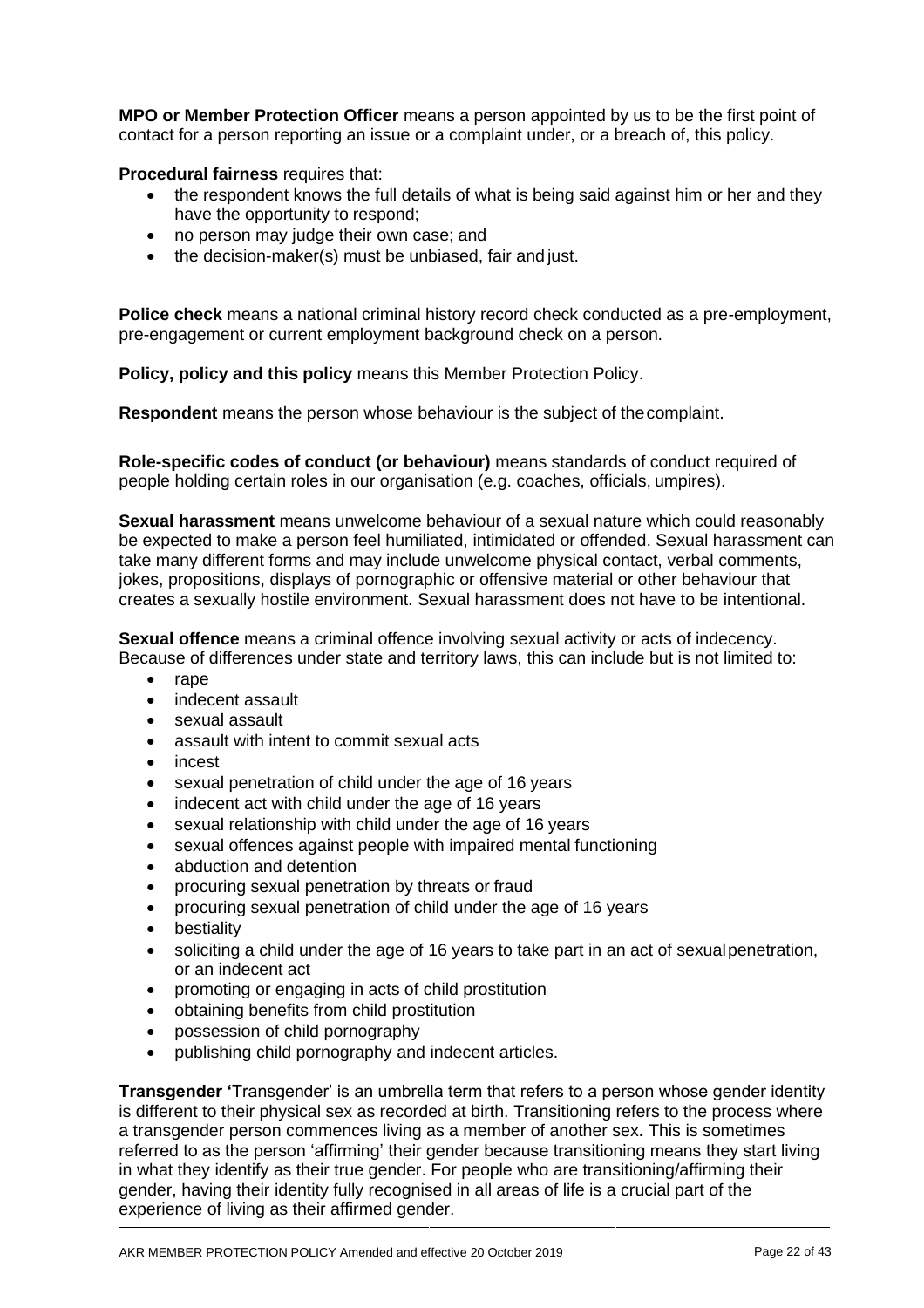**Sexual orientation:** The term 'sexual orientation' refers to a person's emotional or sexual attraction to another person, including, amongst others, the following identities: heterosexual, gay, lesbian, bisexual, pansexual, asexual or same-sex attracted.

**Gender identity:** The term 'gender identity' refers to a person's deeply held internal and individual sense of gender.

**Gender expression**: The term 'gender expression' refers to the way in which a person externally expresses their gender or how they are perceived by others.

**Intersex:** The term 'intersex' refers to people who have genetic, hormonal or physical characteristics that are not exclusively 'male' or 'female'. A person who is intersex may identify as male, female, intersex or as being of indeterminate sex.

**Victimisation** means treating someone unfairly or unfavorably, or threatening to do so, because that person has, or intends to, pursue their right to make any complaint, including a complaint under government legislation (e.g. anti-discrimination legislation) or under this policy, or for supporting another person to make complaint.

**Vilification** means behaviour that occurs in public which incites hatred towards, serious contempt for, or revulsion or severe ridicule of a person or group of people because that person or persons have a particular personal characteristic. Anti-discrimination laws in Australia make it unlawful to vilify a person or group of persons on the basis of race, religion, homosexuality, transgender status and HIV/AIDS status.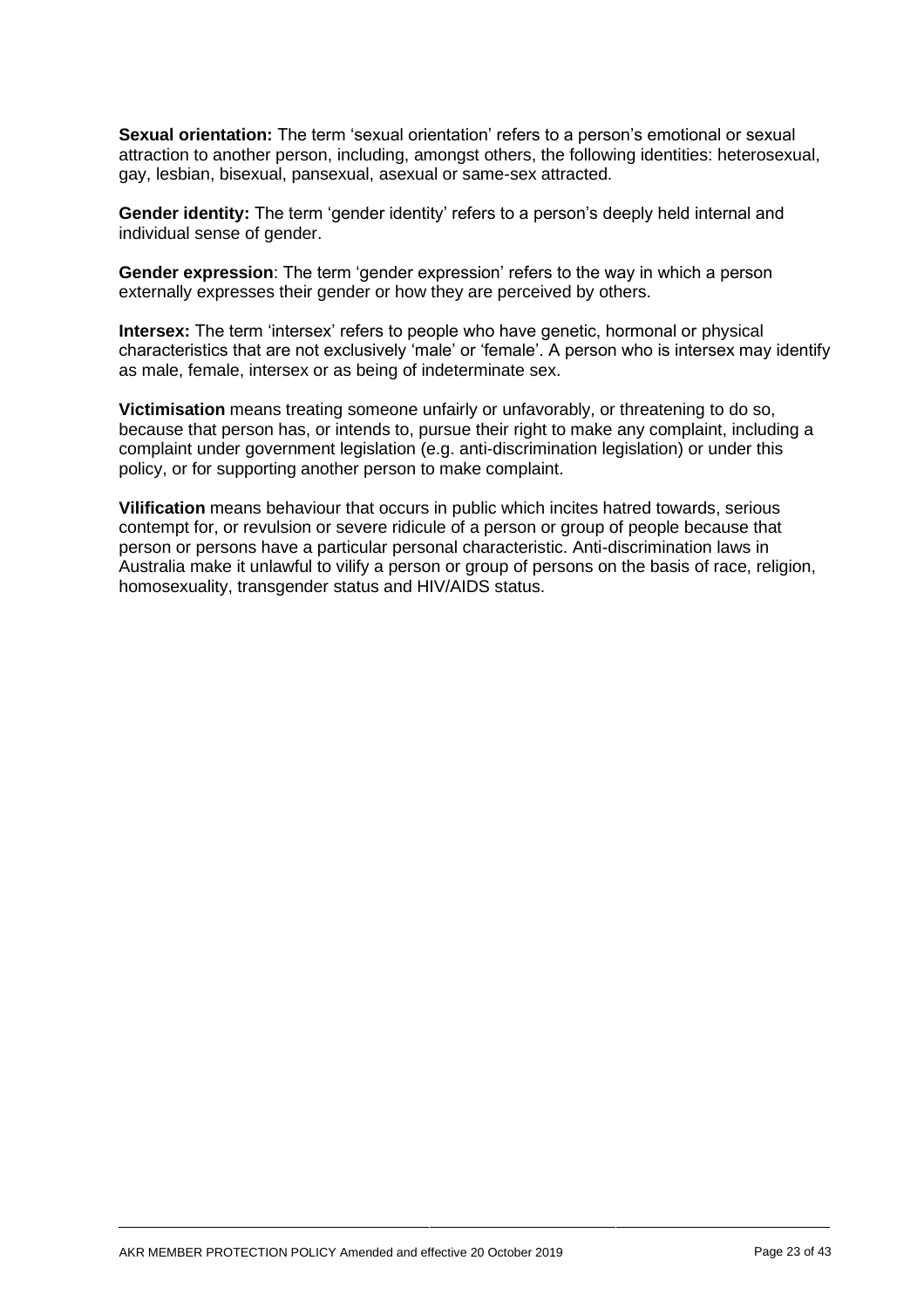#### **Attachment C1: EMPLOYMENT SCREENING REQUIREMENTS** *[for Tasmania only. All other States and Territories refer to C3)]*

Under the *Registration to Work with Vulnerable People Act 2013* (Tas) it will be mandatory for all people working or volunteering in the sport and recreation sector in Tasmania to hold a Working with Children Registration by 1 April 2015.

This attachment explains the procedures we will use up until 1 April 2015 to screen the people associated with our organisation who work, coach or have regular unsupervised contact with children and young people under the age of 18 years. We require our state associations and clubs to follow this procedure.

- 1. We will identify all positions where people work, coach or have regularunsupervised contact with children and young people under the age of 18 years.
- 2. Before a person is offered such a position, we will ask him or her to complete aMember Protection Declaration *("*MPD") (see *Attachment C2*).
- 3. If a person is unable to provide a MPD, or if he or she cannot satisfactorily answer the questions in the MPD, we will ask that person to provide an explanation. We will then make an assessment about the person's suitability to work with children and young people. If we are not satisfied of the person's suitability to work with children and young people, we will not appoint them to the position.
- 4. Where possible, we will check a person's referees (verbal or written) about his orher suitability for the position.
- 5. We will ask each person to sign a consent form for a national police check and explain why our policy requires a police check to be undertaken.
- 6. If a person does not agree to a national police check, we will make an assessment about his or her suitability to work with children and young people.
- 7. If the national police check indicates that a "relevant offence" has been recorded, we will ask the person to provide an explanation. We will then make an assessment about the person's suitability to work with children and young people. If we are not satisfied of the person's suitability to work with children and young people, we will not appoint them to the position.
- 8. We will protect the privacy of each person who undertakes the screening process and keep all information we obtain strictly confidential.
- 9. We will return all the information collected as part of the screening process (e.g. completed MPD forms, national police checks and referee reports) to the relevant person if he or she is not appointed to the position. Alternatively, all records will be destroyed within 28 days of the date of the decision or the expiry of any appeal period unless, within that time, the person requests the documents to be returned to him or her. The records of all people appointed to our organisation will be kept on file in a secure location.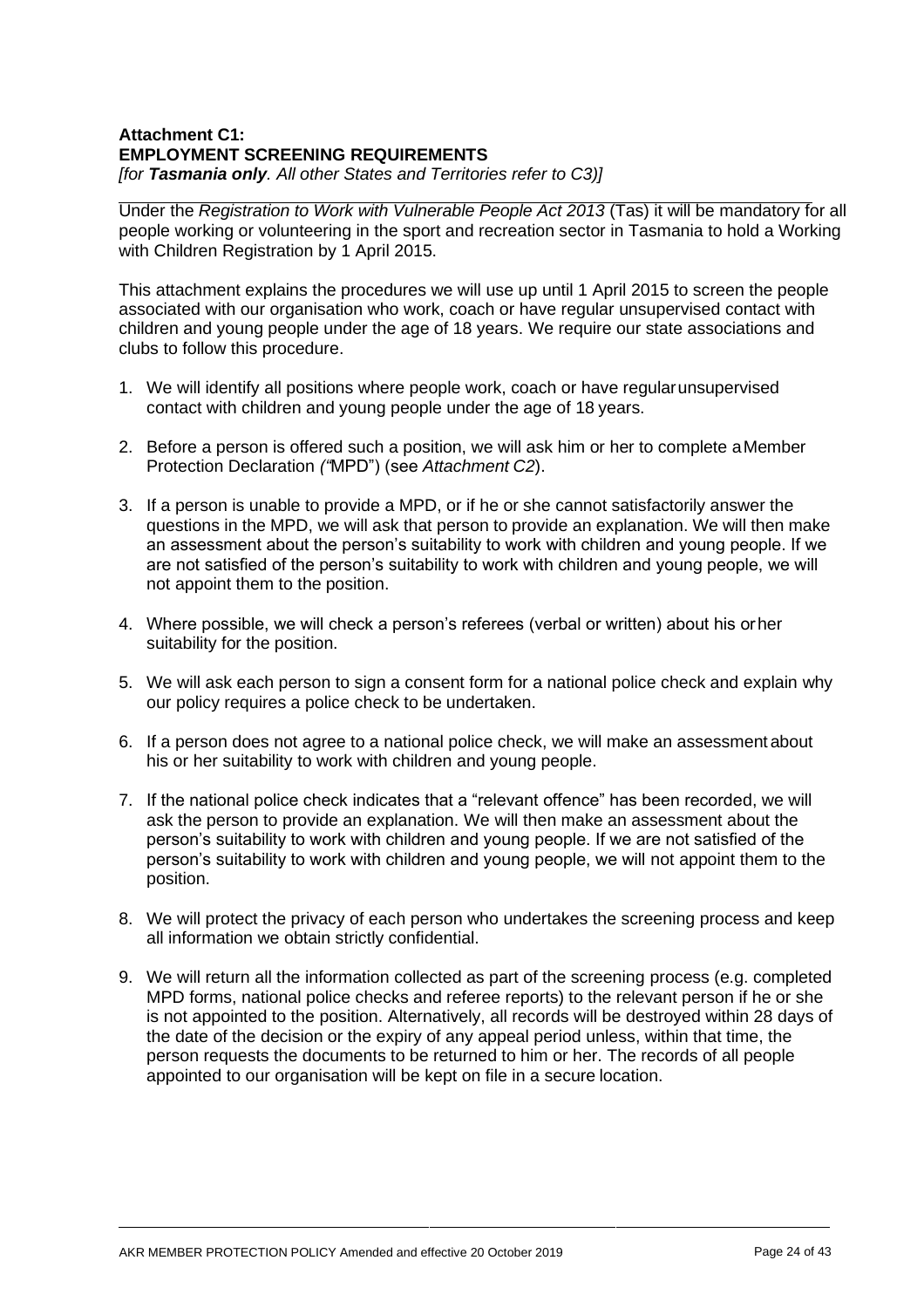## **Attachment C2: MEMBER PROTECTION DECLARATION**

The AKR has a duty of care to all those associated with our organisation and to the individuals and organisations to whom this policy applies. It is a requirement of our *[national]* Member Protection Policy that we check the background of each person who works, coaches or has regular unsupervised contact with children and young people under the age of 18 years.

I ……………………………………………………….. (name) of ………………………………….

.……………………………………………………………….. (address) born ……/……/……………

#### sincerely declare:

- 1. I do not have any criminal charge pending before the courts.
- 2. I do not have any criminal convictions or findings of guilt for sexual offences, offences related to children or acts of violence
- *3.* I have not had any disciplinary proceedings brought against me by an employer, sporting organisation or similar body involving child abuse, sexual misconduct or harassment, other forms of harassment or acts of violence*.*
- 4. I am not currently serving a sanction for an anti-doping rule violation under an Australian Sports Anti-Doping Authority (ASADA) approved anti-doping policy applicable to me.
- 5. I will not participate in, facilitate or encourage any practice prohibited by the World Anti-Doping Agency Code or any other ASADA approved anti-doping policy applicable tome.
- 6. To my knowledge, there is no other matter that the AKR may consider to constitute a risk to its members, employees, volunteers, athletes or reputation by engaging me.
- 7. I will notify the AKR President of the organisation/s engaging me immediately upon becoming aware that any matter set out above has changed.

Declared in the state/territory of ……………………………………….………………………….

on …….../……./……….(date) Signature ………………………………………………………….

#### **Consent of parent/guardian (on behalf of a person under the age of 18 years)**

I have read and understood the declaration provided by my child. I confirm and warrant that the contents of the declaration provided by my child are true and correct in every particular.

Name: ……………………………………………….…….

Signature: …………………………………………………

Date: ………………………………………. …………….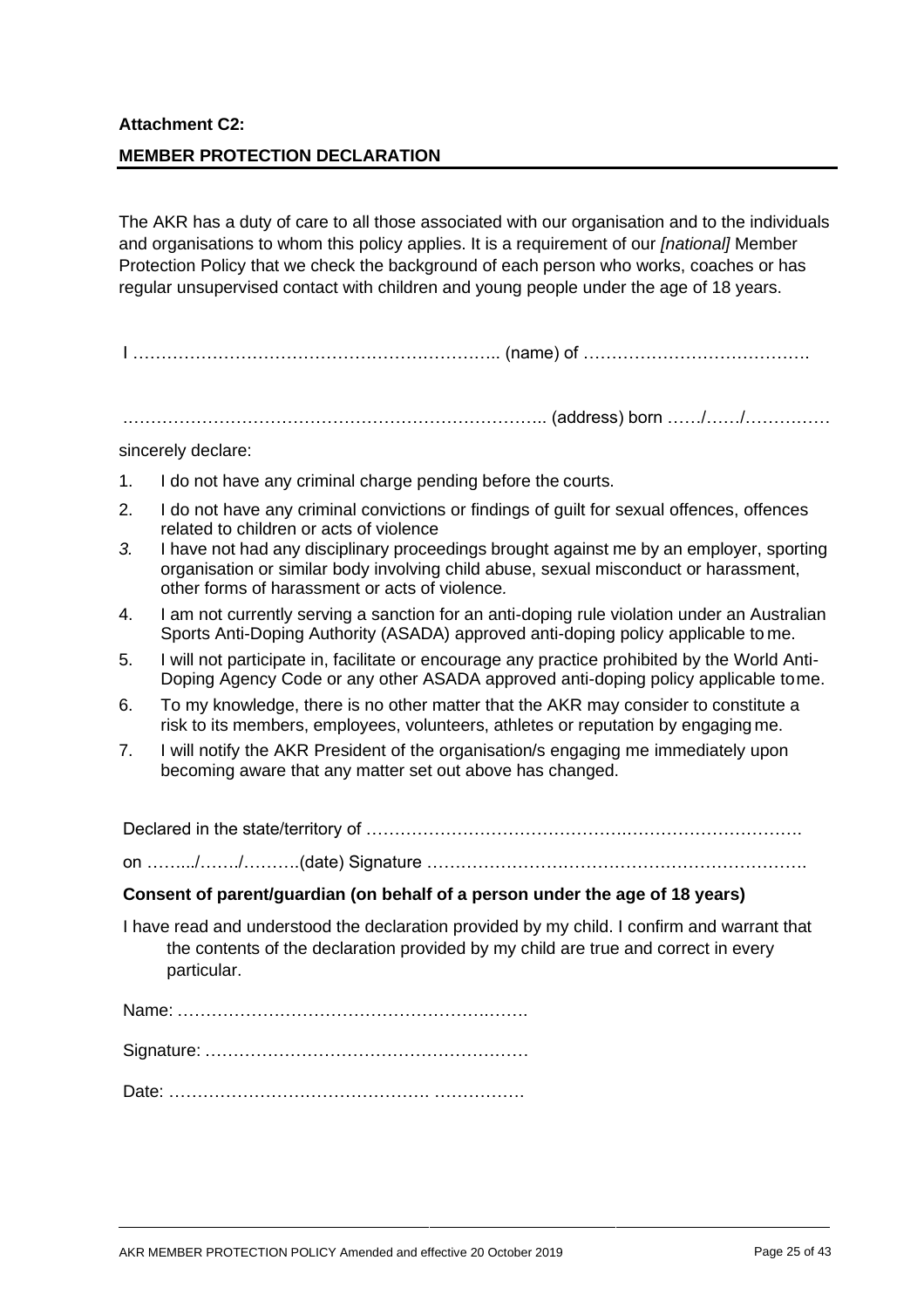## **Attachment C3: WORKING WITH CHILDREN CHECK REQUIREMENTS**

Working with Children Checks aim to create a child-safe environment and to protect children and young people involved in our sport from physical and sexual harm.

They assess the suitability of people to work with children and young people and can involve:

- criminal history checks;
- signed declarations:
- referee checks; and
- other relevant background checks to assess a person's suitability to work with children and young people.

Working with Children Check requirements vary across Australia. [Fact Sheets](http://www.playbytherules.net.au/legal-stuff/child-protection/child-protection-laws-explained/screening) for each state and territory are available on the Play by the Rules website: [www.playbytherules.net](http://www.playbytherules.net/)

Detailed information, including the forms required to complete a Working with Children Check, are available from the relevant agencies in each state and territory.

#### **Australian Capital Territory**

Contact Access Canberra Website: [https://www.accesscanberra.act.gov.au/app/answers/detail/a\\_id/1804/~/working-with](https://www.accesscanberra.act.gov.au/app/answers/detail/a_id/1804/~/working-with-vulnerable-people-%28wwvp%29-registration)[vulnerable-people-%28wwvp%29-registration](https://www.accesscanberra.act.gov.au/app/answers/detail/a_id/1804/~/working-with-vulnerable-people-%28wwvp%29-registration)  Phone: 13 22 81

#### **New South Wales**

Contact the Office of the Children's Guardian Website: [www.kidsguardian.nsw.gov.au](http://www.kidsguardian.nsw.gov.au/) Phone: 02 9286 72719

## **Northern Territory**

Contact the Safe NT Website: <http://www.pfes.nt.gov.au/Police/Community-safety/SAFE-NT.aspx> Phone: 1800 723 368

#### **Queensland**

Contact the Queensland Government Blue Card Services Website: [www.bluecard.qld.gov.au](http://www.bluecard.qld.gov.au/) Phone: 1800 113 611

## **South Australia**

Contact the Department of Human Services Website: [https://screening.dcsi.sa.gov.au](https://screening.dcsi.sa.gov.au/)  Phone: 1300 321 592 National Police Check: [www.police.sa.gov.au/services-and-events/apply-for-a-police-record-check](http://www.police.sa.gov.au/services-and-events/apply-for-a-police-record-check)

#### **Tasmania**

Contact the Department of Justice Website: [www.justice.tas.gov.au/working\\_with\\_children](http://www.justice.tas.gov.au/working_with_children) Phone: 1300 13 55 13

#### **Victoria**

Contact the Department of Justice Website: [www.workingwithchildren.vic.gov.au](http://www.workingwithchildren.vic.gov.au/) Phone: 1300 652 879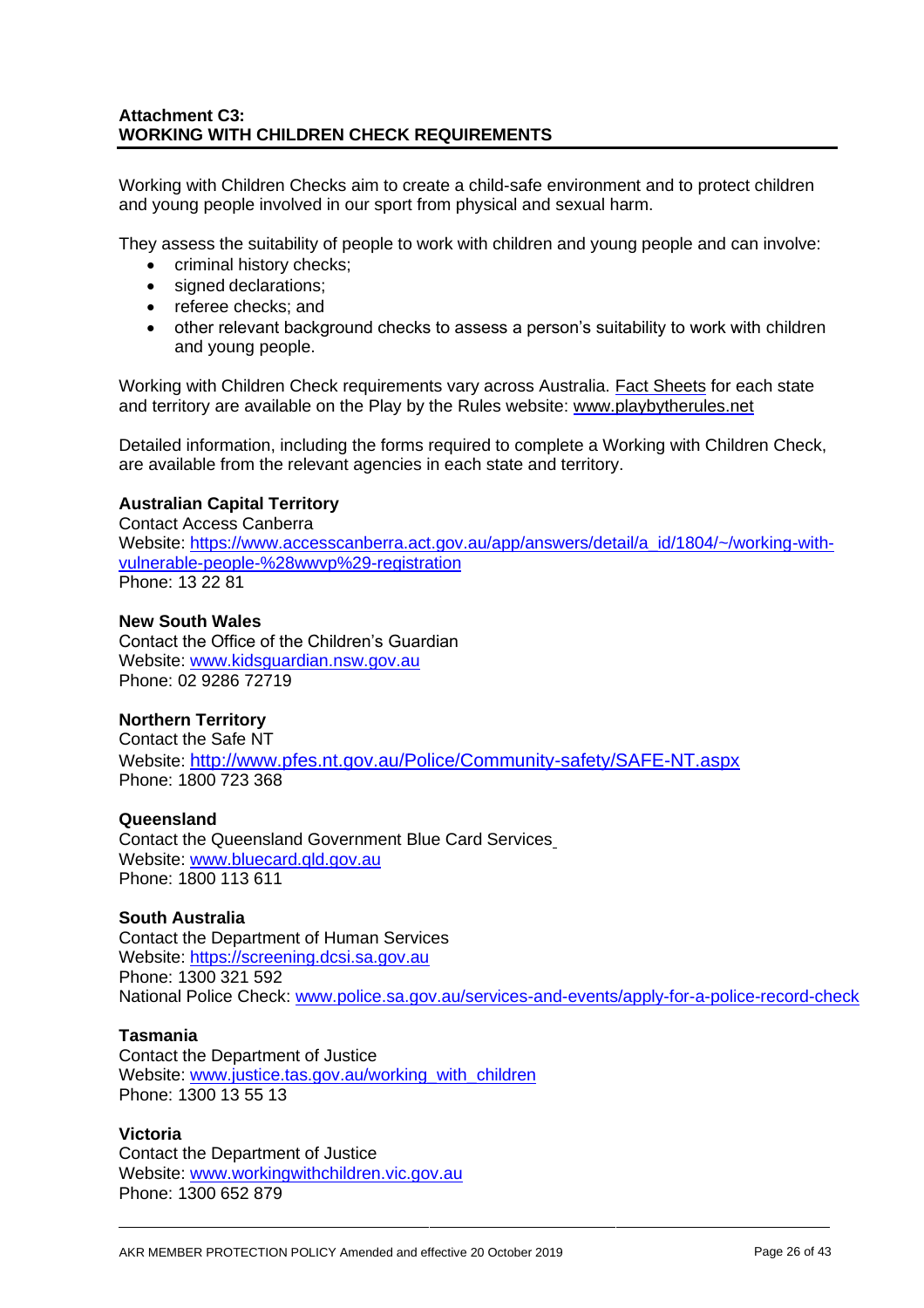#### **Western Australia**

Department of Communities – Child Protection and Family Support Website: [www.workingwithchildren.wa.gov.au](http://www.workingwithchildren.wa.gov.au/) Phone: 1800 883 979

#### **Travelling to other states or territories**

It is important to remember that when travelling to other states or territories, representatives of sporting organisations must comply with the legislative requirements of that particular state or territory.

In certain jurisdictions, temporary, time limited exemptions from working with children checks may be available for interstate visitors with a Working with Children Check in their home state.

The laws providing interstate exemptions are not consistent across Australia.

If an employee or volunteer for your organisation is travelling interstate to do work that would normally require a working for children check, you will need to check the relevant requirements of that state or territory.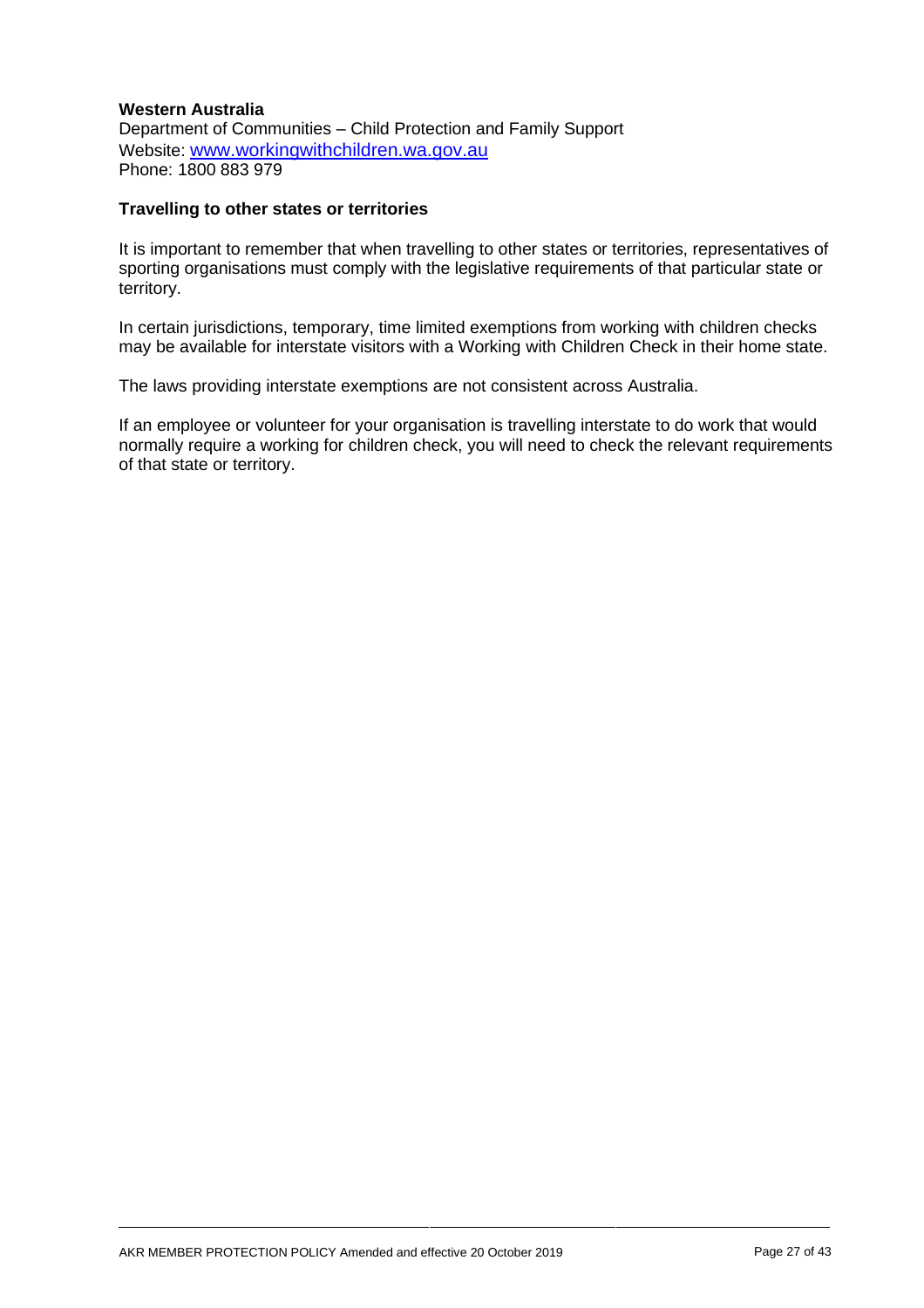## **Attachment D1: COMPLAINTS PROCEDURE**

The AKR is committed to supporting people associated with our sport to make and resolve any complaints they may have in a fair, timely and effective way.

**We will endeavour to deal with complaints on a confidential basis**. We will not provide information about the complaint to another person without the complainant's consent, except if the law requires us disclose this information or it is necessary to properly deal with the complaint. To ensure fairness for everyone involved, we will provide the full details of the complaint to the person or people against whom the complaint has been made and ask for their response. As a result, it may be difficult for us to resolve complaints made anonymously.

We will provide **informal and formal procedures** to deal with complaints. Individuals and organisations can also make **complaints to external organisations** under anti-discrimination, child protection and other relevant laws.

#### **Informal approaches**

**Step 1: Talk with the other person** (if safe, reasonable and appropriate)

If you feel confident and comfortable to do so, you can approach the other person to discuss the issues and try and resolve the problem directly.

#### **Step 2: Contact a Member Protection Information Officer**

We encourage you to talk with one of our Member Protection Officers (MPIOs) or association or AKR President if:

- step 1 (above) is not appropriate;
- you are not sure how to handle the problem by yourself;
- you want to talk confidentially with someone and find out what options are available to address your concern; or
- the concern continues after you approached the other person.

The names and contact details for our MPOs are available at *[http://www.kendoaustralia.asn.au/content/?page\\_id=897](http://www.kendoaustralia.asn.au/content/?page_id=897)*.

The MPO or AKR President will:

- ask how you would like your concern to be resolved and if you need support
- seek to provide different options for you to address your concern
- act as a support person, if you wish
- refer you to an appropriate person (e.g. a mediator) to help you address your concern, if appropriate
- inform the relevant government authorities and/or police, if required by law to do so
- where possible and appropriate, maintain confidentiality.

## **Step 3: Decide how to address your concern**

After talking with the MPO or AKR President, you may decide:

- there is no problem;
- the problem is minor and you do not wish to take the matter forward;
- to try and resolve the problem yourself, with or without a support person;
- to resolve the problem with the help of someone impartial, such as a mediator; or
- to resolve the matter through a formal process.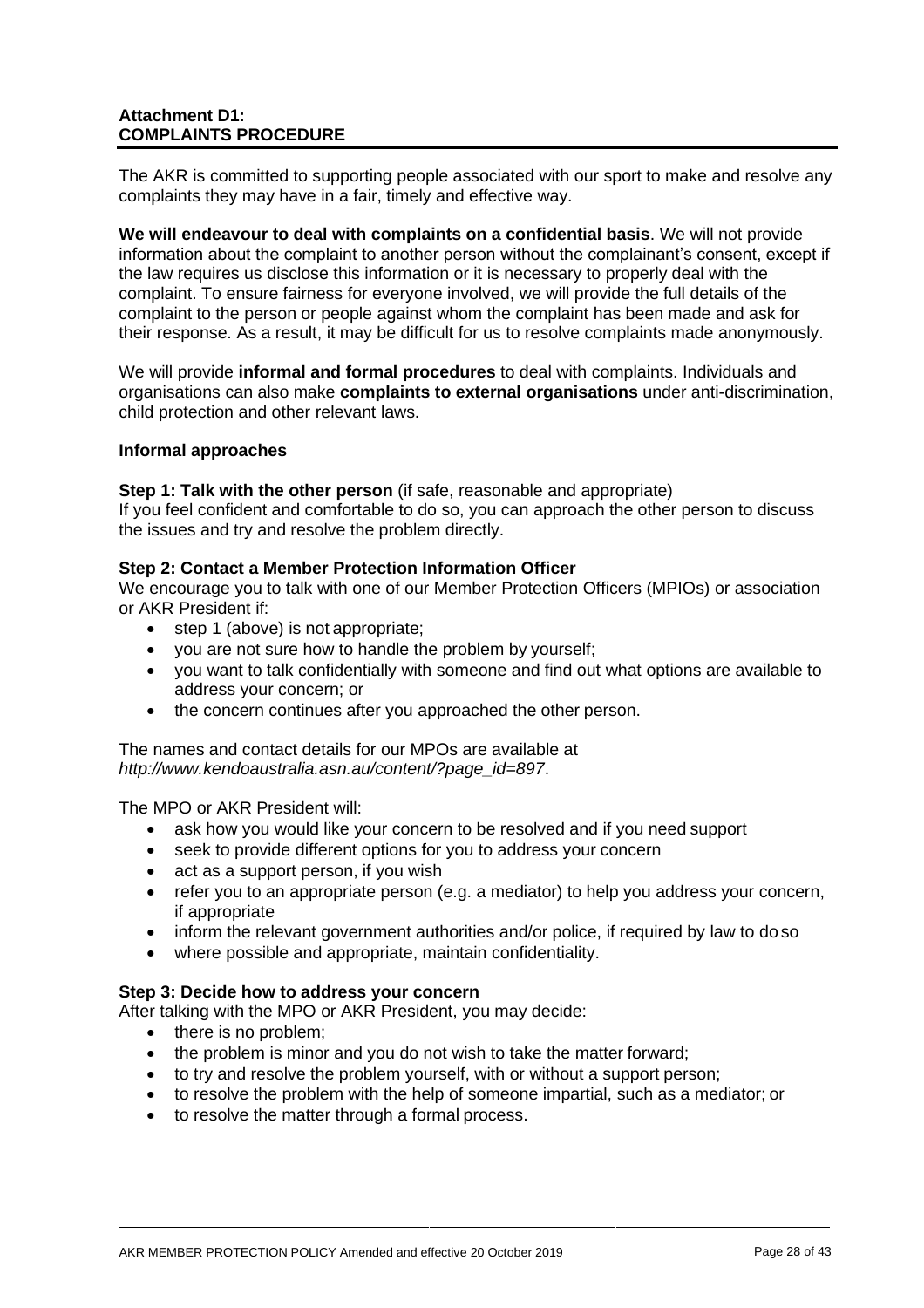## **Formal approaches**

#### **Step 4: Making a formal complaint**

If it is not possible or appropriate to resolve your complaint through an informal process, you may:

- make a formal complaint in writing to the MPO or AKR President.
- approach a relevant external agency, such as an anti-discrimination or equal opportunity commission, for advice and assistance.

After receiving a formal complaint, and based on the material you provide, the *designated official* will decide whether:

- he or she is the most appropriate person to receive and handle the complaint;
- the nature and seriousness of the complaint requires a formal resolution procedure;
- to refer the complaint to **mediation;**
- to appoint a person to **investigate** the complaint;
- to refer the complaint to a **tribunal hearing;**
- to refer the matter to the **police or other appropriate authority**; and/or
- to implement any interim arrangements that will apply until the complaint process is completed.

In dealing with your formal complaint, the MPO or AKR President will take into account:

- whether he or she has had any personal involvement in the circumstances and if so, whether it is appropriate someone else should handle the complaint;
- your wishes, and the wishes of the respondent, regarding how the complaint should be handled;
- the relationship between you and the respondent (e.g. an actual or perceived power imbalance between you and the respondent);
- whether the facts of the complaint are in dispute; and
- the urgency of the complaint, including the possibility that you might facefurther unacceptable behaviour while the complaint process is underway.

If the MPO or AKR President is the appropriate person to handle the complaint, he or she will, where appropriate and/or necessary:

- provide the information received from you to the other person(s) involved and ask for a response;
- decide if there is enough information to determine whether the matter alleged in your complaint did or did not occur; and/or
- determine what, if any, further action to take, including referring the matter for investigation or disciplinary action in accordance with this policy.

#### **Step 5: Investigating the complaint**

In some cases, an investigation may be required to determine the facts surrounding the complaint. Our investigations procedure is outlined in *Attachment D3.*

Following the investigation, a written report will be provided to the MPO or AKR President *or*  tribunal.

- If the complaint is referred to **mediation**, we will follow the steps outlined in *Attachment D2* or as agreed by you, the respondent and the mediator.
- If the complaint is referred to a **tribunal hearing**, the hearing will be conducted according to the steps outlined in *Attachment D4*.
- If the complaint is referred to the **police or another external agency**, we will endeavour to provide all reasonable assistance required by the police or theagency.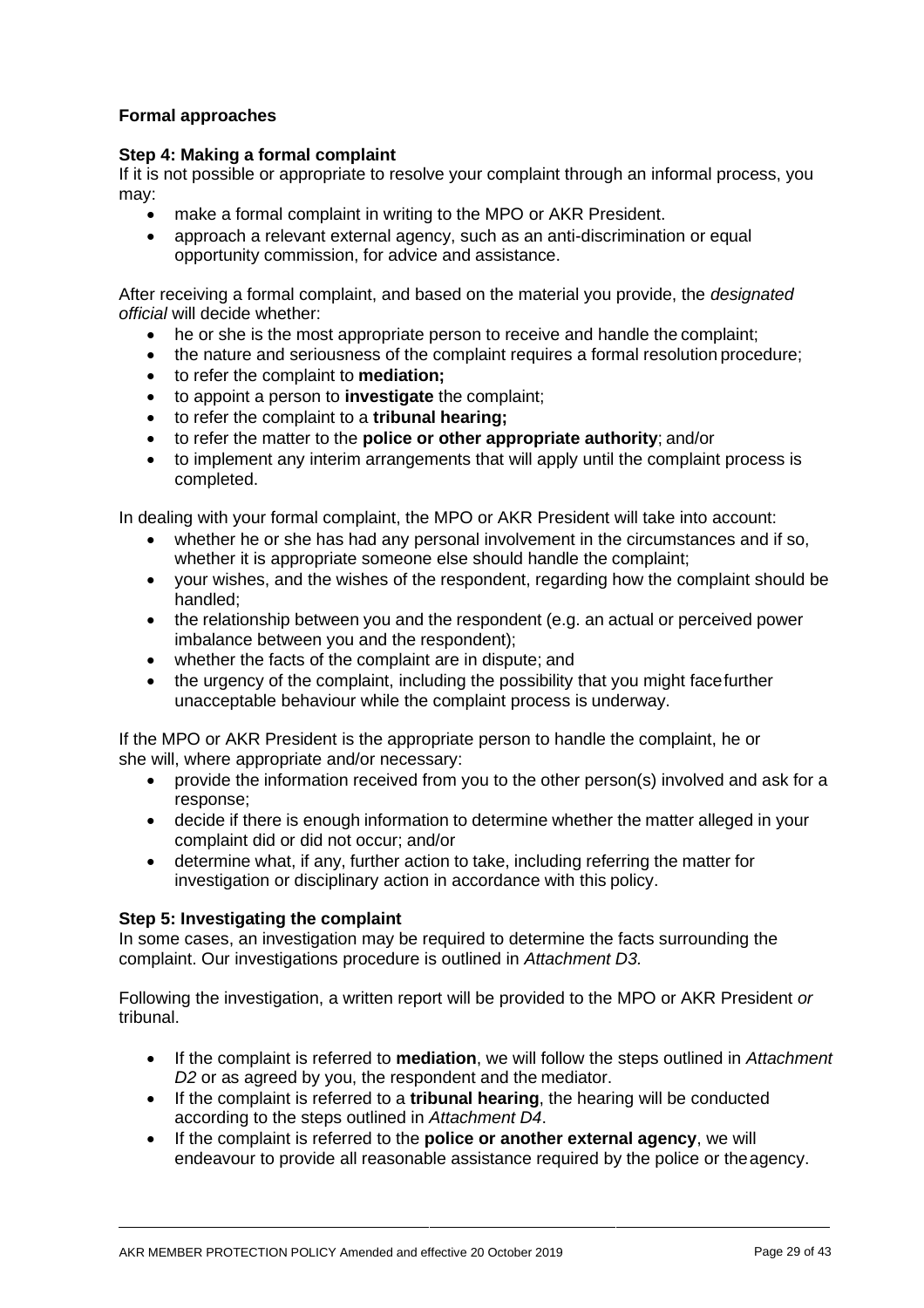*Any costs incurred by us relating to the complaint process set out in this policy (e.g. investigation, mediation and/or a tribunal hearing) are to be met by the relevant state association or the AKR, unless otherwise stated.*

#### **Step 6: Reconsidering a complaint or appealing a decision**

If the matter is referred to mediation and is not resolved at mediation, you may request that MPO or AKR President reconsider the complaint in accordance with Step 3.

In accordance with *The AKR rules,* you or the respondent(s) may also appeal a decision made at a tribunal hearing. The grounds and process for appeals are set out in *Attachment D4.*

#### **Step 7: Documenting the resolution**

The MPO or AKR President will record the complaint, the steps taken to resolve it and the outcome. This information will be stored in a confidential and secure place. If the complaint was dealt with at the state/district level, the information will be stored by the state association. If the matter is of a serious nature, or if it was dealt with at the national level, the information will be stored by the AKR and a copy stored by the state association.

#### **Approaching external organisations**

If you feel that you have been harassed or discriminated against, you can seek advice from your state or territory anti-discrimination or equal opportunity commission. There is no obligation to make a formal complaint. However, if the commission advises you that the issues appear to be within its jurisdiction, you may choose to lodge a formal complaint with the commission.

The commission may investigate your complaint. The commission may also attempt to conciliate the complaint on a confidential basis. If this fails, or if it is not appropriate, the complaint may go to a formal hearing. The tribunal will make a finding and decide what action, if any, will be taken.

If you do lodge a complaint with the commission, an appropriate person from our organisation (e.g. an MPIO) will be available to support you during the process. You may also wish to have a legal representation, particularly if the complaint goes to a formal hearing.

**Contact details for the state and territory anti-discrimination and equal opportunity commissions** are available on the Play by the Rules website: [http://www.playbytherules.net.au/resources/quick-reference-guide.](http://www.playbytherules.net.au/resources/quick-reference-guide)

Serious incidents, such as assault or sexual assault, should be reported to the police.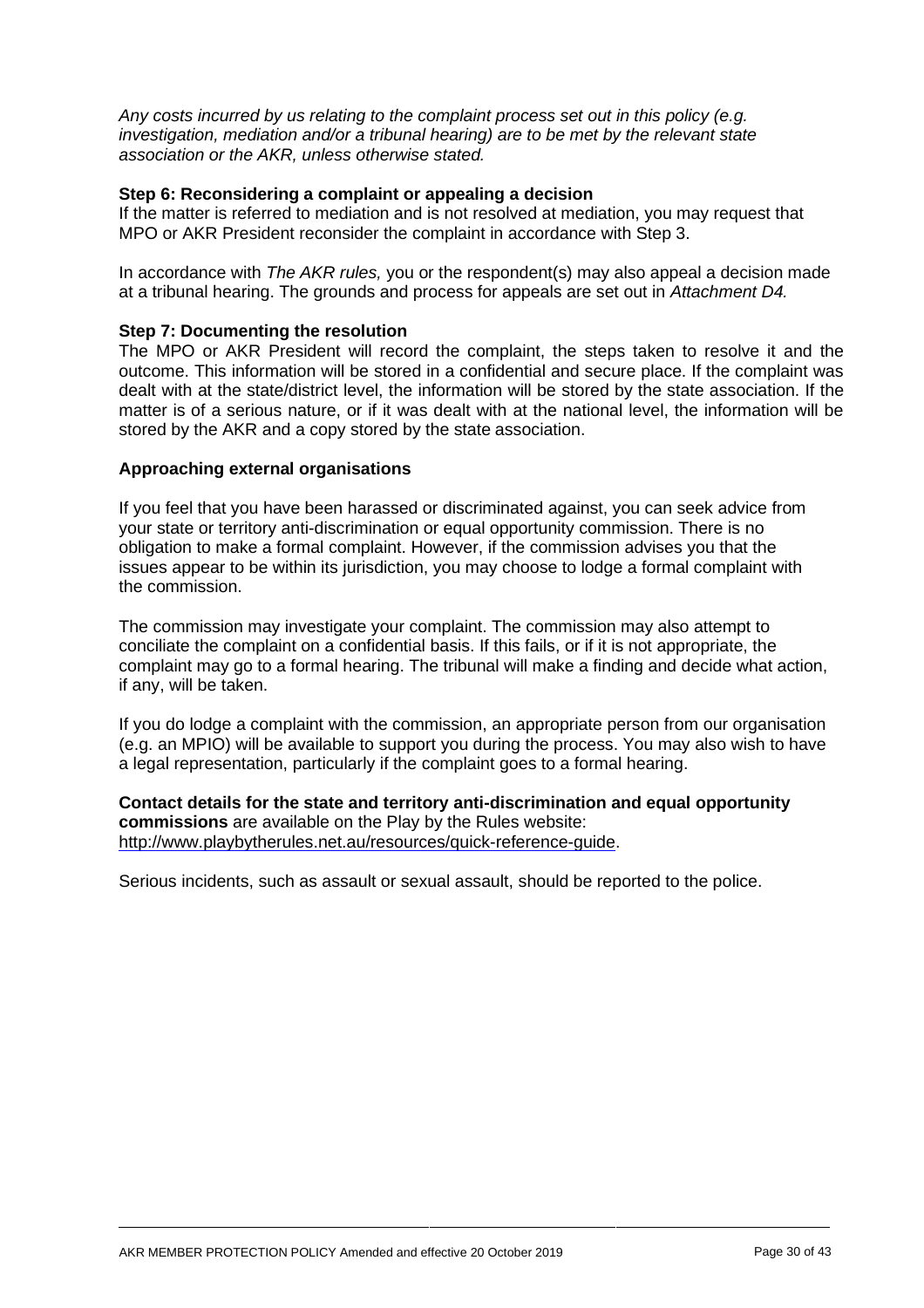## **Attachment D2: MEDIATION**

Mediation is a process that seeks to resolve complaints with the assistance of an impartial person – the mediator.

The mediator does not decide who is right or wrong and does not tell either side what they must do. Instead, he or she helps those involved to discuss the issues and seeks to facilitate a mutually agreeable solution.

Our approach to mediation follows the steps set out below*.*

- 1. The MPO or AKR President will appoint an appropriate mediator to help resolve the complaint. This will be done under the direction of *The AKR* and in consultation with the complainant and the respondent(s). The mediator will be an independent person in the context of the complaint; however this does not preclude a person with an association with the AKR acting as mediator.
- 2. The mediator will talk with the complainant and respondent(s) about how the mediation will take place and who will participate. At a minimum, the mediator will prepare an agenda of issues to be discussed.
- 3. All issues raised during mediation will be treated confidentially. We also respect the rights of the complainant and the respondent(s) to pursue an alternative process if the complaint is not resolved.
- 4. If the complaint is resolved by mediation, where appropriate the mediator may seek to ensure the parties execute a document that sets out the agreement that has been reached. This agreement will be signed by the complainant and the respondent(s). We expect the parties involved to respect and comply with the terms of the agreement.
- 5. If the complaint is not resolved by mediation, the complainant may:
	- write to MPO or AKR President to request that the *designated official* reconsider the complaint; and
	- approach any relevant external agency, such as an anti-discrimination or equal opportunity commission, to resolve the matter.

We recognise that there are some **situations where mediation may not be appropriate**, including:

- when the people involved have completely different versions of the incident;
- when one or both parties are unwilling to attempt mediation;
- when there is a real or perceived power imbalance between the people involved;
- matters that involve serious allegations.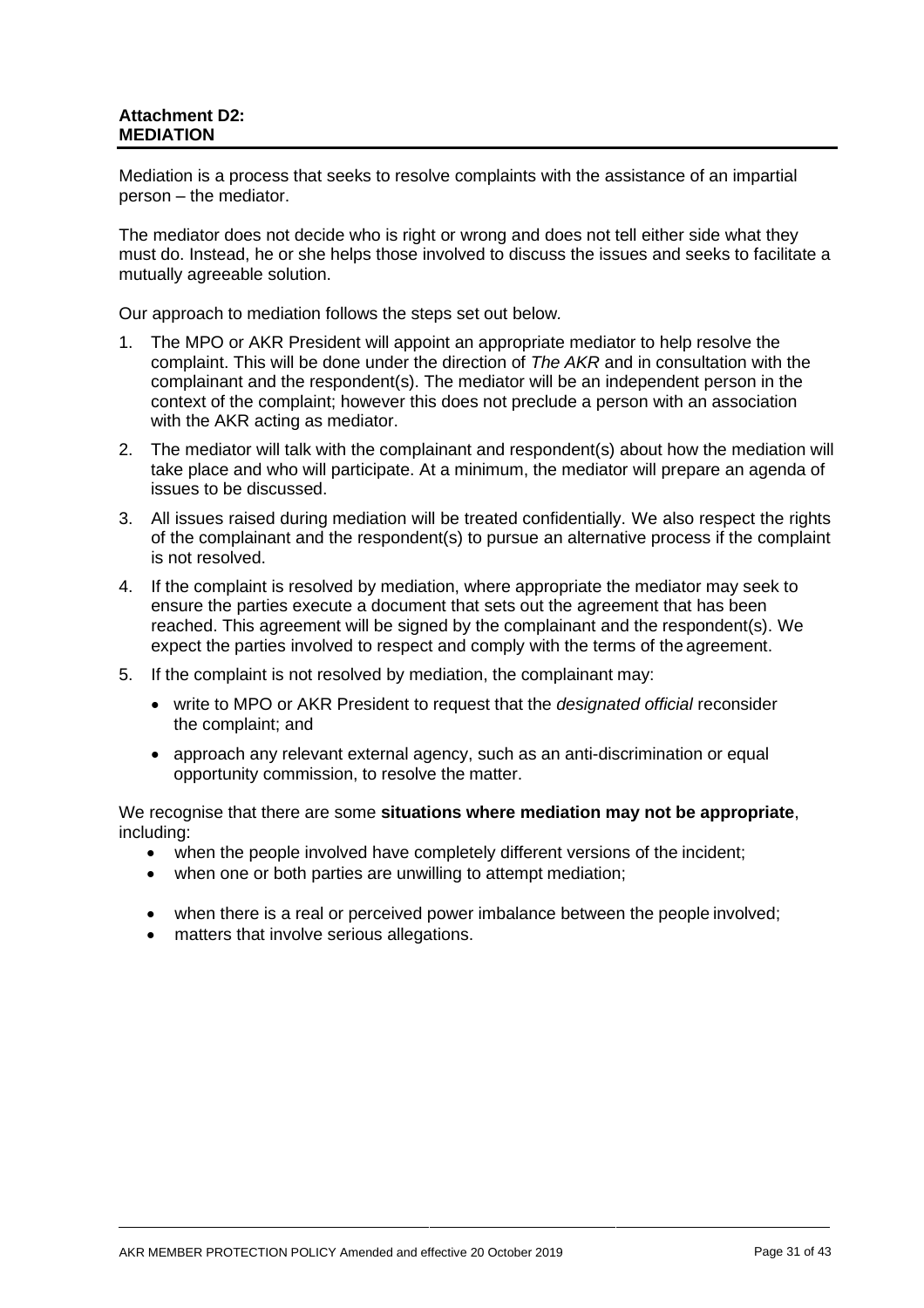There will be times when a complaint will need to be investigated and information gathered.

An investigation helps determine the facts relating to the incident, if requested, recommendations as to possible findings and next steps.

Any investigation we conduct will be fair to all people involved. The investigation process will be undertaken by an unbiased person.

If we decide that a complaint should be investigated, we will follow the steps outlined below.

- 1. The AKR National Council will appoint an investigator or investigating committee or Tribunal.
- 2. We will provide a written brief to the investigator, committee or Tribunal that sets out the terms of engagement and his or her roles and responsibilities.
- 3. The investigator or committee or Tribunal may:
	- interview the complainant and record the interview in writing;
	- provide full details of the complaint to the respondent(s) so that they can respond
	- interview the respondent(s) to allow them to answer the complaint and record the interview in writing;
	- obtain statements from witnesses and collect other relevant evidence;
	- make a finding as to whether the complaint is:
		- **substantiated** (there is sufficient evidence to support the complaint)
		- **EXEDENCIONARY INCONCIDE:** insufficient evidence either way);
		- **unsubstantiated** (there is sufficient evidence to show that the complaint is unfounded);
		- **mischievous, vexatious or knowingly untrue**.
	- provide a report to the AKR Executive Committee documenting the complaint, the investigation process, the evidence,) and, if requested, any findings and recommendations.
- 4. We will provide a report to the complainant and the respondent(s) documenting the complaint, the investigation process and summarising key points fromthe investigation.
- 5. The complainant and the respondent(s) will be entitled to support throughout this process from their chosen support person or adviser (e.g. *MPO or other person*).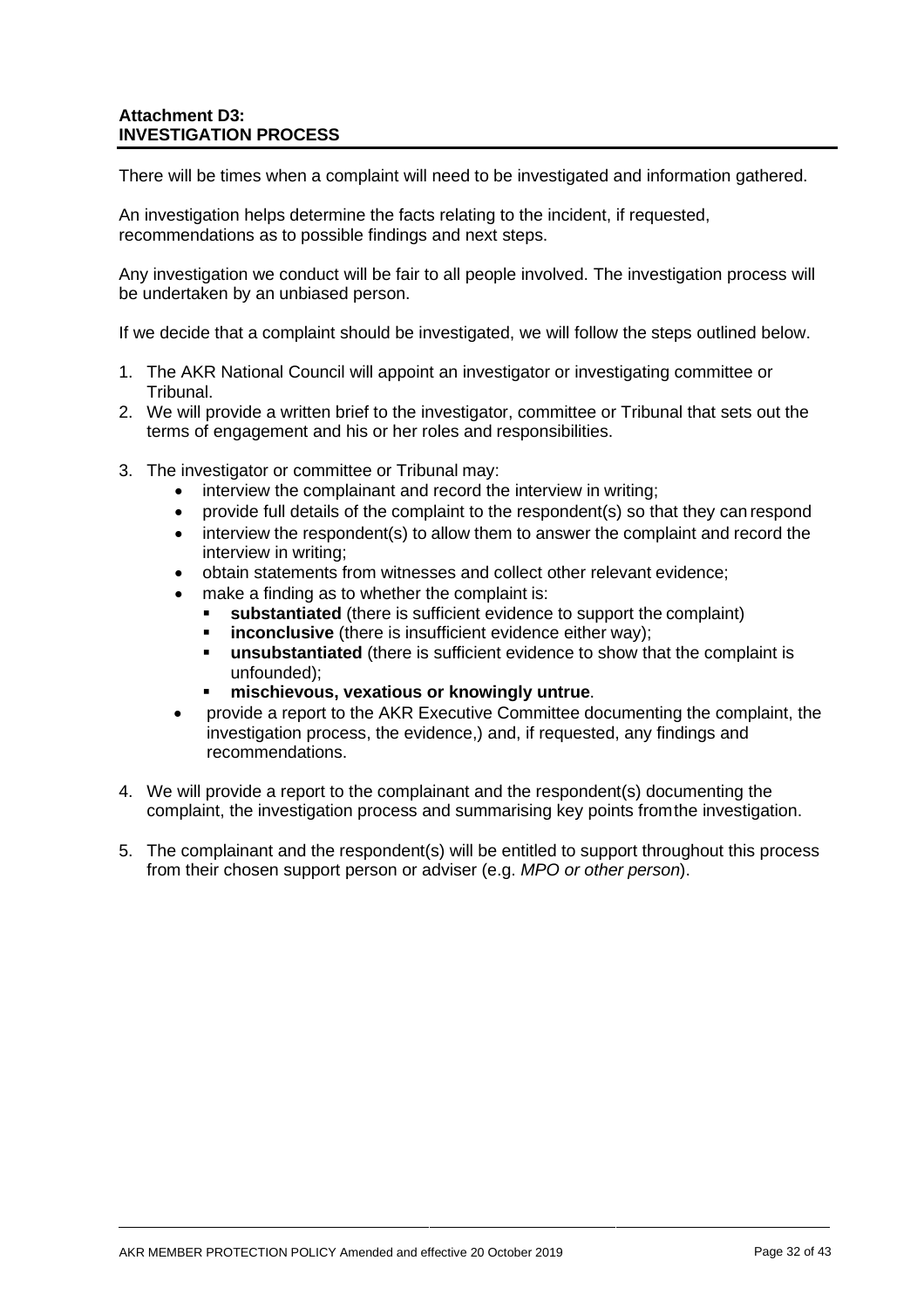We will follow the steps set out below to hear formal complaints made under our Member Protection Policy.

## **Preparing for a Tribunal hearing**

- *1.* A Tribunal panel of five members will be established, according to the rules set out in our constituent documents, rules and by-laws, to hear a complaint that has been referred to it by the *MPO as per AKR Rules (Constitution) and or this policy.*
- *2.* The number of Tribunal panel members required to be present throughout the hearing will be five*.*
- 3. The Tribunal panel members will be provided with a copy of all the relevant correspondence, reports or information received and sent by the *MPO* relating to the complaint/allegations.
- 4. The Tribunal hearing will be held as soon as practicable. However, adequate time must be provided for the respondent(s) to prepare for the hearing.
- 5. The *MPO* will inform the respondent(s) in writing that a Tribunal hearing will take place. The notice will outline:
	- that the person has a right to appear at the Tribunal hearing to defend the complaint/allegations;
	- the details of the complaint and of all allegations, as well as the provision or clause of any policy, rule or regulation that has allegedly been breached;
	- the date, time and venue of the Tribunal hearing;
	- that verbal and/or written submissions can be presented at the Tribunal hearing;
	- that witnesses may attend the Tribunal hearing to support the position of the respondent/s;
	- an outline of any possible sanctions that may be imposed if the complaint is found to be true;
- That legal representation will not be allowed. *[The respondent may be assisted by a support person at a Tribunal hearing. For example, where the respondent is a minor, heor she should have a parent or guardian present. However a person cannot be a support person if he or she has been admitted to the practise as a lawyer or worked as a trainee lawyer.]* A copy of any investigation report findings will be provided to the respondent(s).
- 6. The *MPO* will notify the complainant in writing that a Tribunal hearing will take place. The notice will outline:
	- that the person has a right to appear at the Tribunal hearing to support their complaint;
	- the details of the complaint, including any relevant rules or regulations the respondent is accused of breaching;
	- the date, time and venue of the Tribunal hearing;
	- that verbal and/or written submissions can be presented at the Tribunal hearing;
	- that witnesses may attend the Tribunal hearing to support the complainant's position;
	- that legal representation will not be allowed. *[The respondent may be assisted b y a support person at a Tribunal hearing. For example, where the respondent is a minor, he or she should have a parent or guardian present. However, a person cannot be a support person if he or she has been admitted to practice as a lawyer or worked as a trainee lawyer.]*

A copy of the investigation report findings will be provided to the complainant.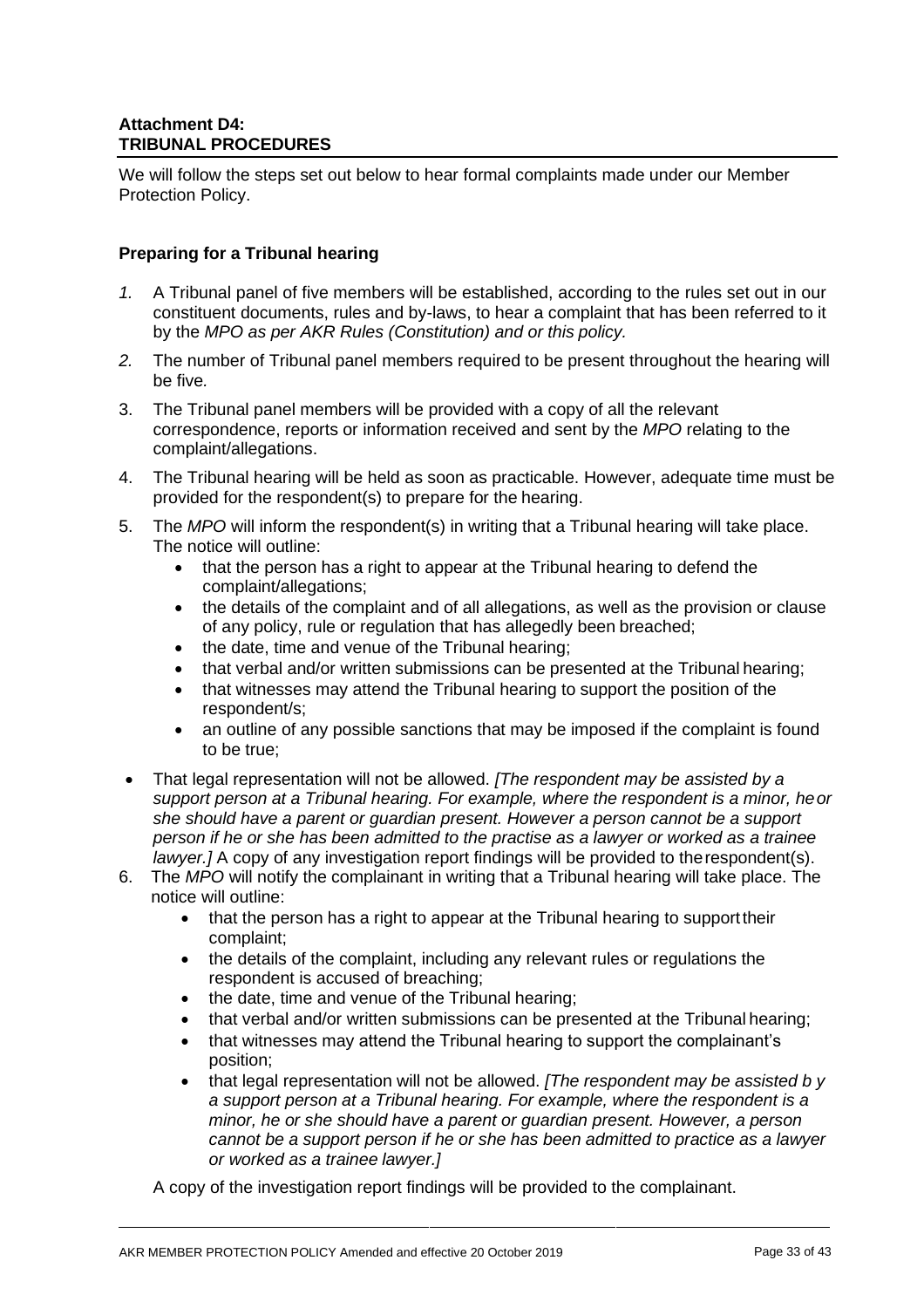- 7. If the complainant believes the details of the complaint are incorrect or insufficient, he or she should inform the *MPO* as soon as possible so that the respondent(s) and members of the Tribunal panel can be properly informed of the complaint.
- 8. If possible, the Tribunal panel should include at least one person with knowledge or experience of the relevant laws/rules (e.g. anti-discrimination).

## **Tribunal hearing procedure**

- 9. The following people will be allowed to attend the Tribunal hearing:
	- Tribunal panel members;
	- the respondent(s);
	- the complainant;
	- any witnesses called by the respondent(s);
	- any witnesses called by the complainant;
	- any parent/guardian or support person required to support the respondent or the complainant.
- 10. If the respondent(s) is not present at the set hearing time and the Tribunal chairperson considers that no valid reason has been presented for this absence, the Tribunal hearing will continue subject to the chairperson being satisfied that all Tribunal notification requirements have been met.
- 11. If the Tribunal chairperson considers that there is a valid reason for the non-attendance of the respondent(s), or the chairperson does not believe the Tribunal notification requirements have been met, then the Tribunal hearing will be rescheduled to a later date.
- 12. If the Tribunal chairperson wishes to reschedule the Tribunal hearing date, the Tribunal chairperson will inform the MPO of the need to reschedule the hearing and the MPO will arrange for the Tribunal to be reconvened.
- 13. The Tribunal chairperson will read out the complaint, ask each respondent if he or she understands the complaint and if he or she agrees or disagrees with the complaint.
- *14.* If the respondent agrees with the complaint, he or she will be asked to provide any evidence or witnesses that should be considered by the Tribunal when determining any sanctions. *[Note: Ensure the Tribunal has the necessary power under your constituent documents to impose disciplinary sanctions.]*
- 15. If the respondent disagrees with the complaint, the complainant will be asked to describe the circumstances that lead to the complaint being made.
	- Reference may be made to brief notes.
	- The complainant may call witnesses.
	- The respondent may question the complainant and any witnesses.
- 16. The respondent will then be asked to respond to the complaint.
	- Reference may be made to brief notes.
	- The respondent may call witnesses.
	- The complainant may ask questions of the respondent and any witnesses.
- 17. The complainant and respondent(s) may be present when evidence is presented to the Tribunal hearing. Witnesses may be asked to wait outside the hearing until they are required.
- 18. The Tribunal may:
	- consider any evidence, and in any form, that it deems relevant;
	- ask questions of any person giving evidence;
	- limit the number of witnesses (including limiting witnesses to those persons who only provide new evidence);
	- require (to the extent it has power to do so) the attendance of any witness itdeems relevant; and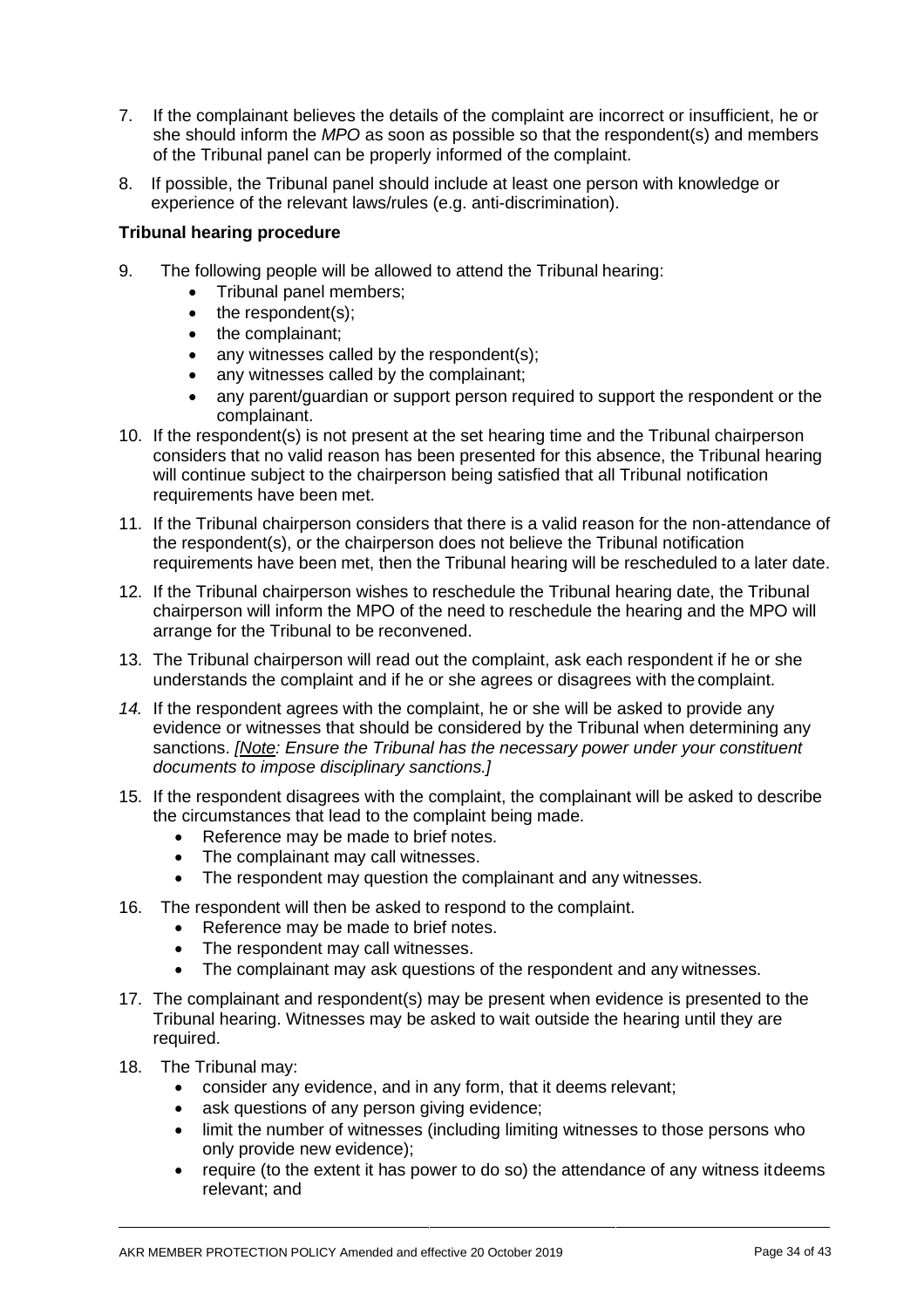- act in an inquisitorial manner in order to establish the truth of the issue/complaint before it.
- 19. Video evidence, if available, may be presented. Arrangements for the viewing of this evidence must be made entirely by the person(s) wishing to offer this type of evidence.
- 20. If the Tribunal panel considers that at any time during the hearing there is any unreasonable or intimidatory behaviour from anyone, the Tribunal chairperson may deny further involvement of that person in the hearing.
- 21. After all the evidence has been presented, the Tribunal will make its decision in private. The Tribunal must decide whether the complaint has, on the balance of probabilities, been substantiated.
- 22. All Tribunal decisions will be by majority vote.
- 23. The Tribunal chairperson may announce the decision of the Tribunal at the conclusionof the hearing. Alternatively, he or she may reserve the decision of the Tribunal at the conclusion of the hearing and deliver the decision at a later time.
- 24. The respondent(s) will have the opportunity to make submissions to the Tribunal in relation to any sanctions that may be imposed.
- 25. Within 48 hours of the Tribunal delivering its decision, the Tribunal chairperson will:
	- forward a notice of the Tribunal's decision to the MPO and AKR Executive Committee, including details of any sanction imposed.
	- forward a letter reconfirming the Tribunal's decision to the respondent(s), including any sanction imposed. The letter should also outline the process and grounds for an appeal, if allowed.
- 26. The Tribunal does not need to provide written reasons for its decision.

## **Appeals procedure**

- 27. A complainant or a respondent(s) may lodge with *The AKR* an appeal in relation to the decision of a Tribunal*]* on one or more of the following grounds:
	- 26.1 that a denial of procedural fairness has occurred;
	- 26.2 that the sanction imposed is unjust and/orunreasonable;
	- 26.3 that the decision was not supported by the information/evidence provided at the mediation or to the Tribunal Hearing;
- *28.* A person wanting to appeal must lodge a letter setting out the basis for their appeal with the MPO within *twenty-one (21)* days of the decision being made*.*
- 29. If the letter of appeal is not received by the MPO within this time, the right of appeal will lapse.
- 30. The letter of appeal and the notice of the Tribunal's decision (clause 24) will be forwarded to the AKR National Council to review and to decide whether there are sufficient grounds for the appeal to proceed. The AKR National Council may invite any witnesses to the meeting that they believe are required to make an informed decision.
- 31. If the appellant has not shown sufficient grounds for an appeal in accordance with clause 26, then the appeal will be rejected. The appellant will be notified in writing, including the reasons for the decision.
- 32. If the appeal is accepted, an Appeal Tribunal with new panel members will be convened to rehear the complaint.
- 33. The Tribunal hearing procedure shall be followed for the Appeal Tribunal.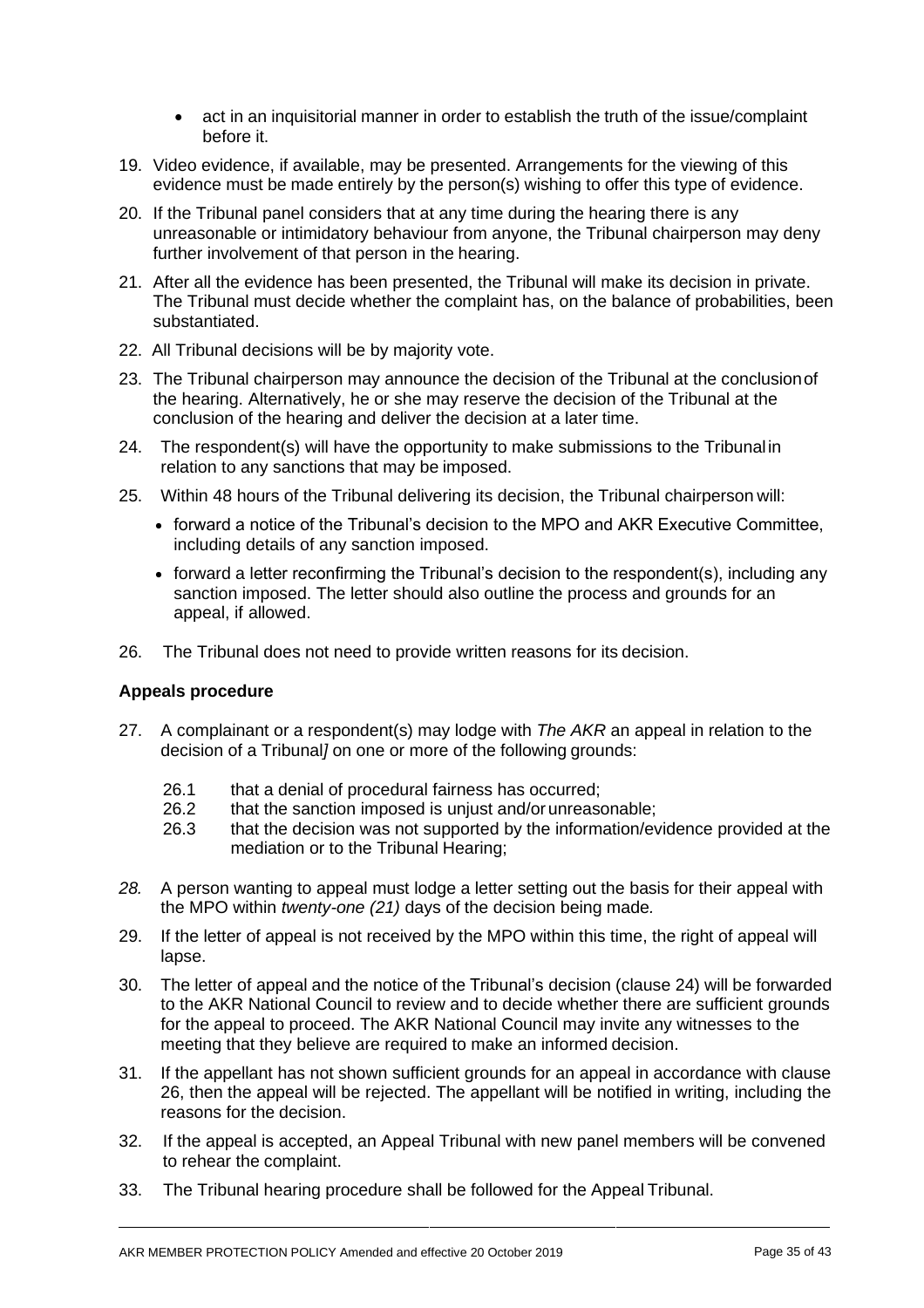34. The decision of the Appeal Tribunal will be final and binding.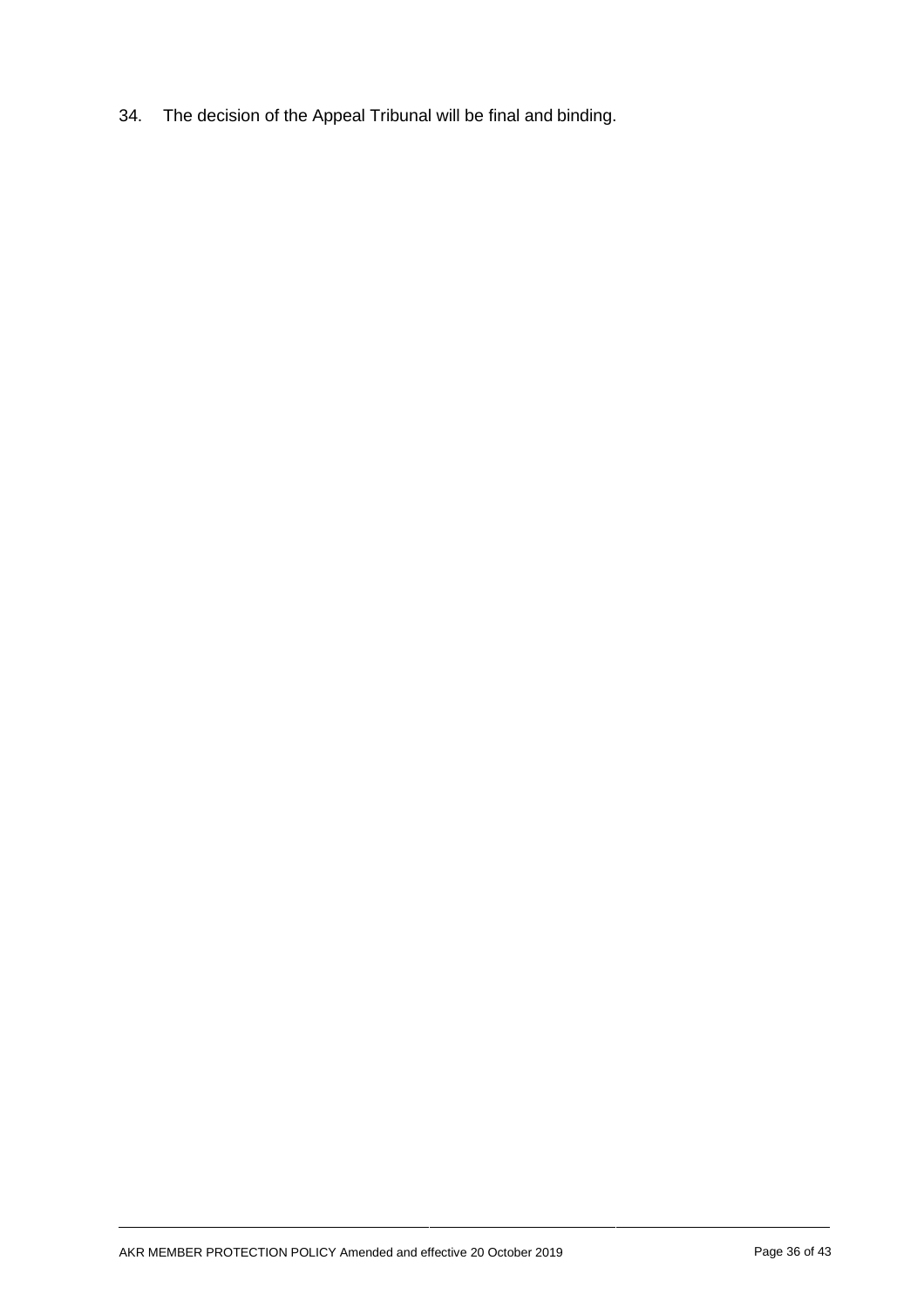## **Attachment E1: RECORD OF INFORMAL COMPLAINT**

| Name of person<br>receiving complaint                                           |                                                                                                                                         |                                                         | Date:<br>$\prime$                                                            |
|---------------------------------------------------------------------------------|-----------------------------------------------------------------------------------------------------------------------------------------|---------------------------------------------------------|------------------------------------------------------------------------------|
| Complainant's Name                                                              |                                                                                                                                         |                                                         |                                                                              |
|                                                                                 | Over 18<br>П                                                                                                                            |                                                         | □ Under 18                                                                   |
| Role/status                                                                     | Administrator (volunteer)<br>Athlete/player<br>$\Box$<br>Coach/Assistant Coach<br>$\Box$<br>Employee (paid)<br>□<br>Official<br>$\perp$ |                                                         | Parent<br>$\Box$<br>Spectator<br>П<br><b>Support Personnel</b><br>Other<br>П |
| When/where did the<br>incident take place?                                      |                                                                                                                                         |                                                         |                                                                              |
| What are the facts<br>relating to the incident,<br>as stated by<br>complainant? |                                                                                                                                         |                                                         |                                                                              |
| What is the nature of the<br>complaint?<br>(category/basis/grounds)             | □ Harassment<br><b>or</b><br>□ Sexual/sexist<br>methods                                                                                 | Discrimination<br>$\Box$<br>Selection dispute<br>$\Box$ | $\Box$ Coaching                                                              |
|                                                                                 | Sexuality                                                                                                                               | □ Personality clash                                     | □ Verbal abuse                                                               |
| Tick more than one box<br>if necessary                                          | Race<br>abuse                                                                                                                           | <b>Bullying</b>                                         | Physical                                                                     |
|                                                                                 | Religion                                                                                                                                | <b>Disability</b><br>$\Box$                             | □ Victimisation                                                              |
|                                                                                 | Pregnancy<br>decision                                                                                                                   | □ Child Abuse                                           | □ Unfair                                                                     |
|                                                                                 |                                                                                                                                         |                                                         |                                                                              |
| What does the<br>complainant want to<br>happen to resolve the<br>issue?         |                                                                                                                                         |                                                         |                                                                              |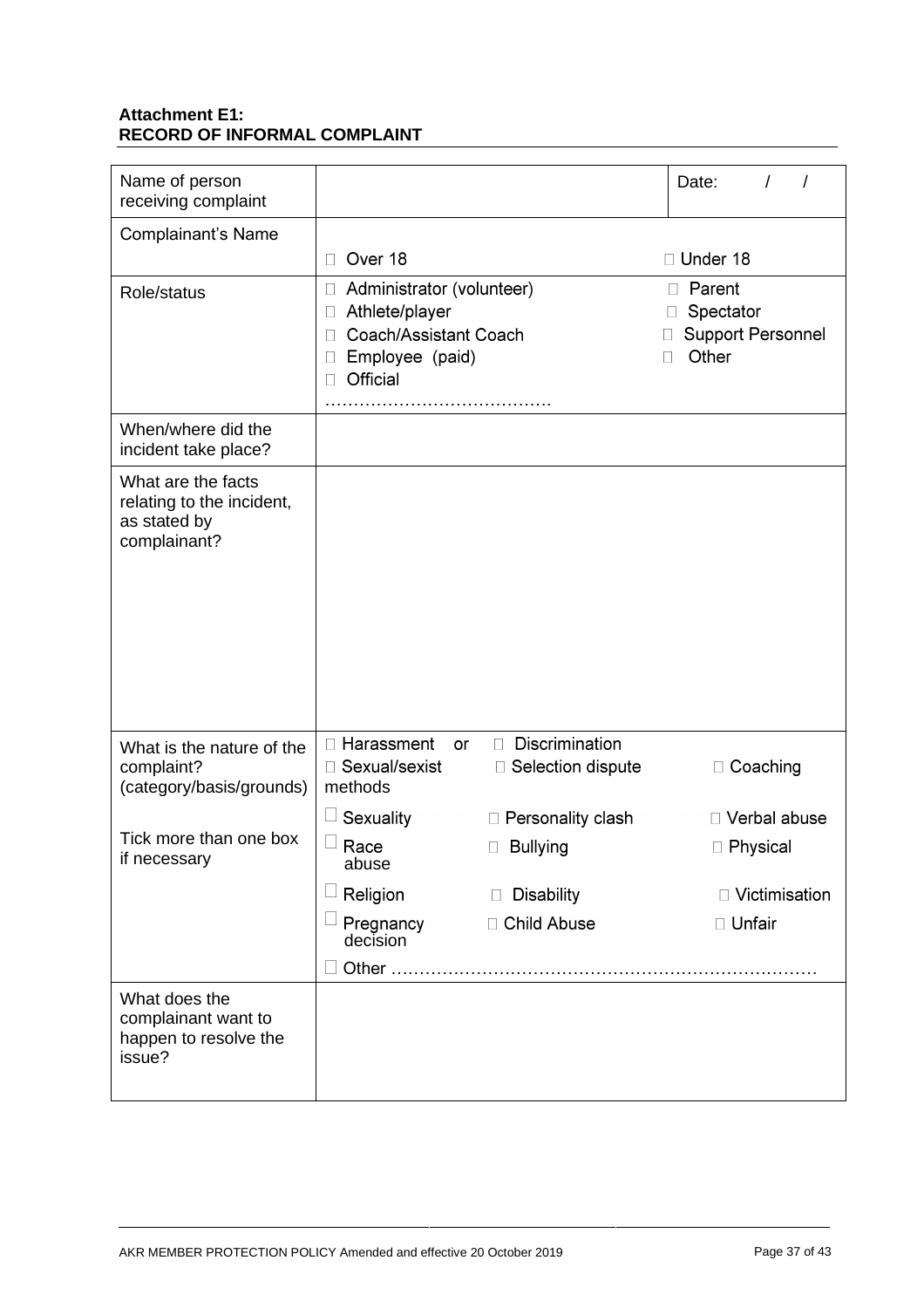| What other information<br>has the complainant<br>provided? |  |
|------------------------------------------------------------|--|
| What is the complainant<br>going to do now?                |  |

**This record and any notes must be kept confidential and secure.** If the issue becomes a formal complaint, this record is to be given to the AKR MPO or President.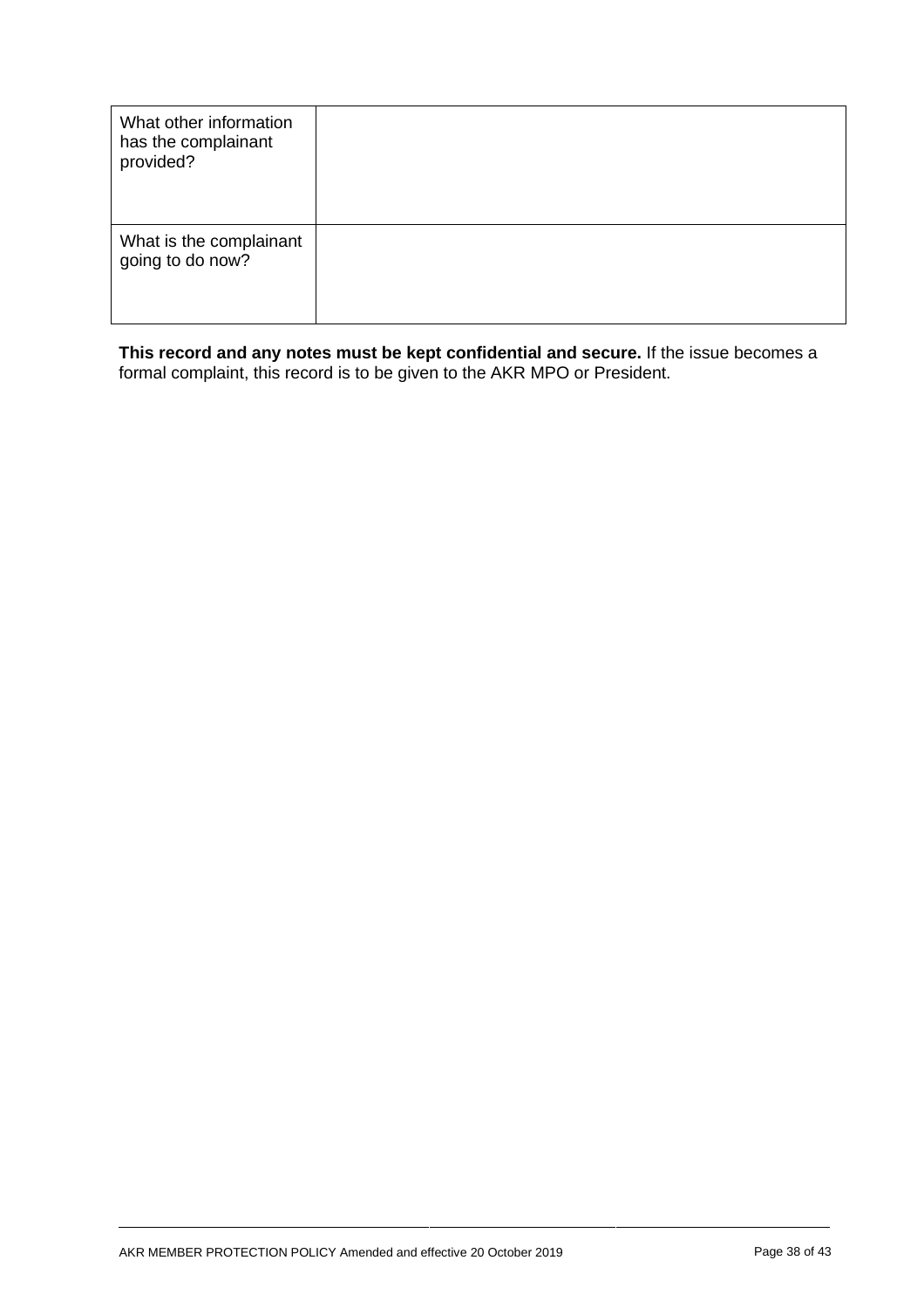## **Attachment E2: RECORD OF FORMAL COMPLAINT**

| Complainant's Name                                 | Over 18<br>П                                                                                                                                                 | $\Box$ Under 18                                          | Date Formal<br>Complaint                                                                   |  |
|----------------------------------------------------|--------------------------------------------------------------------------------------------------------------------------------------------------------------|----------------------------------------------------------|--------------------------------------------------------------------------------------------|--|
|                                                    |                                                                                                                                                              |                                                          | Received:<br>$\prime$<br>$\sqrt{2}$                                                        |  |
| Complainant's contact<br>details                   | Phone:<br>Email:                                                                                                                                             |                                                          |                                                                                            |  |
| Complainant's<br>role/position                     | Administrator (volunteer)<br>$\Box$<br>Athlete/player<br>$\Box$<br>Coach/Assistant Coach<br>$\Box$<br>Employee (paid)<br>$\vert \vert$<br>Official<br>$\Box$ |                                                          | Parent<br>$\Box$<br>Spectator<br><b>Support Personnel</b><br>Other                         |  |
| Name of person<br>complained about<br>(respondent) | Over 18<br>П                                                                                                                                                 |                                                          | □ Under 18                                                                                 |  |
| Respondent's<br>role/position                      | Administrator (volunteer)<br>$\perp$<br>Athlete/player<br>$\Box$<br>Coach/Assistant Coach<br>П<br>Employee (paid)<br>$\Box$<br>Official<br>$\vert \vert$     |                                                          | $\Box$ Parent<br>Spectator<br>$\perp$<br><b>Support Personnel</b><br>Other<br>$\mathbf{L}$ |  |
| Location/event of<br>alleged incident              |                                                                                                                                                              |                                                          |                                                                                            |  |
| Description of alleged<br>incident                 |                                                                                                                                                              |                                                          |                                                                                            |  |
| Nature of complaint<br>(category/basis/grounds)    | □ Harassment<br>□ Sexual/sexist<br>methods                                                                                                                   | Discrimination<br>$\Box$<br>or<br>Selection dispute<br>П | □ Coaching                                                                                 |  |
| Tick more than one box<br>if necessary             | Sexuality<br>$\Box$<br>Race<br>$\Box$                                                                                                                        | $\Box$ Personality clash<br><b>Bullying</b><br>$\Box$    | Verbal abuse<br>П<br>□ Physical                                                            |  |
|                                                    | abuse                                                                                                                                                        |                                                          |                                                                                            |  |
|                                                    | Religion<br>$\mathbf{L}$                                                                                                                                     | <b>Disability</b>                                        | □ Victimisation                                                                            |  |
|                                                    | Pregnancy<br>$\Box$<br>decision                                                                                                                              | □ Child Abuse                                            | □ Unfair                                                                                   |  |
|                                                    |                                                                                                                                                              |                                                          |                                                                                            |  |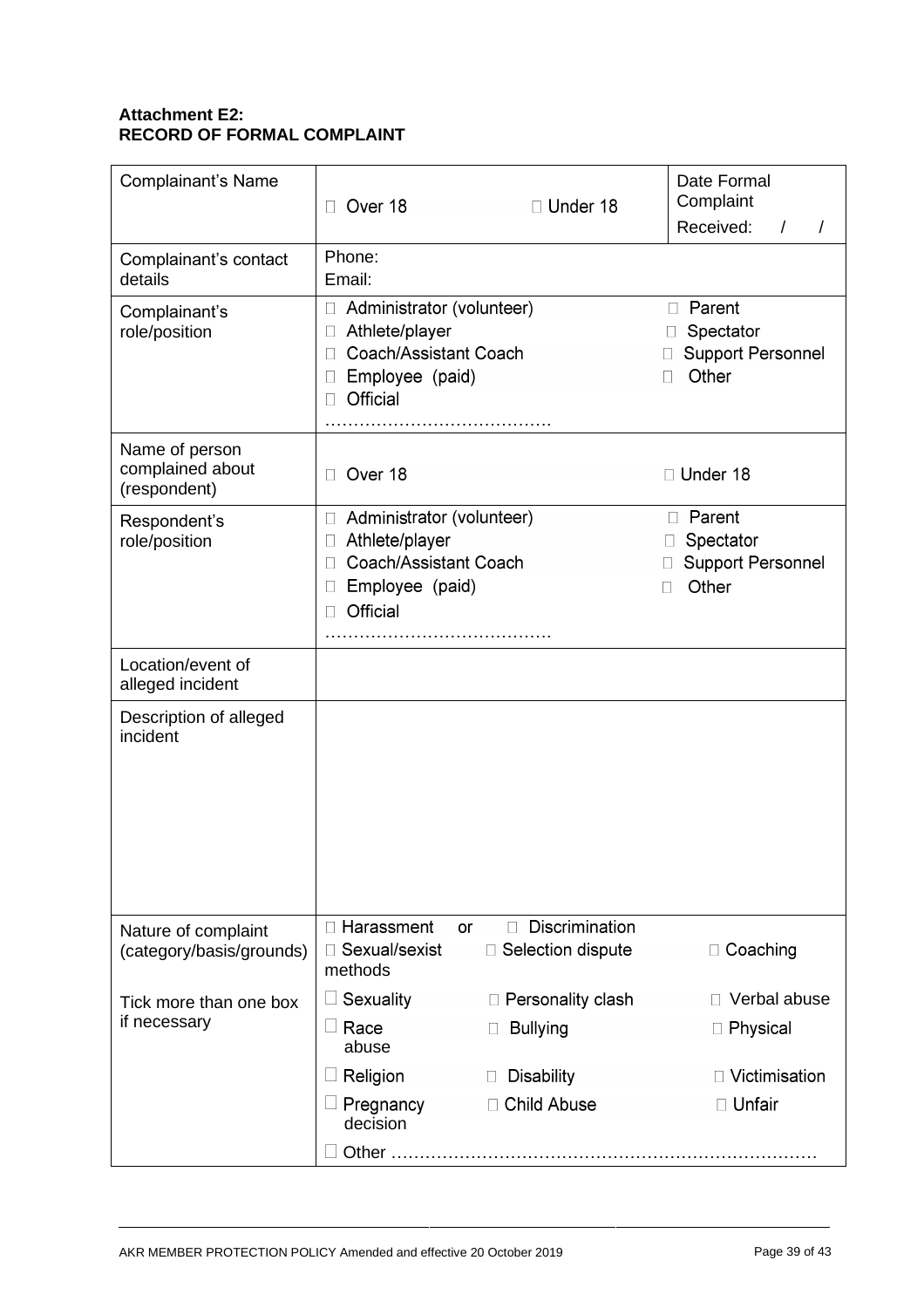| Methods (if any) of<br>attempted informal<br>resolution |                                                                                |      |          |  |
|---------------------------------------------------------|--------------------------------------------------------------------------------|------|----------|--|
| Formal resolution<br>procedures followed<br>(outline)   |                                                                                |      |          |  |
| If investigated:                                        | Finding                                                                        |      |          |  |
| If heard by Tribunal:                                   | Decision                                                                       |      |          |  |
|                                                         | Action recommended                                                             |      |          |  |
| If mediated:                                            | Date of mediation:                                                             |      |          |  |
|                                                         | Both/all parties present                                                       |      |          |  |
|                                                         | Agreement                                                                      |      |          |  |
|                                                         | Any other action taken                                                         |      |          |  |
| If decision was appealed                                | Decision                                                                       |      |          |  |
|                                                         | Action recommended                                                             |      |          |  |
| Resolution                                              | $\Box$ Less than 3 months to resolve                                           |      |          |  |
|                                                         | $\Box$ Between 3 – 8 months to resolve<br>$\Box$ More than 8 months to resolve |      |          |  |
| Completed by                                            | Name:<br>Position:<br>Signature:                                               | Date | $\prime$ |  |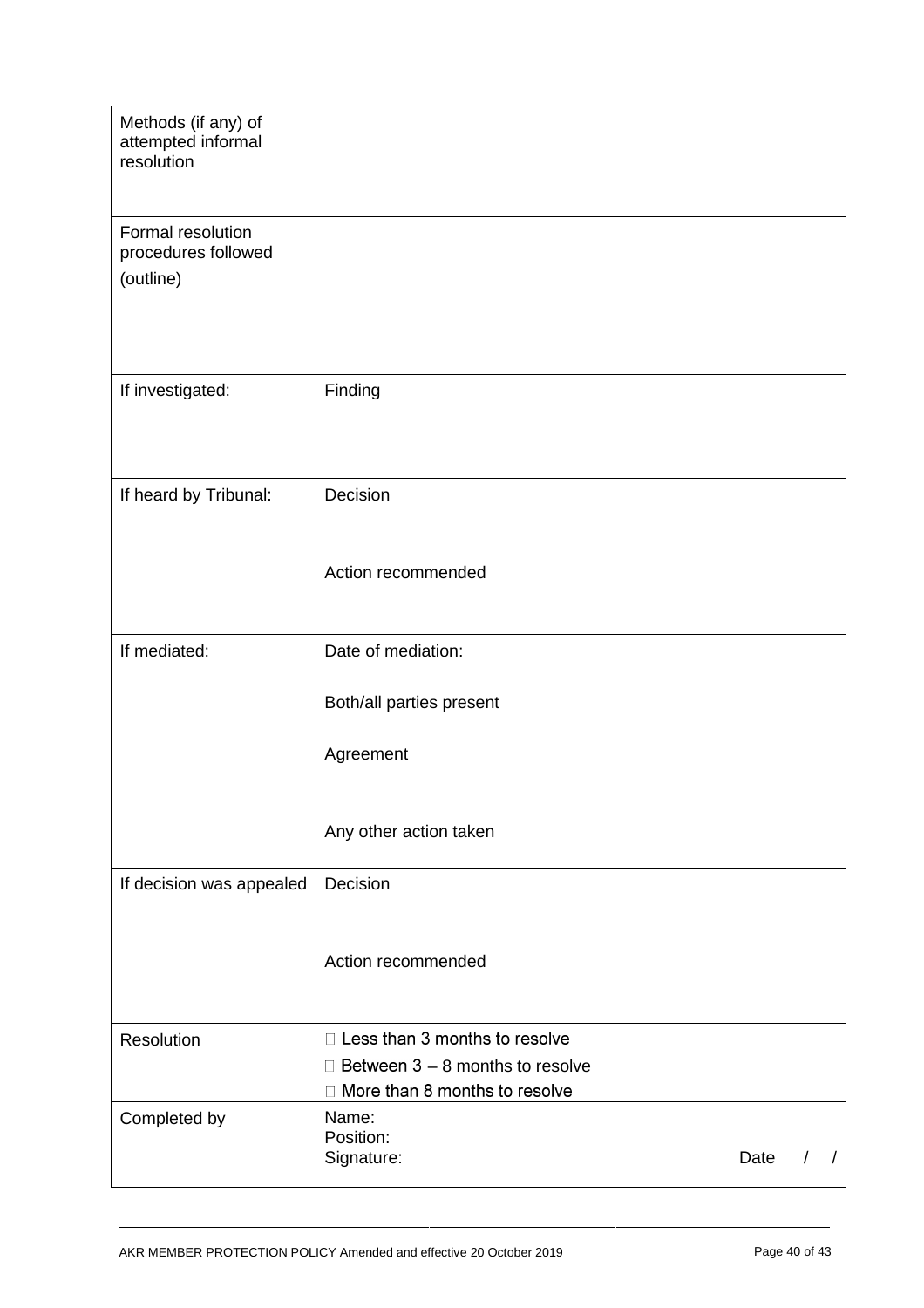| Signed by: | Complainant: |
|------------|--------------|
|            | Respondent:  |

**This record and any notes must be kept confidential and secure.** If the complaint is of a serious nature, or if it is taken to and/or dealt with at the national level, the original record must be provided to the AKR MPO or President and a copy kept with the organisation where the complaint was first made.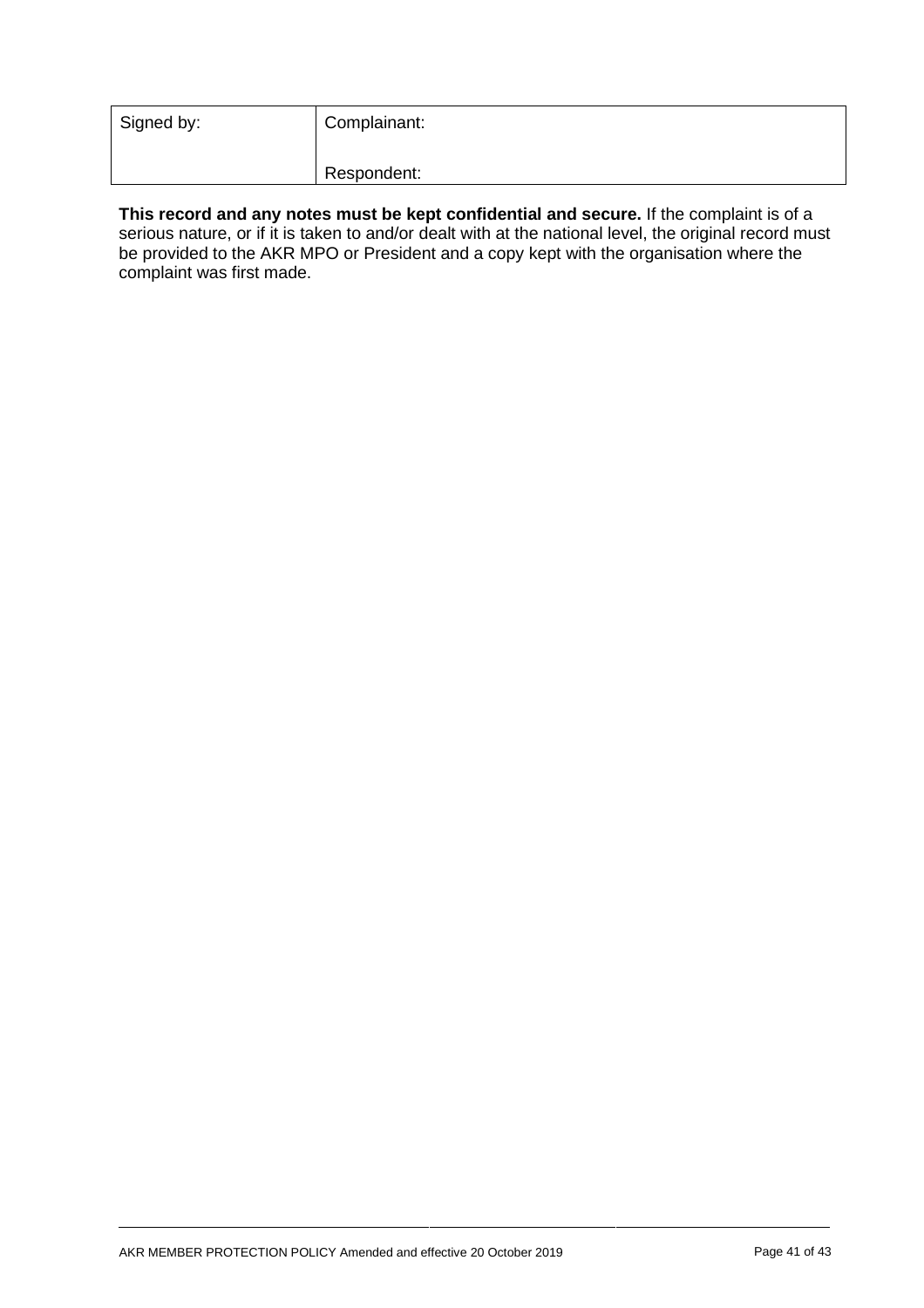## **Attachment E3: PROCEDURE FOR HANDLING ALLEGATIONS OF CHILD ABUSE**

#### **If you believe a child is in immediate danger or a life-threatening situation**, **contact the Police immediately on 000**.

Fact sheets on reporting allegations of child abuse in different states and territories are available at [www.playbytherules.net.au](http://www.playbytherules.net.au/)

We will treat any allegation of child abuse or neglect promptly, seriously and with a high degree of sensitivity.

All people working with *the AKR* in a paid or unpaid capacity have a duty to report any concerns to the appropriate authorities, following the steps outlined below.

#### **Step 1: Receive the allegation**

If a child or young person raises with you an allegation of child abuse or neglect that relates to them or to another child, it is important that you listen, stay calm and be supportive.

| Make sure you are clear about what the child                         | Do not challenge or undermine the child                                         |
|----------------------------------------------------------------------|---------------------------------------------------------------------------------|
| has told you                                                         |                                                                                 |
| Reassure the child that what has occurred is<br>not his or her fault | Do not seek detailed information, ask leading<br>questions or offer an opinion. |
| Explain that other people may need to be                             | Do not discuss the details with any person                                      |
| told in order to stop what is happening.                             | other than those detailed in these                                              |
|                                                                      | procedures.                                                                     |
| Promptly and accurately record the<br>discussion in writing.         | Do not contact the alleged offender.                                            |

#### **Step 2: Report the allegation**

- Immediately report any allegation of child abuse or neglect, or any situation involving a child at risk of harm, to the police and/or the relevant child protection agency. You may need to make a report to both.
- Contact the relevant child protection agency or police for advice if there is **any** doubt about whether the allegation should be reported.
- If the allegation involves a person to whom this policy applies, then also report the allegation to the state association President or MPO or the *AKR* MPO or President so that he or she can manage the situation.

#### **Step 3: Protect the child and manage the situation**

• The AKR MPO or President will assess the immediate risks to the child and take interim steps to ensure the child's safety and the safety of any other children. This may include redeploying the alleged offender to a position where there is no unsupervised contact with children, supervising the alleged offender or removing/suspending him or her until any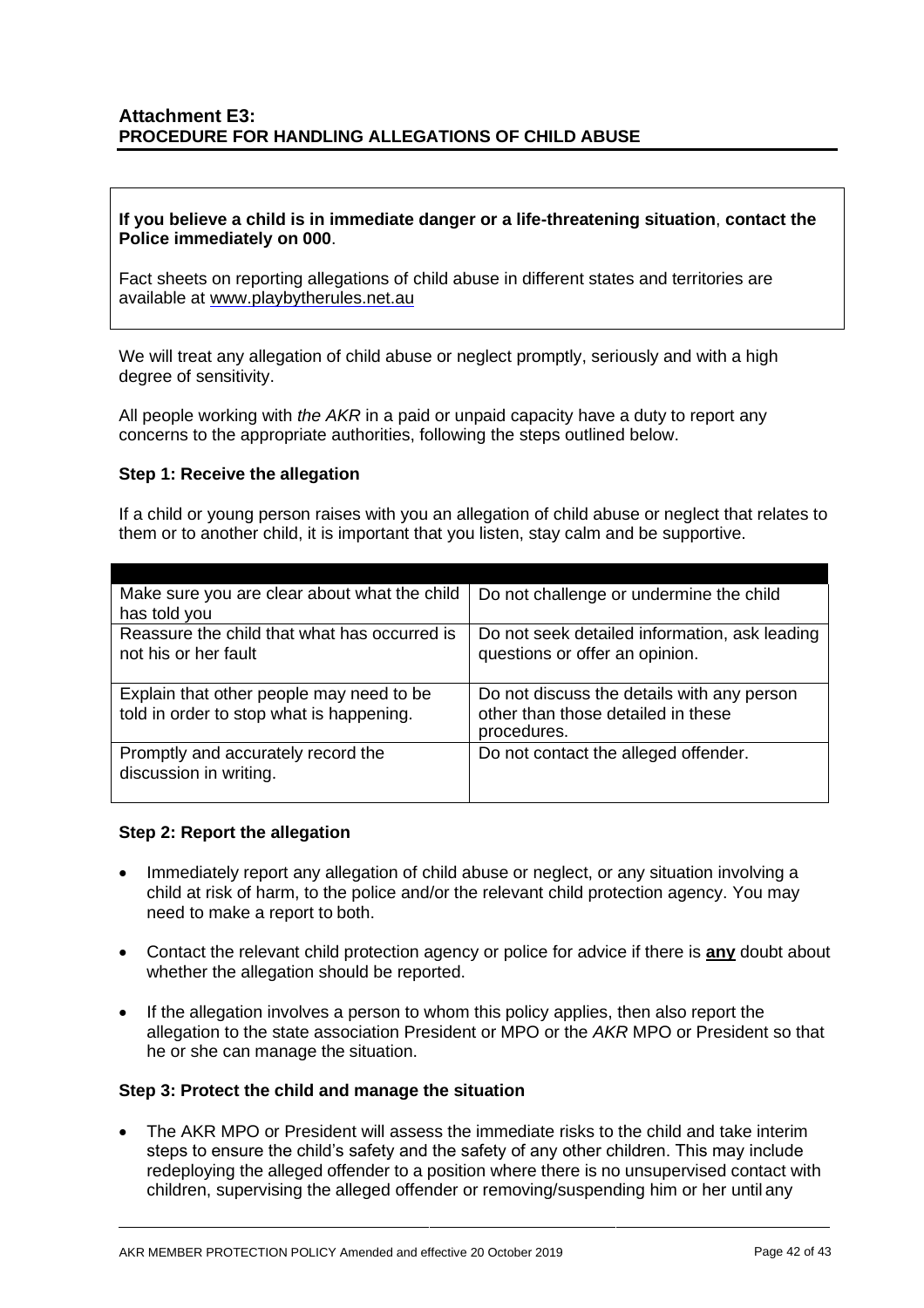investigations have been concluded. Legal advice should be sought before any interim steps are made if the person is an employee of *the AKR.*

- The AKR MPO or President will consider what services may be most appropriate to support the child and his or her parent/s.
- The AKR MPO or President will consider what support services may be appropriate for the alleged offender.
- The AKR MPO or President will seek to put in place measures to protect the child and the alleged offender from possible victimisation and gossip.

#### **Step 4: Take internal action**

- At least three different investigations could be undertaken to examine allegations that are made against a person to whom this policy applies, including:
	- a criminal investigation (conducted by the police)
	- a child protection investigation (conducted by the relevant child protection agency)
	- a disciplinary or misconduct inquiry/investigation (conducted by *the AKR*).
- *The AKR* will assess the allegations and determine what action should be taken in the circumstances. Depending on the situation, action may include considering whether the alleged offender should return to his or her position, be dismissed, banned or suspended or face other disciplinary action.
- If disciplinary action is undertaken, we will follow the procedures set out in *Clause 9* of our Member Protection Policy.
- Where required we will provide the relevant government agency with a report ofany disciplinary action we take.
- **Contact details for advice or to report an allegation of child abuse**

| <b>ACT Police</b><br>Non-urgent police assistance<br>Ph: 131 444<br>www.afp.gov.au                    | Office for Children, Youth and Family Services<br>www.dhcs.act.gov.au/ocyfs/services/care_and_protection<br>Ph: 1300 556 729 |
|-------------------------------------------------------------------------------------------------------|------------------------------------------------------------------------------------------------------------------------------|
| New South Wales Police<br>Non-urgent police assistance<br>Ph: 131 444<br>www.police.nsw.gov.au        | Department of Family and Community Services<br>www.community.nsw.gov.au<br>Ph: 132 111                                       |
| <b>Northern Territory Police</b><br>Non-urgent police assistance<br>Ph: 131 444<br>www.pfes.nt.gov.au | Department of Children and Families<br>www.childrenandfamilies.nt.gov.au<br>Ph: 1800 700 250                                 |
| Queensland Police<br>Non-urgent police assistance                                                     | Department of Communities, Child Safety and Disability<br><b>Services</b>                                                    |